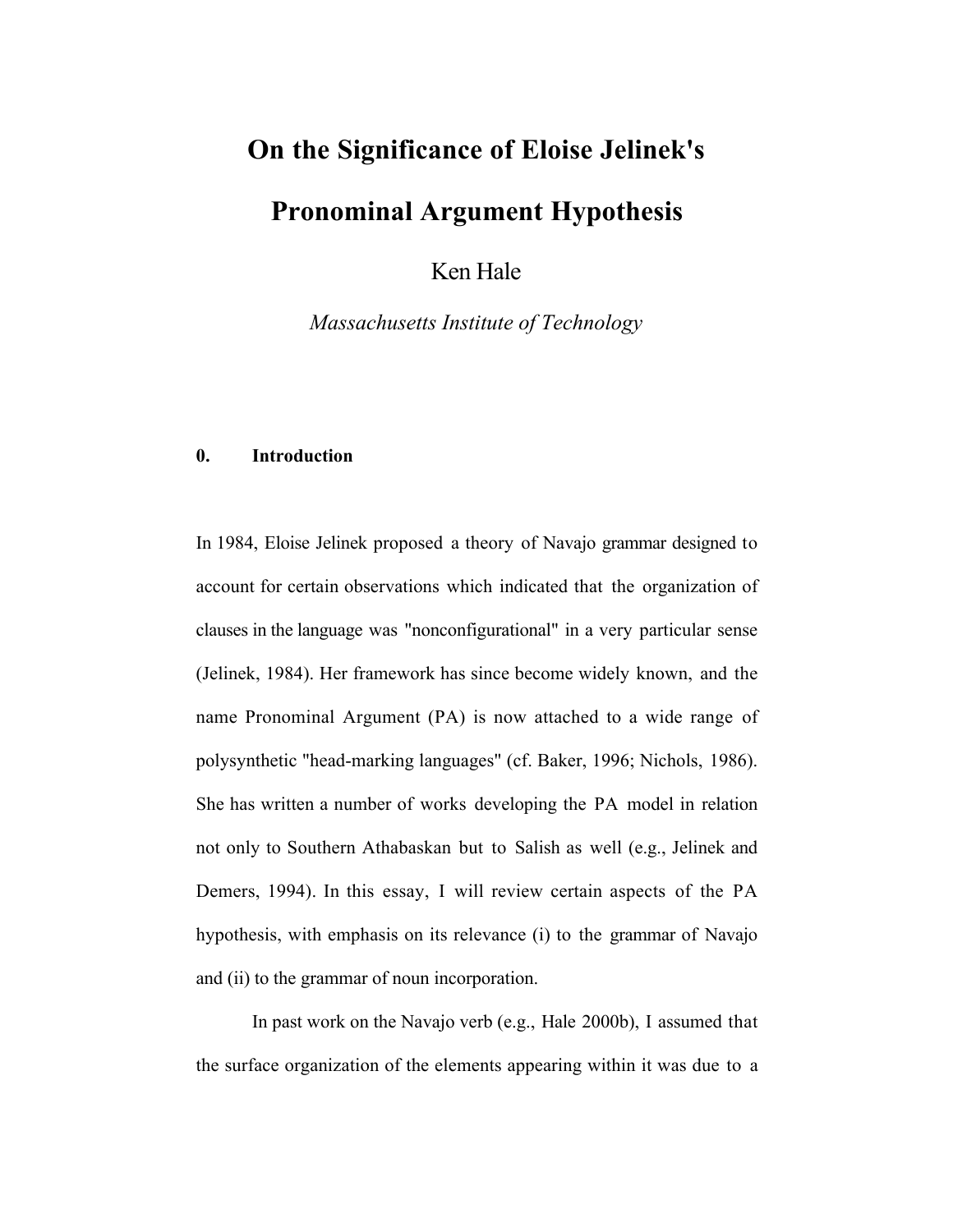series of movement rules — applications of Head Movement or Verb Raising. The verb began its upward journey from a position low in the syntactic structure of a sentence, moved from head to head within its extended projection, leaving certain residue (nonnuclear elements). In the first step of this scenario, the verb adjoins to the right edge of the first functional head above it (the Voice marker, traditionally called the Classifier in Athabaskan linguistics). In the second step, the classifier (now burdened with the verb) right-adjoins to Mode (an element similar in function to Infl or Tense in more familiar languages, representing the major aspectual, temporal, and mood oppositions in the language). Above Mode in the extended projection one or more Qual(ifiers) (elements with aspectual or "thematic" character) might be present, in which case, Mode (now burdened with Voice, itself complex now) right adjoins to the first qualifier, which then right adjoins to the next qualifier, if present, and so on, resulting in a complex word whose surface linear form has the verb on the right-hand edge preceded by "prefixes" corresponding to nuclear elements picked up in the course of cyclic successive head to head movement:

[(Qual)[(Qual)[Mode[Voice[Verb]]]]].

This constitutes the tightly organized portion of the Navajo verb word known traditionally as the "conjunct" sector. The residue left behind includes (a) particles and proclitics (phonologically dependent adverbial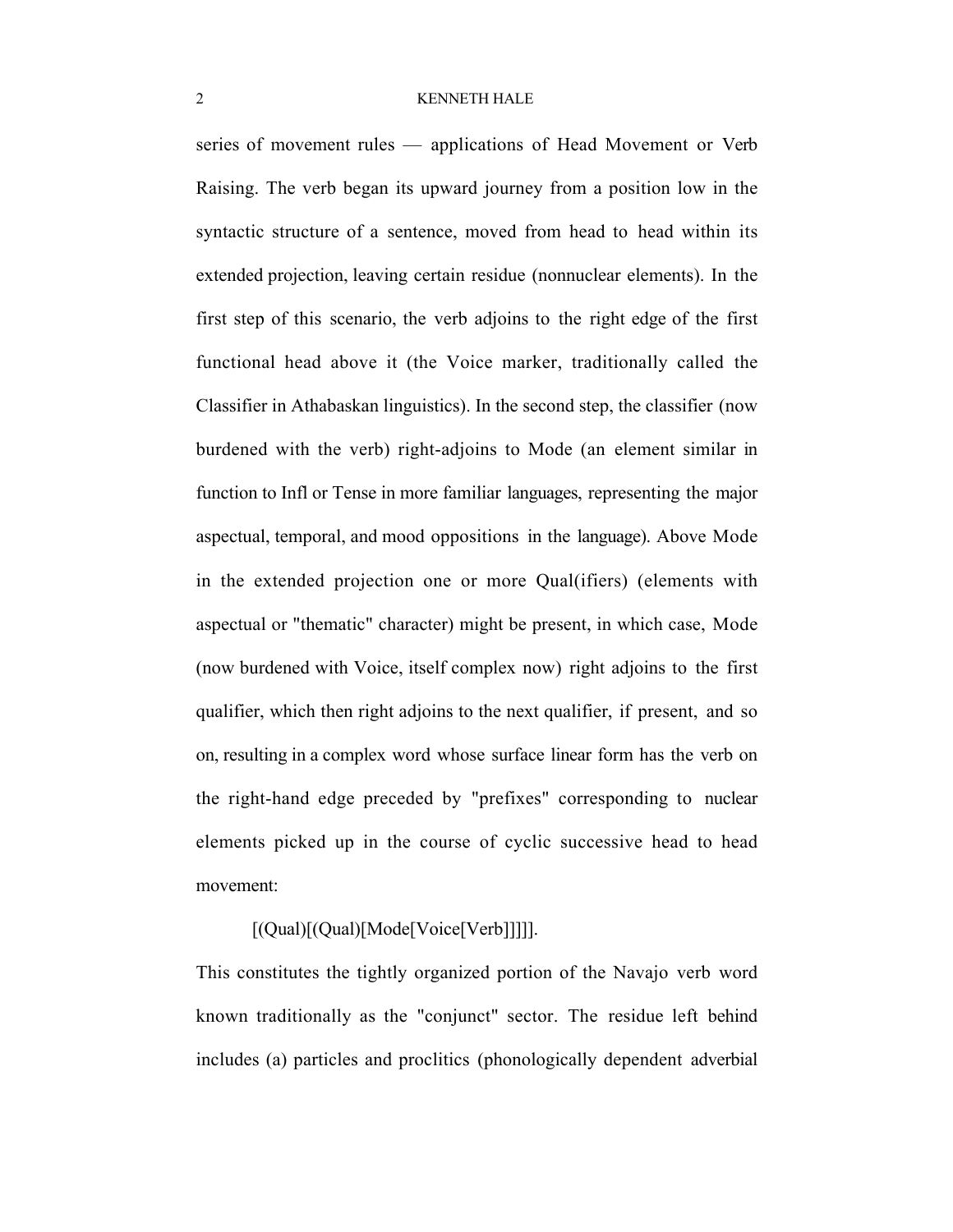and quantifier elements) constituting the so-called "disjunct" sector and (b) full phrases corresponding to the overt arguments of the verb and various adjuncts (phrasal adverbs, including postpositional phrases). The arguments of a verb were subject to movement as well, being forced to raise in order (a) to enter into appropriate agreement relations with features of the functional heads assembled in the conjunct sector and (b) to satisfy the EPP.

The part of this story having to do with assembling the conjunct sector is highly unsatisfactory, primarily because (a) there is no apparent motivation for Head Movement in the computational system, i.e., in syntax, and (b) right adjunction is unusual in Head Movement and, in this case, is used merely to "get the head in the right place." The whole business seems artificial, calling into question its status as a series of processes constrained by genuine principles of syntax.

The Pronominal Argument Hypothesis, initiated by Jelinek in 1984, is one among several theories of grammar within the general Principles and Parameter tradition (cf. Chomsky 1981 and subsequent allied literature by many linguists) which have, as an intrinsic feature, the idea that the internal make-up of a complex verb word is less a matter of syntactic movement than of processes of morphophonology operating upon an underlying syntactic base defined by the single operation now called Merge within the Minimalist Tradition (as represented, e.g., in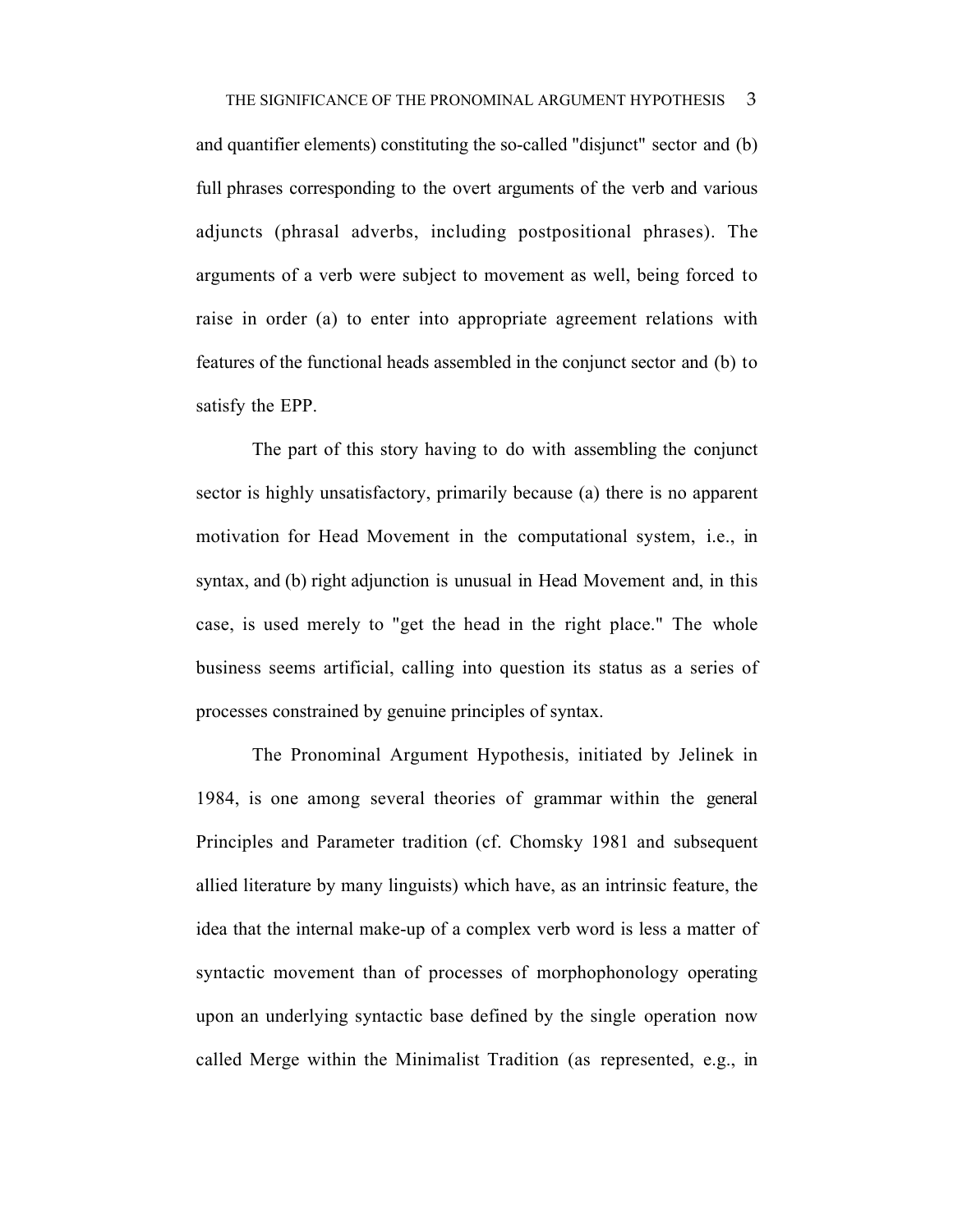Chomsky 1959, 2001; and see Halle and Marantz 1993 for a theory of morphophonology).

In the discussion to follow, I will consider certain aspects of the Navajo verb word in the light of the Pronominal Argument (PA) Hypothesis. I will extend my coverage to include a brief consideration of the grammar of Noun Incorporation (as reported and analyzed in Baker 1988, 1996), entailing involvement with fully configurational languages as well as the polysynthetic, Discourse Configurational type represented by Navajo. The essential point here will be the idea that the primary adjacency relations holding within complex verb words are due to Merge alone, not to syntactic movement (cf. Bobaljik 1994). My account is only partially successful at this point, primarily because of my own limitations in matters of phonology and morphology, areas in which I cannot, however, fear to tread in this instance.

In a recent paper (Willie and Jelinek 2000), the status of Navajo as a Discourse Configurational language is examined and convincingly argued for. This aspect of the PA theory of Navajo is thoroughly discussed in that paper. Consequently, I will concentrate here on certain purely structural features of the core PA theory, which I will briefly outline in section 1 (some of which is purloined from Hale, Munro, and Platero 2000).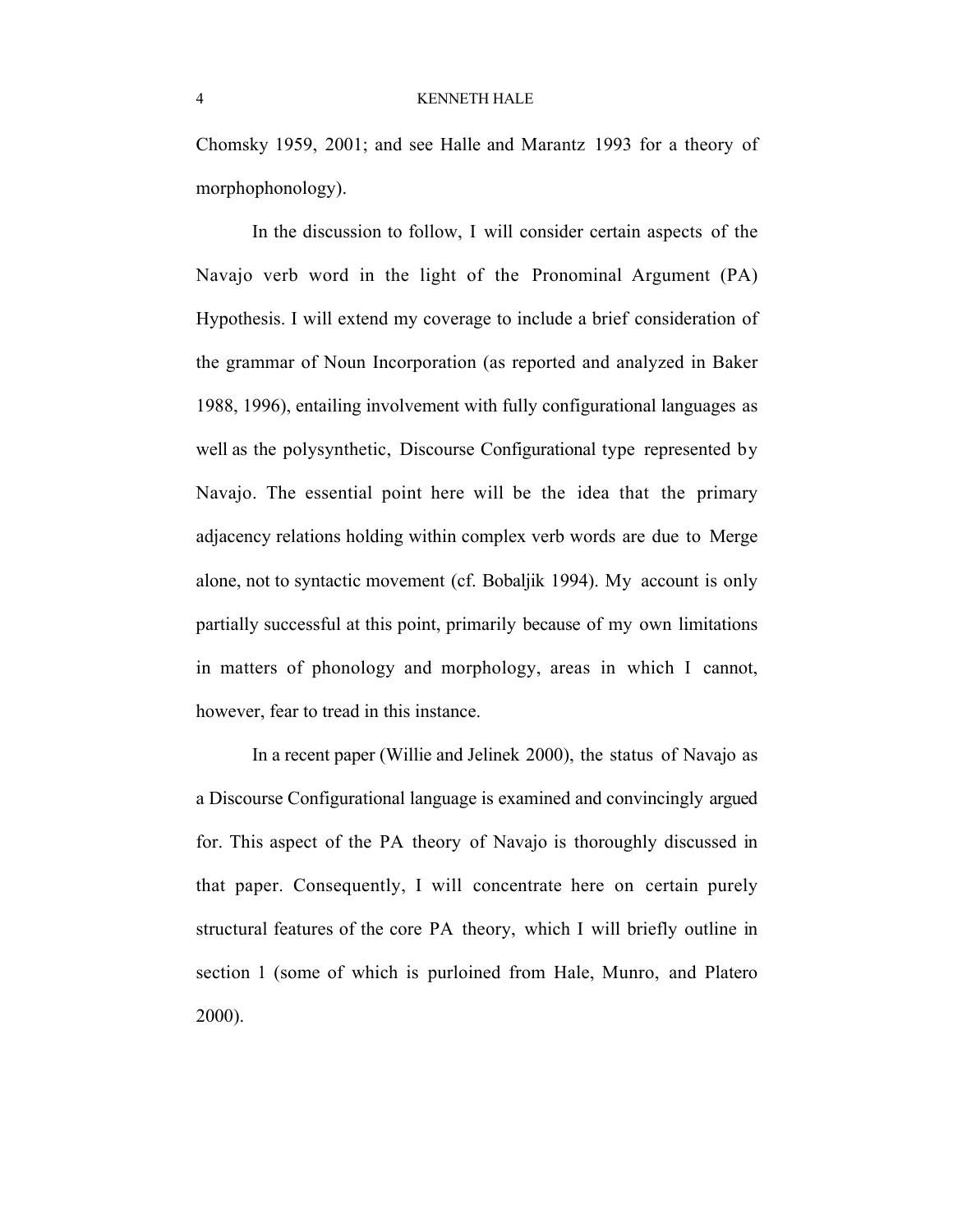# 1. A sketch of the Pronominal Argument Hypothesis.

The theory assumes that, in a language belonging to the PA type, the person-number morphology internal to a verb word represents the direct arguments of the verb. These elements are not agreement morphology. Instead they *are* the arguments, pure and simple. In the Navajo verb word (or rather, somewhat more accurately, "verb sentence") cited in (1) below, the prefixes *ni*- and *sh*- are, respectively the object and subject of the  $clause:$ <sup>1</sup>

(1) ni-sh-hozh.

2s-1s-tickle 'I tickle you.'

There are no "small pro" elements in this sentence, and if an independent pronoun appeared, as in (2), it would not be an argument but rather it would be a contrastive adjunct:

(2) Ni ni-sh-hozh. "I tickle YOU.'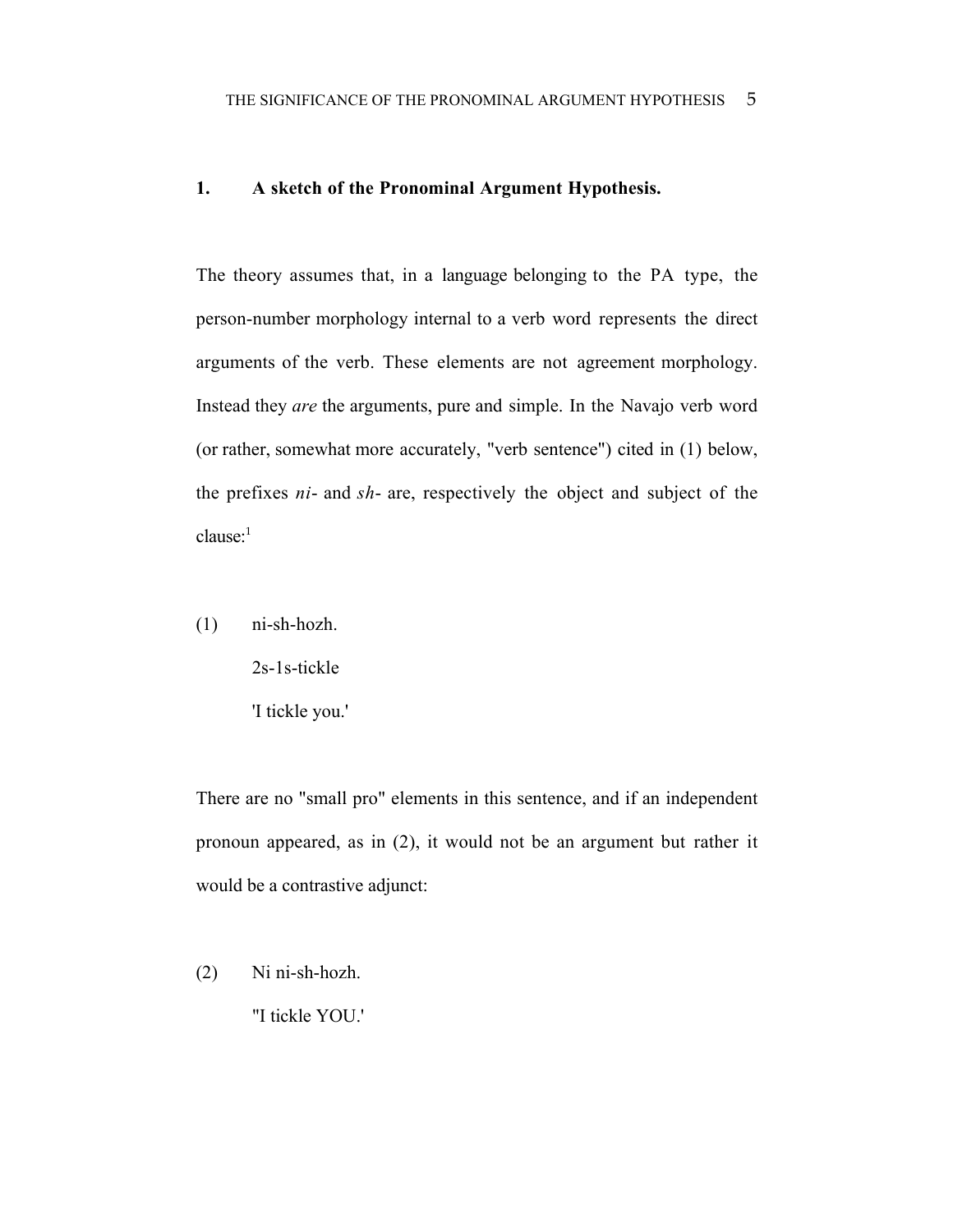The independent pronoun *ni* 'you' is, to be sure, *linked* to the verb-internal object *ni*-, but it is not an argument of the verb, any more than the first *you* is an argument of *tickle* in the English *as for* construction in (3):

(3) As for you, I'm tickling you.

In short, the Navajo independent pronoun *ni* 'you' in (2) is not related to the prefix *ni*- in the way an argument is related to agreement morphology. It is the prefix, not the independent pronoun, that represents — alone and fully — the object argument of the verb. The same can be said of a nominal expression, like *'aw¢¢'* 'baby' in (4):

(4) 'Awéé bi-'nii-sh-hóósh. baby 3-INCH-1s-tickle

'I start to tickle the baby.'

This is an inchoative verb form, with the direct object of the verb appearing as *bi-* directly before the inchoative morphology *-'nii-* (glossed INCH)*-*. Here again, the true arguments are represented by the verbinternal person-number morphology — i.e., the third person object pronoun *bi*- and the first person singular subject pronoun *sh*-. The nominal *'aw¢¢'* 'baby' is an adjunct, not an argument of the verb. Its structural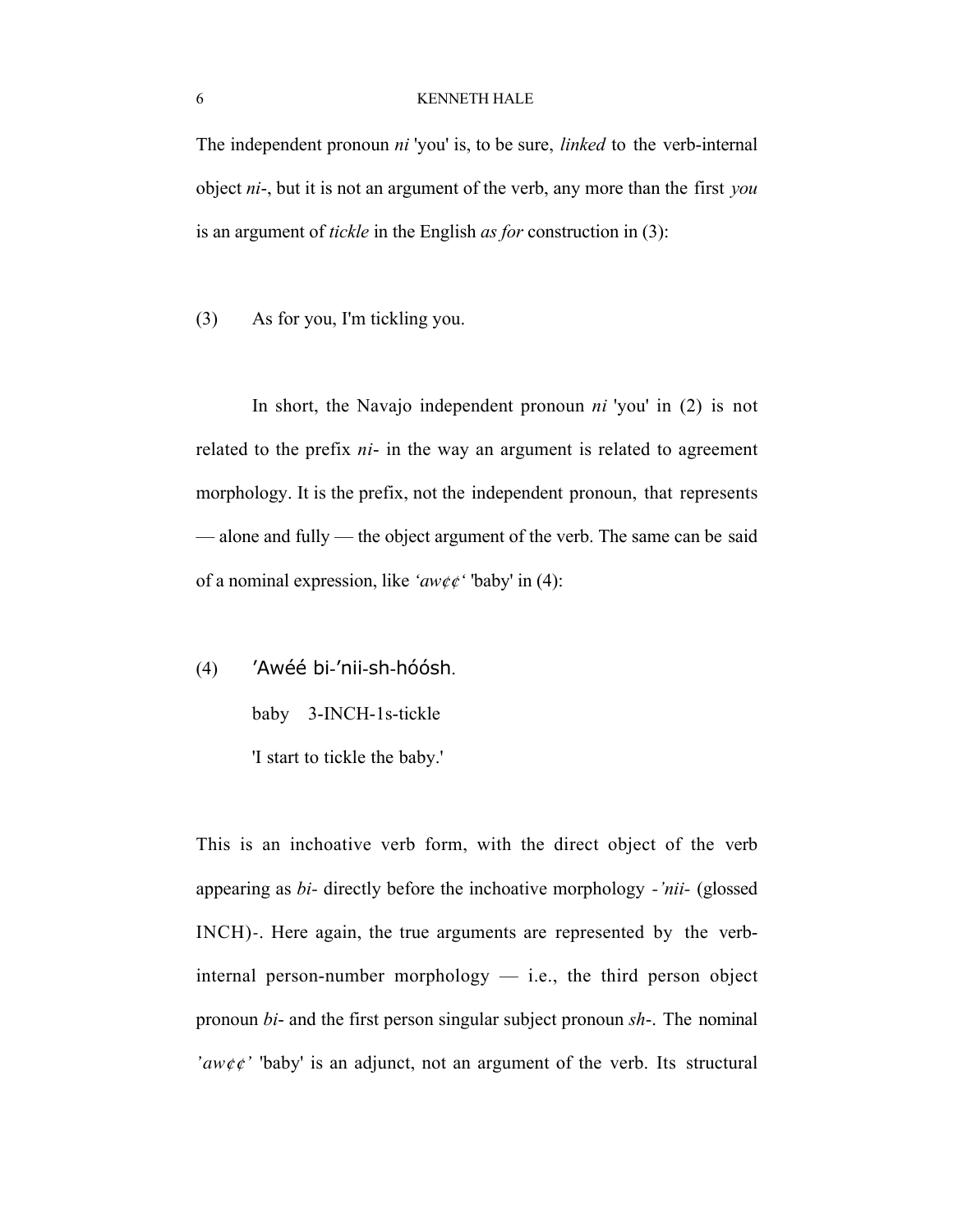relation to the sentence can be compared to that of the English leftdislocated nominal *the baby* in (5), where the true object argument is the resumptive pronoun *him*:

(5) The baby, I will start to tickle him/her.

The idea, then, is that Navajo is a language in which all of the arguments of a verb are pronouns and, further, the pronouns in question are morphologically dependent (i.e., they are affixes, inflection). The verb word is in reality a complete sentence — a "verb sentence" (VS), although the more conventional (albeit less accurate) expression "verb word" will be used throughout this discussion..

What does all this mean formally? How is the verb word composed? How is (1) composed, for example? Of course, the exact makeup of that verb sentence cannot be determined by looking at its superficial form alone, since certain morphophonological processes obscure the full inventory of elements present in it (see Faltz, 1998, for an excellent and lucid study of the internal structure of the Navajo verb). A slightly simplified linear representation of the components of (1) is given in (6), each glossed in accordance with traditional usage in Athabaskan linguistics:

(6) Obj Mode Subj Cl Stem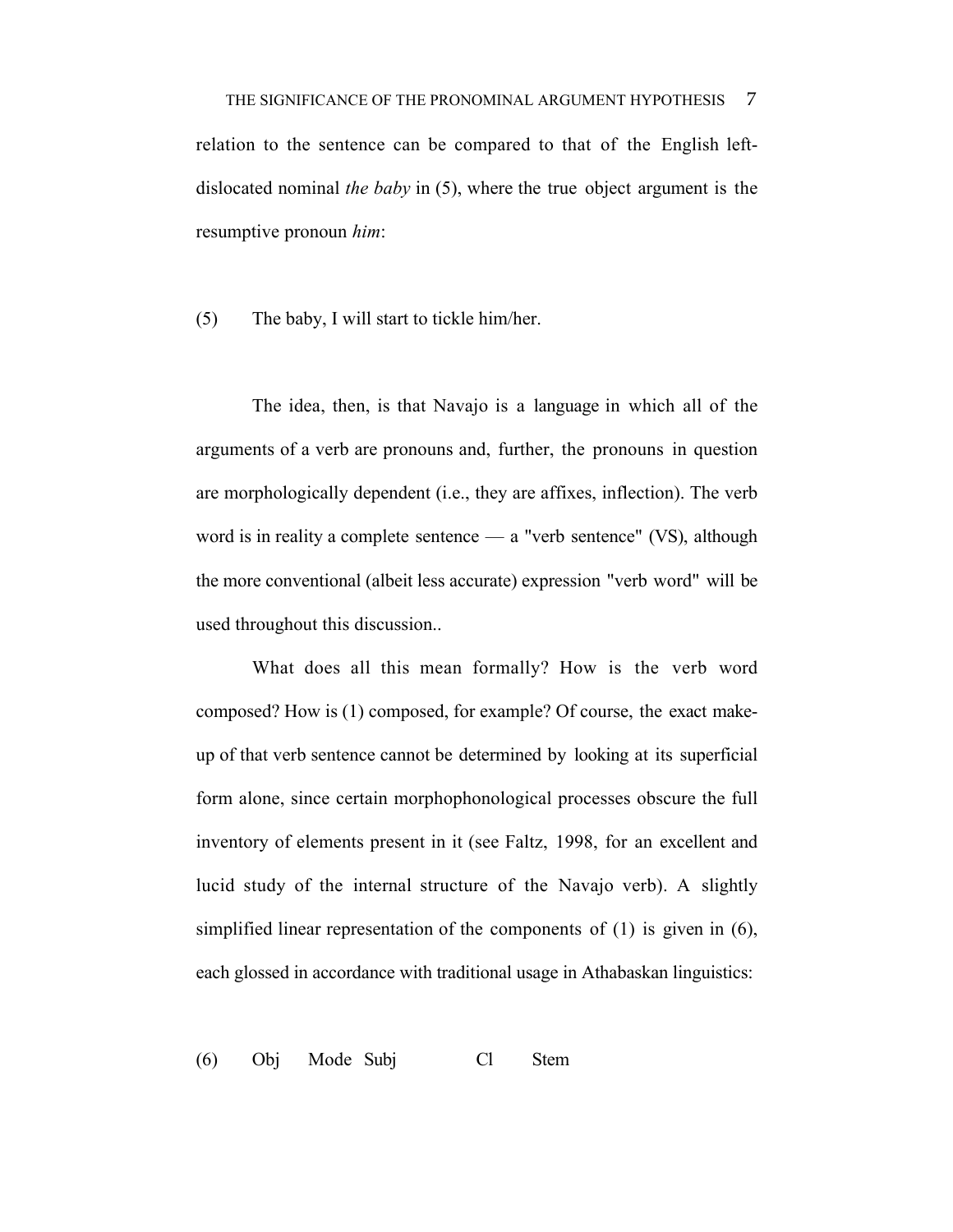# ni  $\emptyset$  sh  $\uparrow$  ghozh

Two key elements, invisible in (1), are shown here, i.e., the phonologically null imperfective mode prefix complex, and the so-called "classifier" -¬-. These two elements represent categories which are fundamental to, and present in, all fully inflected Navajo verbs.

We will assume that a PA language conforms to general principles of argument structure and, therefore, that the structural relations between nuclear elements and their arguments is to a certain extent predetermined. That is to say, a grammatical verb sentence which "converges" is equivalent to a set of binary compositions, each defined by an application of the operation Merge, satisfying all relevant grammarical requirements and achieving full interpretation — such a derivation is said to "converge" at both phonetic and semantic interfaces. A derivation which fails to satisfy the grammatical requirements, or fails to achieve full interpretition, is said to "crash" (cf. Chomsky, 1995:226, 171).

It is almost possible to characterize the internal structure of the Navajo verb sentence by forming binary groupings of the component elements, proceeding from right to left (cf. Hale, Jelinek, and Willie, to appear):

# (7) [Obj [Mode [Subj [Cl [Stem]]]]]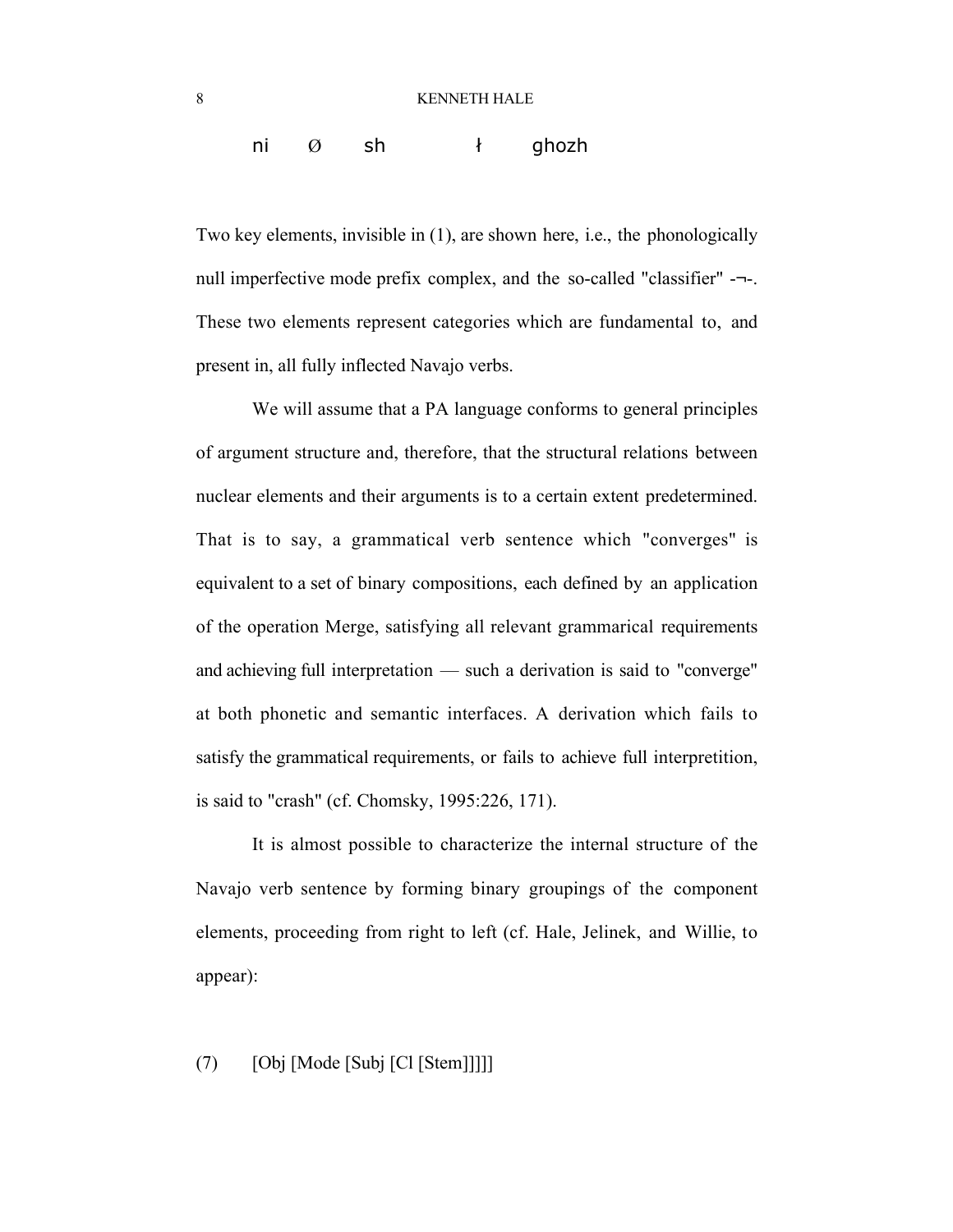To the extent that this is true, Navajo surface form preserves the grammatical relations which hold among the constituent elements. But (7) is not completely faithful to basic grammatical relations.

Before proposing a modified structure for (1), I want to reconsider some of the terminology for naming the component elements of a Navajo verb of this type. Starting from the innermost constituent, the stem, I will assume that element is in fact the lexical verb (V). It is, in reality, a composite of at least two subparts, a root and a verbal host (embodying aspectual inflection). For present purposes, it is sufficient to view the stem simply as the lexical verb and to symbolize it as V. The next element, proceeding leftward, is the traditional "classifier". This is a voice marker, or transitivity marker, sometimes called a valence marker. More accurately, voice marking is the function of the classifier in its productive uses, i.e., when it is not merely a lexicalized, synchronically inert, component of a verb. I will use the symbol v to represent it, a symbol meant to suggest both "voice" and "verb".<sup>2</sup> Again, like V itself, the voice element is sometimes complex, its inner composition being a matter beyond the scope of the present discussion. For now, let it be simply v in structural diagrams. Skipping over the subject for the moment, the next nuclear category is mode, so-called in much Athabaskanist usage. I will not depart from this usage, and I will use the label M to represent this category in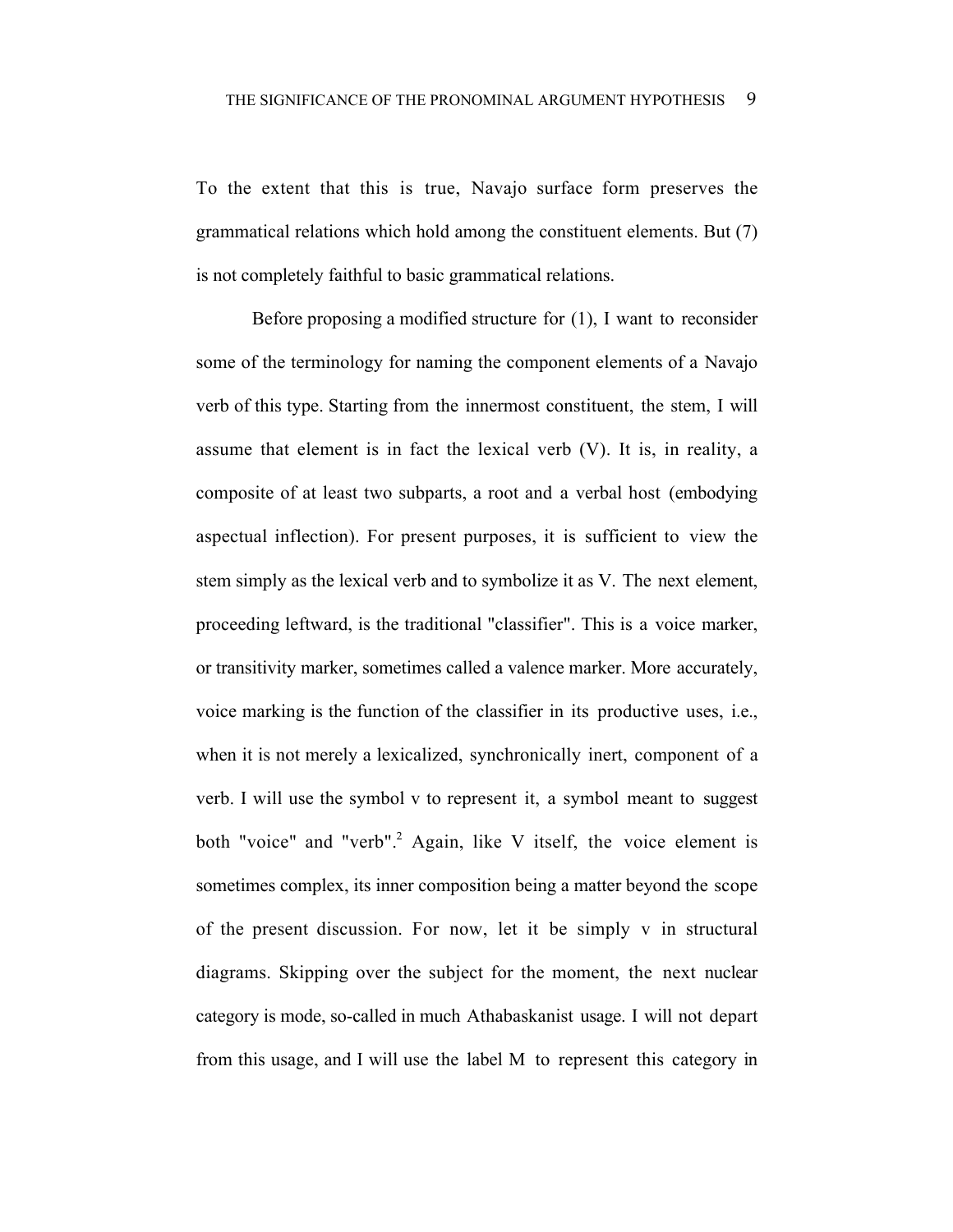structural diagrams. It is the primary functional head above the verbal projection, corresponding to I(nfl) and T(ns) in much linguistic literature dealing with more familiar languages. It consists of two aspectual elements, Situation Aspect and Viewpoint Aspect (see Smith 1991, 1996, and Rice 2000 for details). There is a strong dependency relation between M and the verbal component of V. Jointly, these elements realize aspectual categories, primarily, and modality to a lesser extent. In (1), we have the so-called "zero-imperfective," represented formally by the fact that M is phonologically null  $(\emptyset)$ . In actuality, mode and the subject are assembled into a portmanteau (Mode/Subj, further abbreviated to M/S in future structural diagrams). The internal make up of the Mode/Subj portmanteau is to various degrees obscured by morphophonological processes (cf. Kari 1976; Faltz 1998; Speas 1984, 1990; and McDonough 1996, 2000).

Moving now to the arguments of the verb. The subject and object in (1) are "pronouns," in keeping with the tenets of PA theory. As Mary Willie has repeatedly pointed out in her work, first, second, and simple third person pronouns are definite in interpretation.<sup>3</sup> I will follow the tradition according to which pronouns belong to the determiner category (D), though in diagrams I will refer to them by means of their grammatical function labels subject (S in the portmanteau M/S) and object (Obj). Unlike the other elements found in  $(1)$ , which are all nuclear, hence  $X^{\circ}$ , pronouns, being arguments, are (trivially) maximal projections. They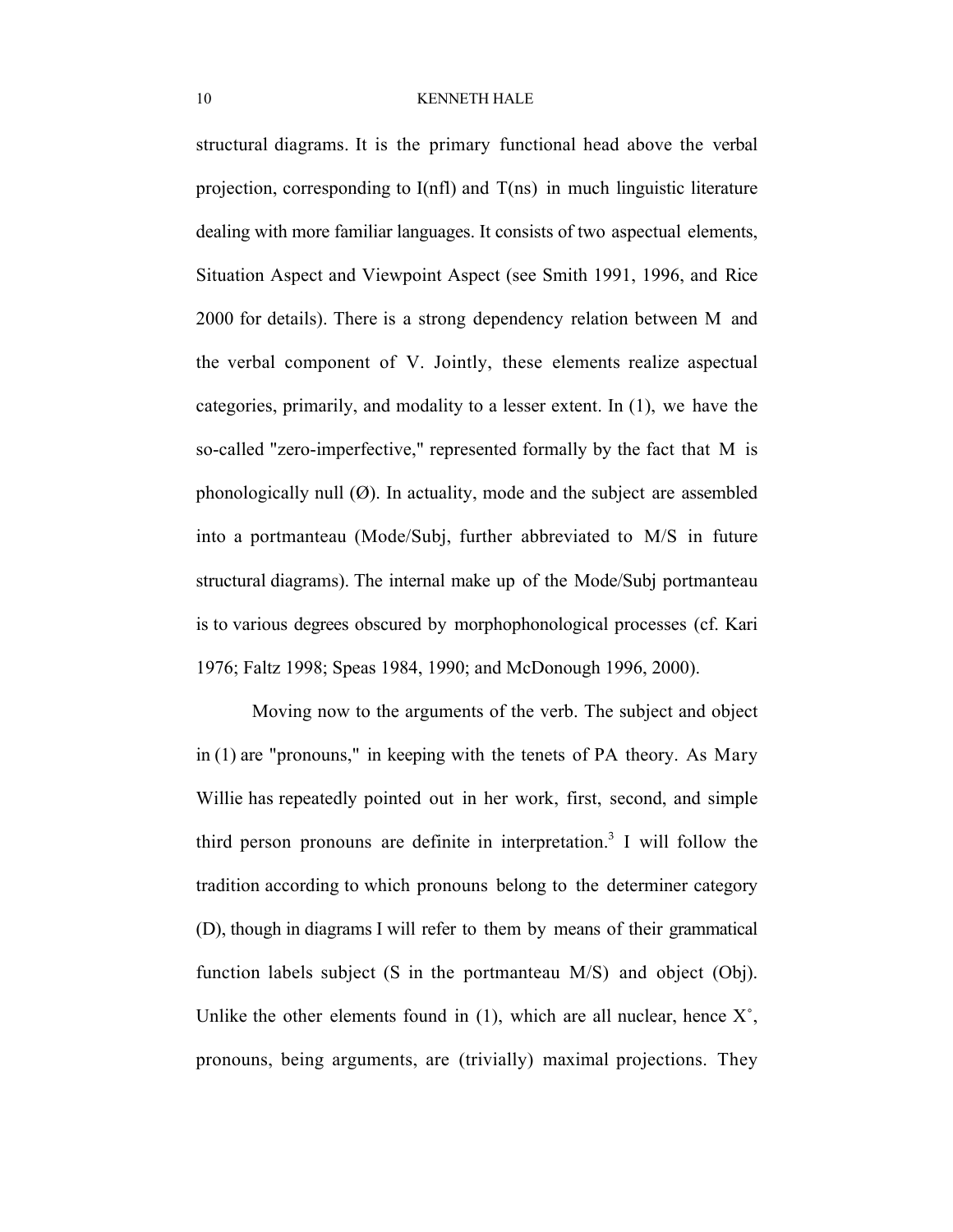appear in argument positions — e.g., in Specifier or Complement positions in relation to lexical or functional heads.

A preliminary structural diagram for (1) is presented in (8):

(8)



Obviously, this does not correspond exactly to (7). I have taken the step of representing Mode and Subject together as the portmanteau M/S, and I have simplified the notation for the object to Obj (with the understanding that the object, a pronoun, is categorially a D(eterminer)). But the most important feature in (8) is the position of the object pronoun (*ni*). This element is not in its surface relative order position. Instead, it is in its "thematic" position  $-$  i.e., the position it occupies as the complement (immediate sister) of the verb. $4$ 

If (8) correctly depicts the d-structure position of the object, we must of course account for the fact that its surface position is to the left of the mode/subject portmanteau (M/S), as if it were in the Spec position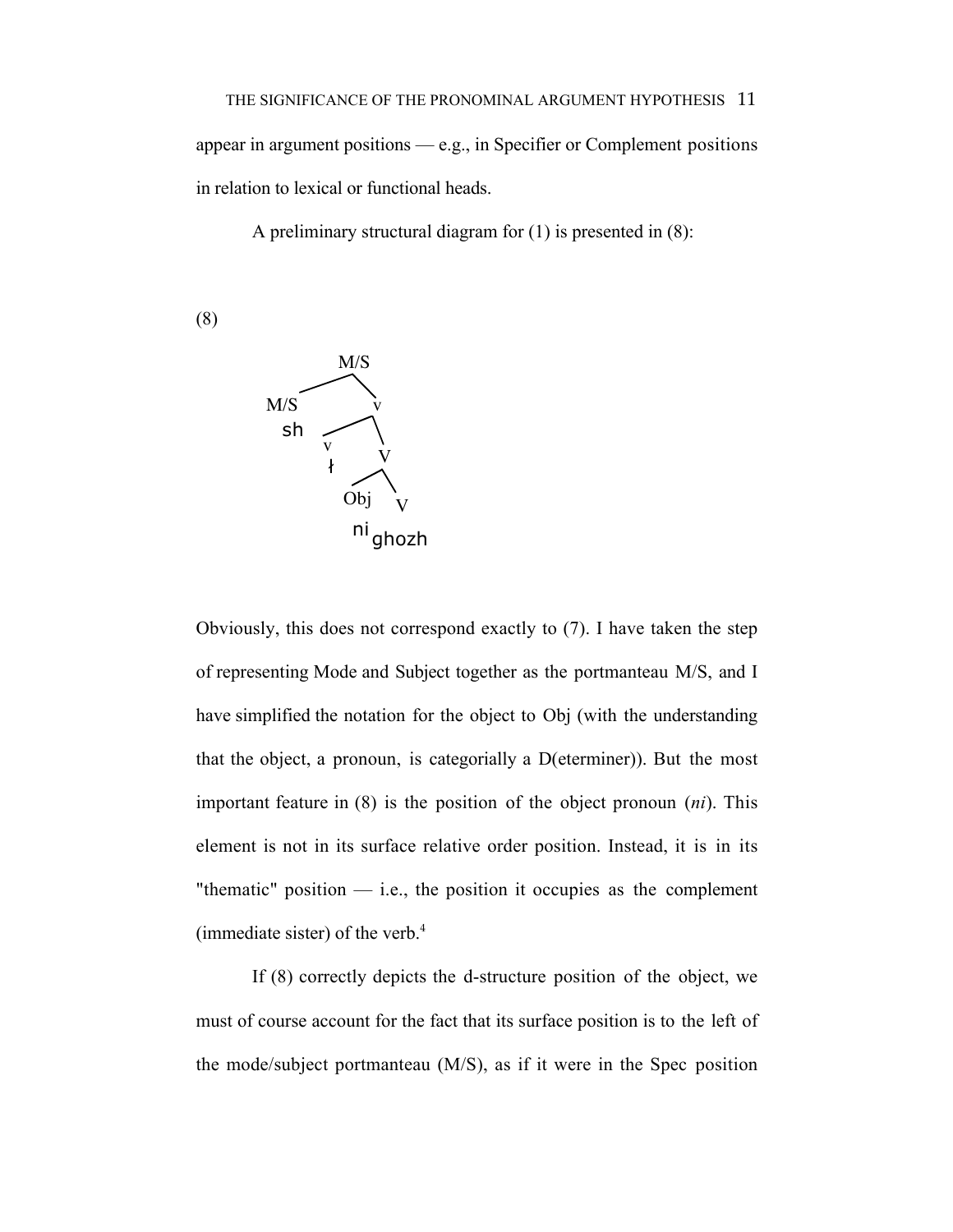projected by that nuclear element. Technically, this deep-surface disparity could be "corrected" quite simply by raising the object to the Spec position, leaving a trace in its thematic position.

But what motivates this movement? The answer could be Case Theory. Jelinek has often claimed that Navajo is an ergative language. If so, then V does not assign case to its object. This circumstance forces the latter to raise out of the verb phrase and into Spec of Infl (i.e., Spec of M in Navajo), where it is governed by C (the complementizer), a "case-like" functional element (and hypothetical at this point). By achieving proximity to C, the object "satisfies the Case Filter" (see Bittner, 1994, and Bittner and Hale, 1996, for details of Case Binding Theory, whose mechanisms and principles are implicated in this idea). On this view, it is the Case Filter that forces the object to raise to [Spec,M], giving the surface ordering shown in (7).

But this is inconsistent with the fundamental spirit of the PA theory, in which there is no motivation (in PA languages) for syntactic movement of the type just suggested. If this is correct, and Navajo is indeed a PA language, then a nonmovement account of the order of elements in the Navajo verb word must exist and, more importantly, must fall out without fanfare, so to speak, from the PA theory.

In this article, an essentially nonmovement, primarily phonological, account of Navajo morpheme order will be explored (built in part upon the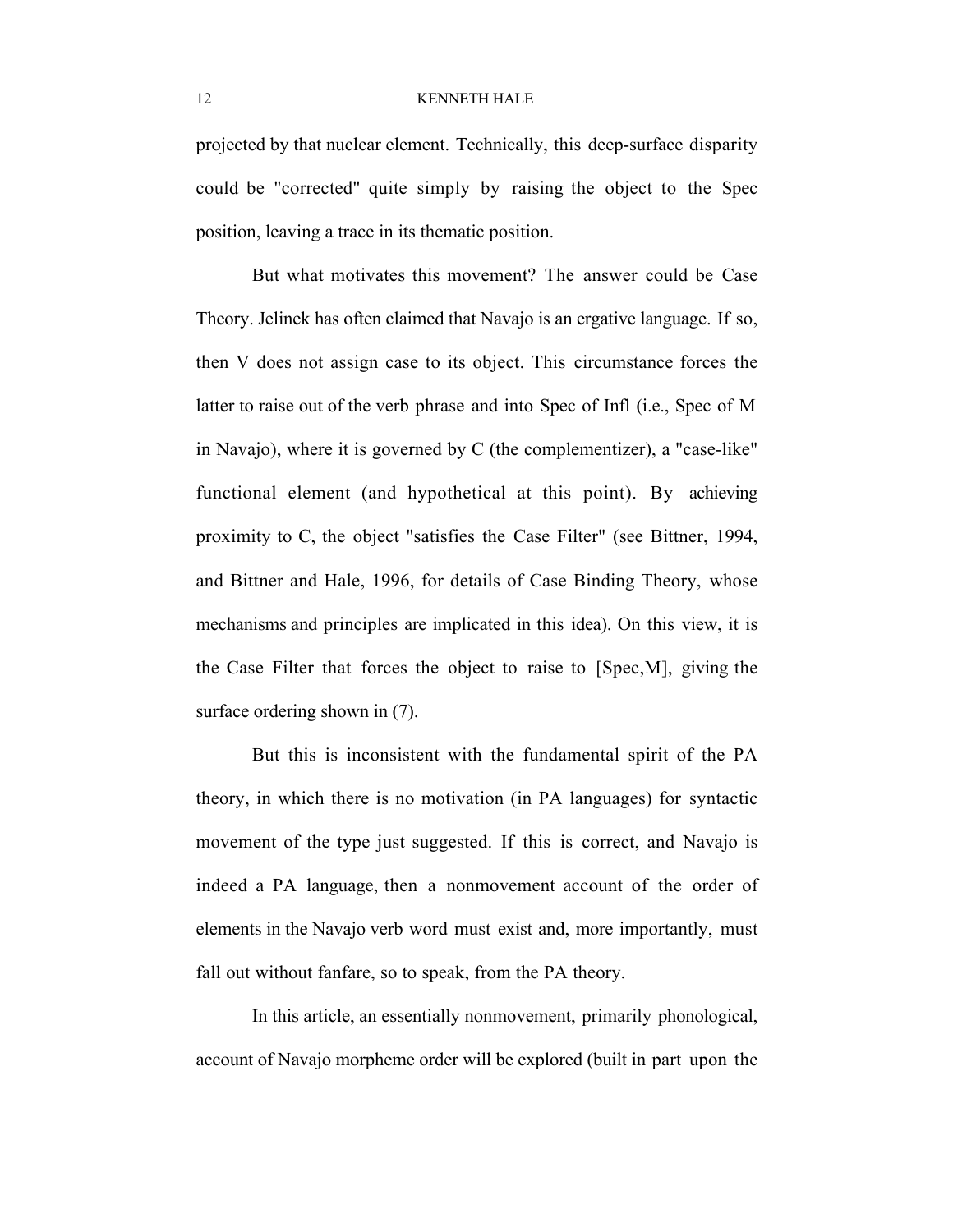THE SIGNIFICANCE OF THE PRONOMINAL ARGUMENT HYPOTHESIS 13 phonological theories of Speas 1984, 1990; and McDonough, 1996, 2000). If that effort is successful, then it also has implications for the analysis of noun incorporation, as well as for the significance of Jelinek's Pronominal Argument framework. Navajo does not itself have noun incorporation, but its Northern Athabaskan cousins do have it, as do a number of other languages of the world, of course (cf. Mithun, 1984, 1986; Baker, 1988). I will suggest that another consequence of the PA theory is a nonmovement account of noun incorporation (cf. Rice, 2000) and, in addition, an explanation of the renowned distinction between so-called unaccusatives, transitives, and unergatives in the matter of incorporation from the subject position.

2. Preverbs, Quantifiers, and the Verb Stem.

The transitive verb word just exemplified represents a simple and quite common type. Most verbs, however, are somewhat more complex in their internal makeup, containing elements drawn from ten distinct "morpheme order slots" in the templatic display often attributed to the structure (e.g., in Young and Morgan 1987:37-38). It is unusual to have all of these positions filled at once, but it is in fact possible, as in the verb word (and verb sentence) of (9):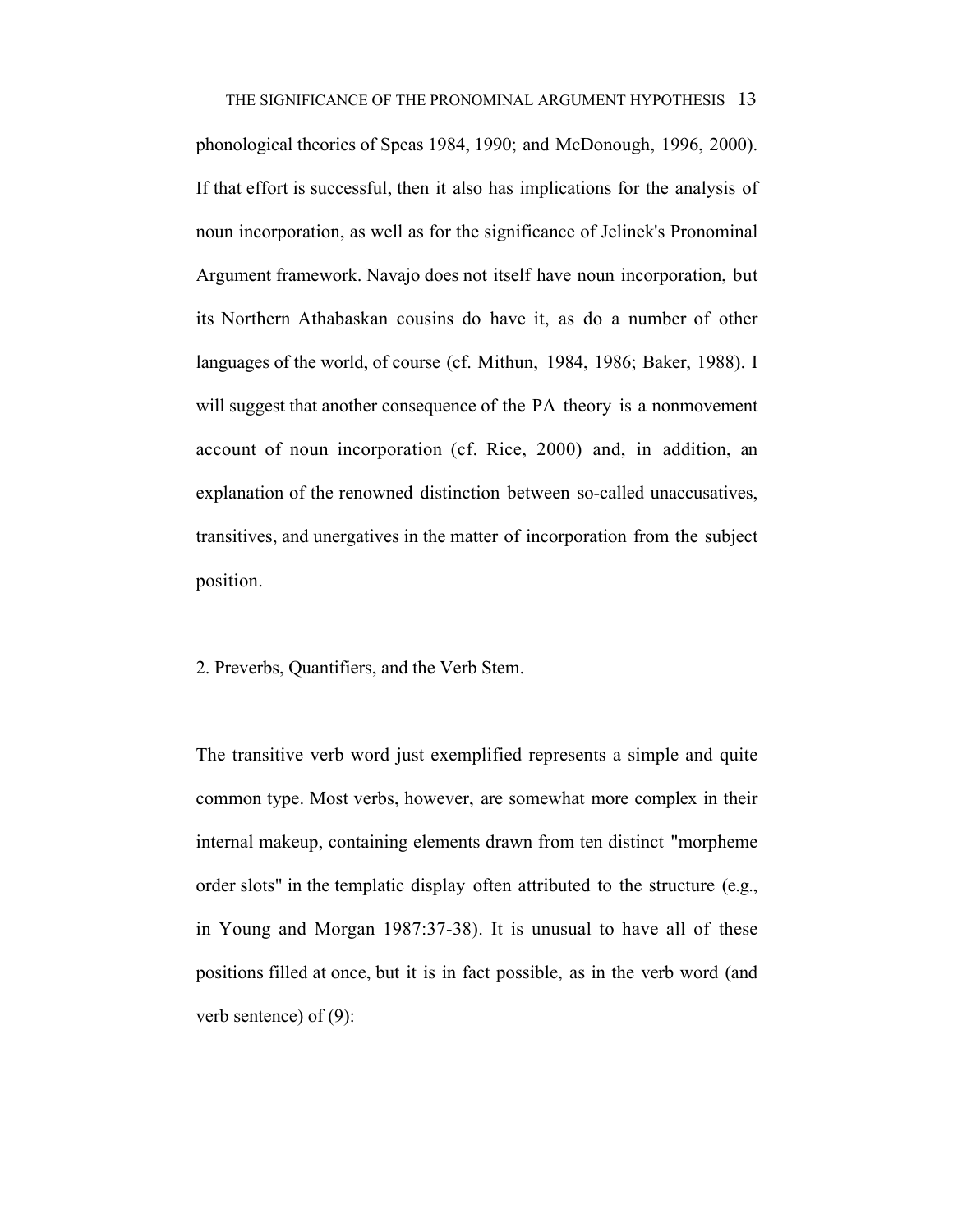(9) Yisdánídashizhdooltéél. ~Yisdáádashizhdooltéél.

'They (3a = 4th person) will get me back to safety.'

The pieces that make up this verb word are set out in (10) below, in which the roman numerals stand for the ten positions recognized in the Navajo "template," and the glosses are chosen from the terminology which figures most prominently in Keren Rice's recent authoritative book on Athabaskan morpheme order (Rice 2000). The Navajo morphemes themselves are given in their "basic form," except that the Iterative/Reversionary prefix (It/Rev) is cited in its [n1]-allomorph (appearing typically before coronals), and the Mode/Subject complex is cited in its portmanteau form (the third person of the gamma situation aspect) in the allomorph appropriate to this particular context:<sup>5</sup>

|         | п        | Ш      | IV     | V       | VI              | VII/VIII | IX    | X           |
|---------|----------|--------|--------|---------|-----------------|----------|-------|-------------|
| Preverb | It/Rev   | Plural | Object | Deictic | Qualifier   M/S |          | Voice | <b>Stem</b> |
| yisdá   | ní       | da     | sh     | zh      | d               | w        |       | tęęł        |
|         | $(<$ ná) |        |        |         |                 |          |       |             |

I will occasionally refer to the relative order positions in this template, and their content, as the discussion proceeds. The full range of known elements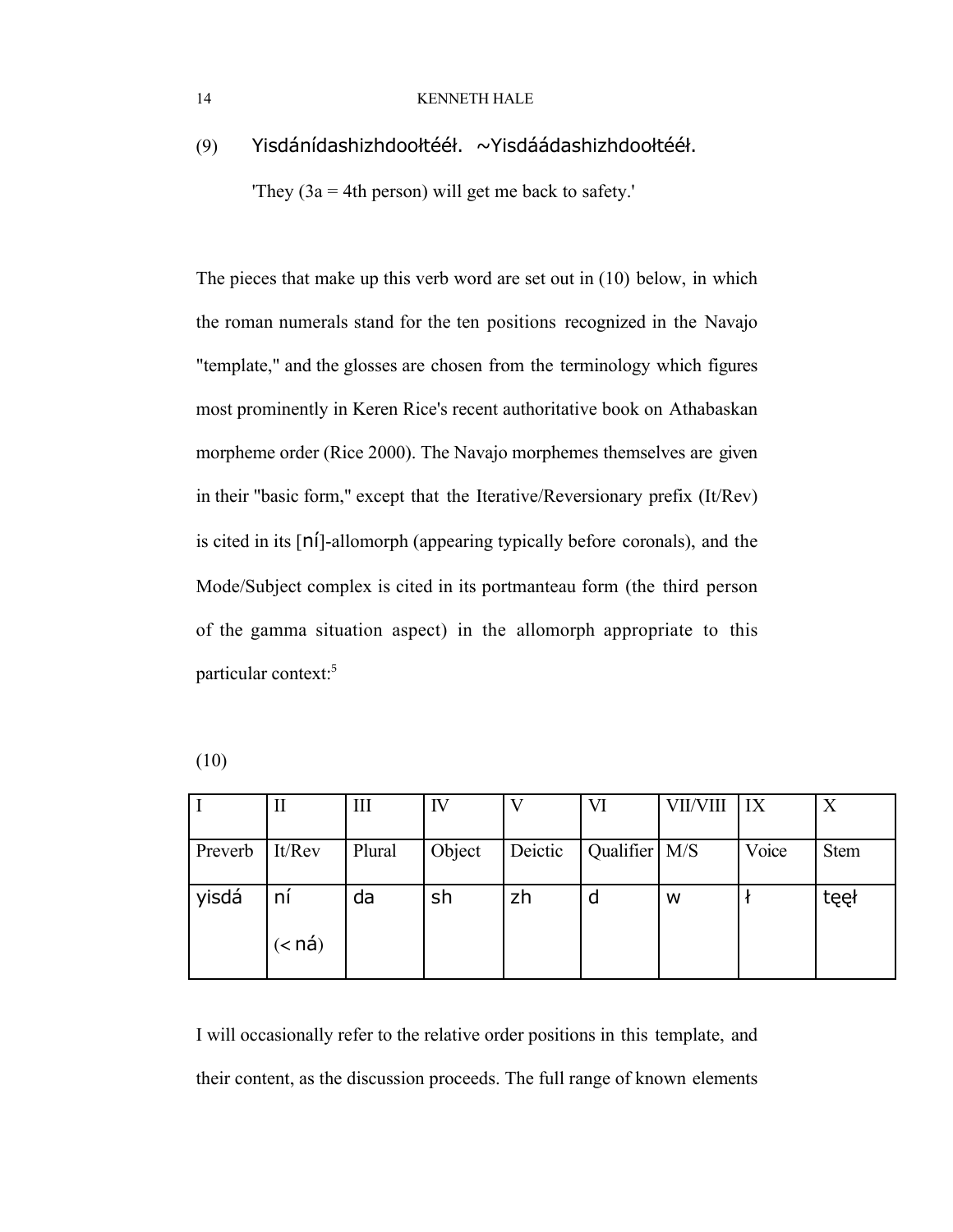THE SIGNIFICANCE OF THE PRONOMINAL ARGUMENT HYPOTHESIS 15 appearing in the Navajo verb is catalogued in Young and Morgan (1987). For the present, it is sufficient to note that (10) represents the surface order of the components of the verb word, corresponding to the extended projection of the verb.<sup>6</sup>

The arboreal representation in (8) is of a verb much simpler in internal structure than (9), of course. The label V corresponds to Stem. The small v corresponds to the traditional "classifier" of Athabaskan, a small inventory of "light verb" elements which, in their productive uses are involved in transitivity alternations, including the so-called causativeinchoative alternation, the productive causative construction (cf. Hale, 2000b), the various so-called passives of Navajo (cf. Neundorf 2000), and a number of other constructions related to transitivity.

I have noted one deep-surface disparity in the Navajo verb, namely the position the direct object (Obj). There is another such disparity that must be dealt with, involving the category Preverb, exemplified in (9, 10) by *yisd¡* 'to safety'. Rice (2000) argues that the Athabaskan preverb forms a constituent with the verb stem (V) in the basic representation of verb words. In Hale (2001), I adopted this view for all preverbs, assigning the preverb a sort of "sister" adjunct relation to the verb in the lexical projection which the verb defines. However, Sharon Hargus and Siri Tuttle (p.c.) question the correctness of this for preverbs in general, relegating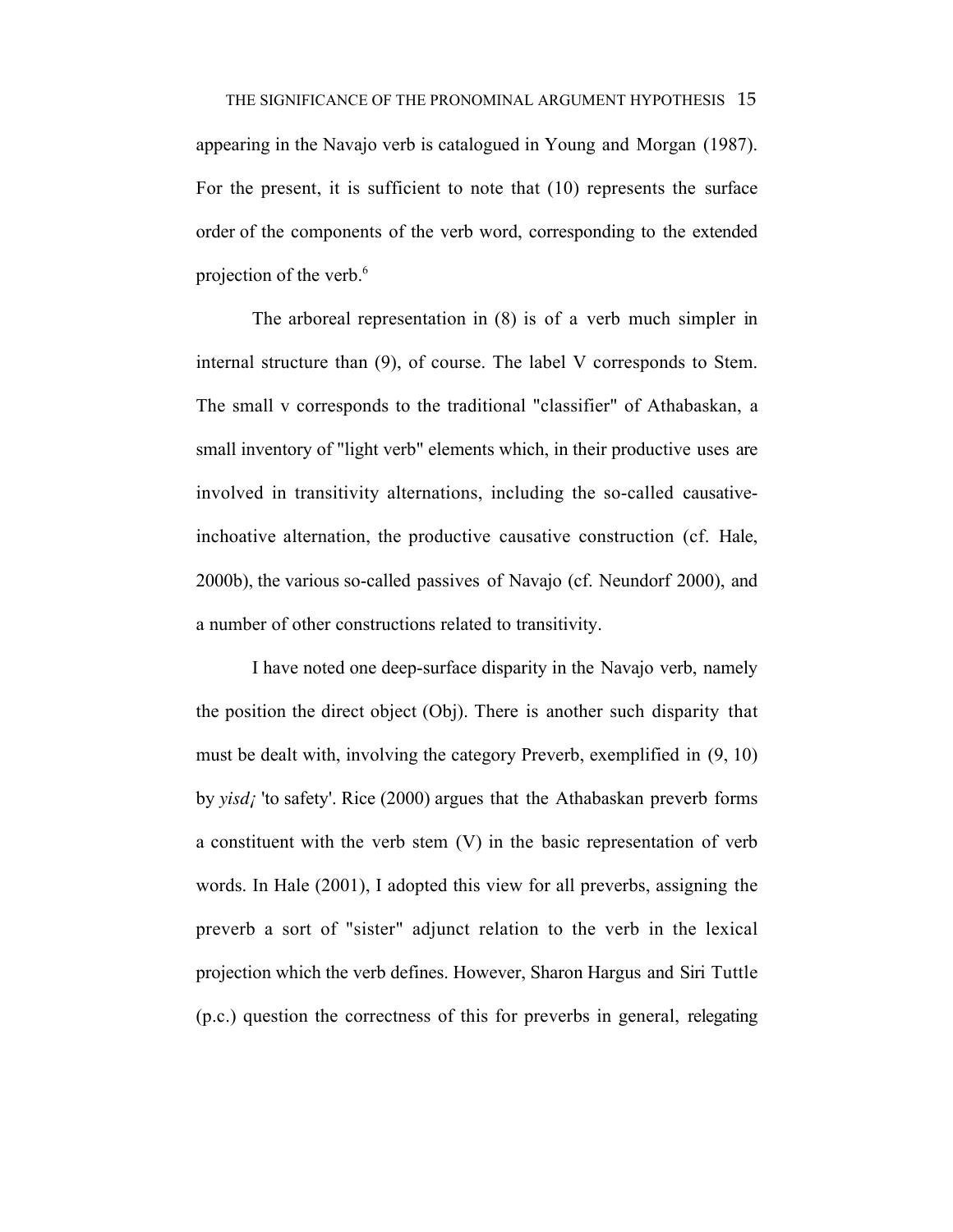this sister-like relation to Preverb-Verb combinations which are in some sense "truly lexical," unique combinations and idioms, for example.

Following my earlier assumption, I claim that preverbs are adjuncts, for reasons discussed in Hale (2001). However, in relation to their point of attachment, I believe now that productive preverbs are variable, in keeping with their generally adverbial nature. In (9), the most prominent interpretation of the preverb has both the subject (in M/S) and the object in its semantic scope, both the subject and the object correspond to individuals that "will come to be in safety." I take this to mean that the preverb is adjoined to one or another of the phrasal projections defined by the functional heads Qualifier and M/S, i.e., to a projection which properly includes the subject. Since there is no evidence for one of these over the other, I will assume that the high adjunction site is the projection defined by the highest functional head present in the particular verb word at issue. Since Qualifier selects M/S, and not the reverse, Qualifier (abbreviated Qual) is the highest functional head in (9, 10). If the qualifier were absent, then the highest head would be M/S. In any event, the structure of this verb can be diagrammed as follows (with Preverb abbreviated as Pv, Reversionary as Rev, and Plural as Pl):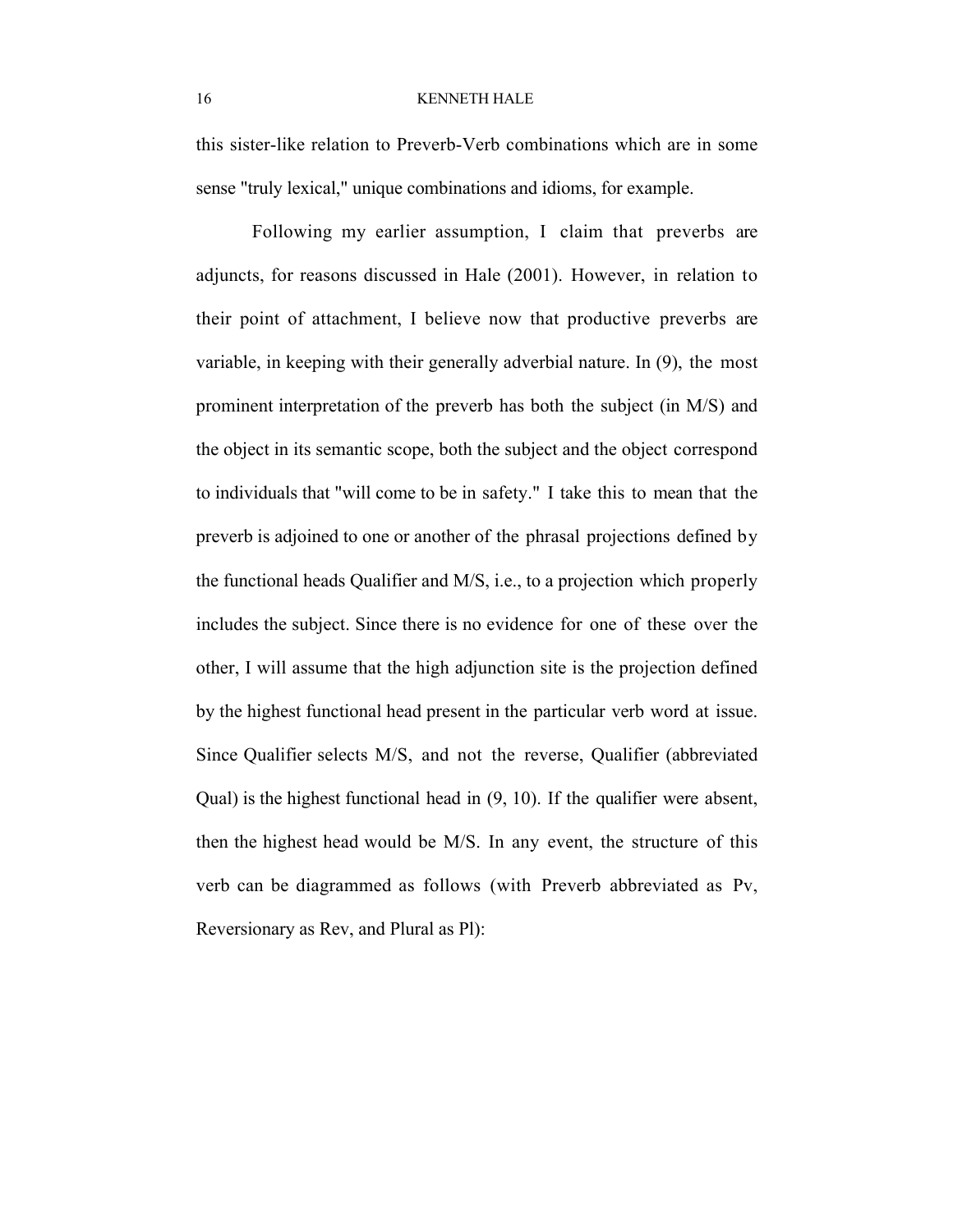

The deictic, or 4th person subject, is left out of this diagram (see Hale, 2001, for a proposal concerning Navajo Deictic Subjects).

The adjuncts  $\frac{d}{dx}$  i.e., the preverbs and the quantifier elements (the event quantifiers It/Rev and the argument quantifier (Pl) — correspond to the disjunct sector of the Navajo verb word. In (11), their high position corresponds straightforwardly to their leftward position in the template the ordering among them, a side issue here, is determined by Rice's principles of semantic scope (Rice 2000; cf. Hale 2001). But the adjuncts are not uniformly high in the structure. I believe that Rice is correct in assigning them —sometimes at least — to the lower position (which I will take to be adjunction to the verbal projection vP, comprising the stem (V) and the classifier (v) lexically assigned to it). This possibility seems to be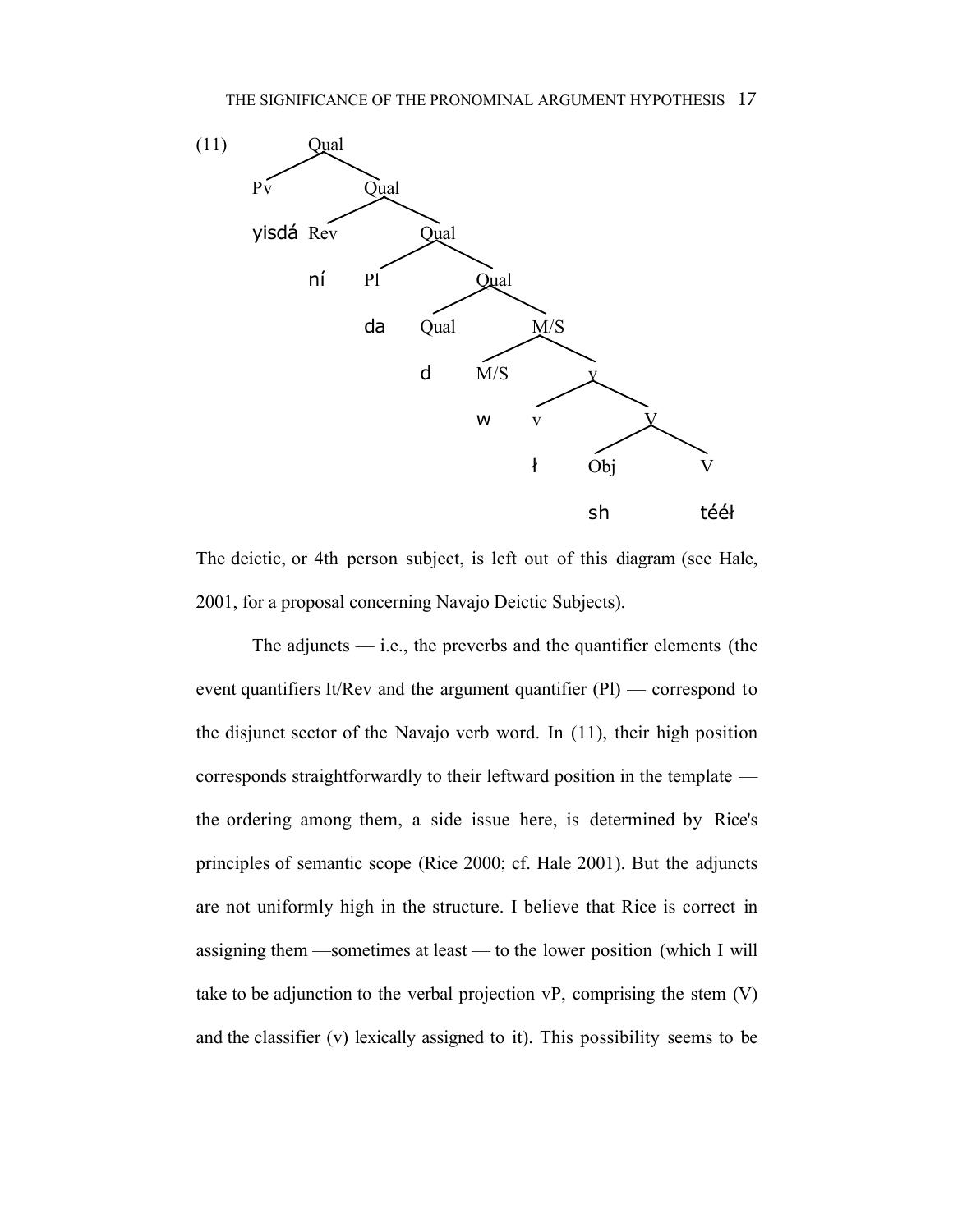available for productive preverbs like *yisd¡*. Consider, for example, the following illustrative sentence from Young and Morgan (1987:772):

(12) Shideezhí bi'éétsoh taah yíłhęęzhgo bá yisdástsóós nt'éé' taah yígo'.

'I fell into the water trying to rescue my sister's coat when it fell in.'

The relevant verb in this sentence is repeated and segmented in (13):

 $(13)$   $(a)$  yisdástsóós

'I rescue it.'

(b)

|         | ιv  | VII-VIII | IХ          |         |
|---------|-----|----------|-------------|---------|
| Preverb | Obj | M/S      | $v$ (Voice) | V(Stem) |
| yisdá   | Ø   | sh       |             | tsóós   |

This is the "surface template," not the underlying form — the latter is what is at issue. The direct object  $(Obj)$  is represented by  $\varnothing$  in this verb form, in accordance with the general rule that a third person (direct) object is phonologically nonovert if the subject is a "local" (first or second) person. Thus, it is merely by hypothesis that Obj is assigned to position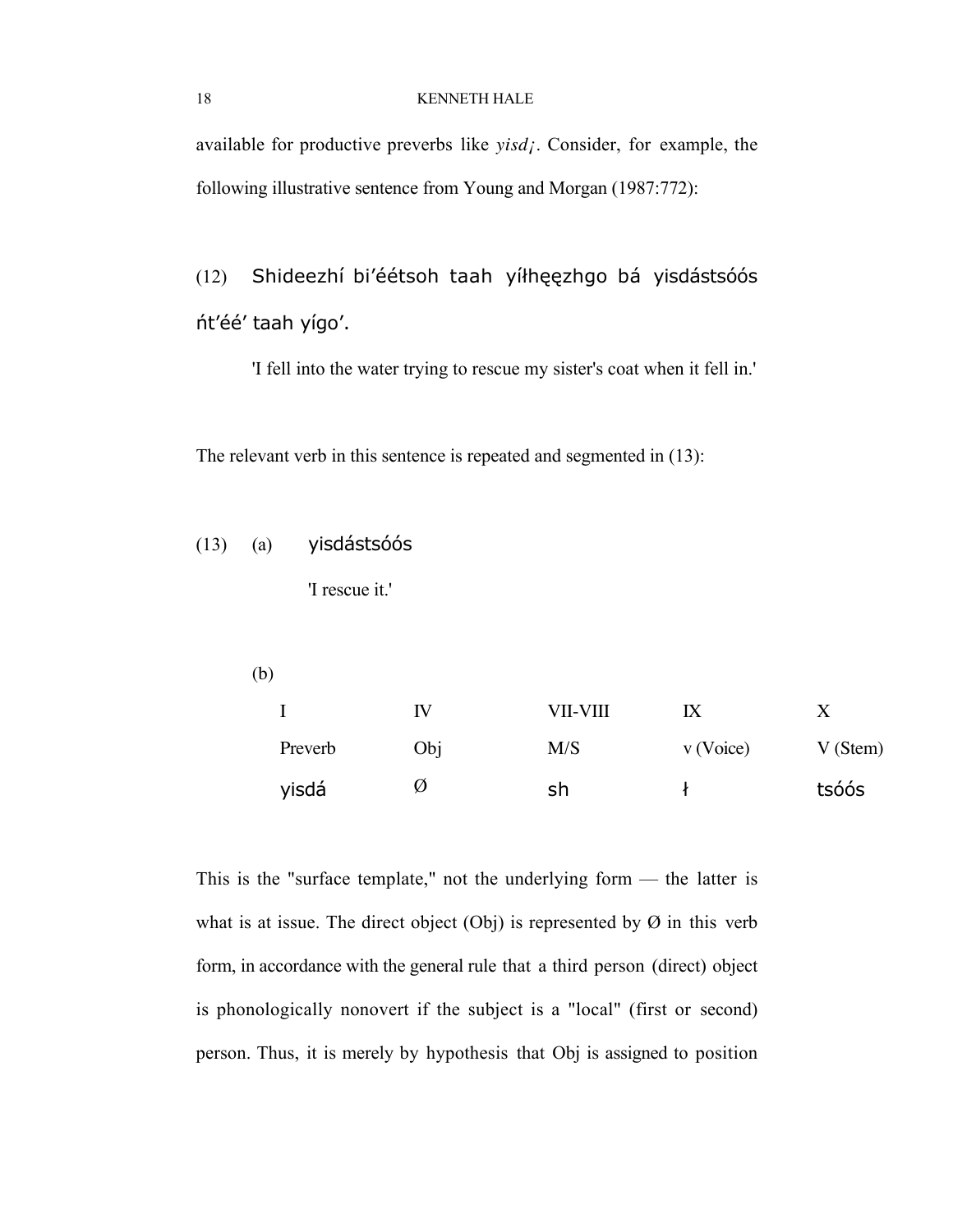IV in the template (and likewise, that it is sister to the verb (V) in the underlying structure below). The sole exponent of M/S is the first person subject marker *sh*, assimilated to [s] by regular phonological rule.

It seems to me that the preverb in (13) does not have the subject in its scope. It is the coat alone that "comes to be in safety" in the hypothetical world of (12). Thus, the d-structure representation of (13) is most likely that depicted in (14):



If this is correct, then we have another deep-surface disparity and, we must reconcile the order implicated in (14) with the actual surface linear order shown in the template (13b).

The recognition of this deep-surface disparity is forced upon us when we consider cases in which the preverb-verb combination is more "idiomatic," or more clearly of the type commonly characterized as "lexical." Consider, for example the case of the verb theme ha#chééh 'start to cry, break into tears,' with preverb ha 'up and out' and verb (zero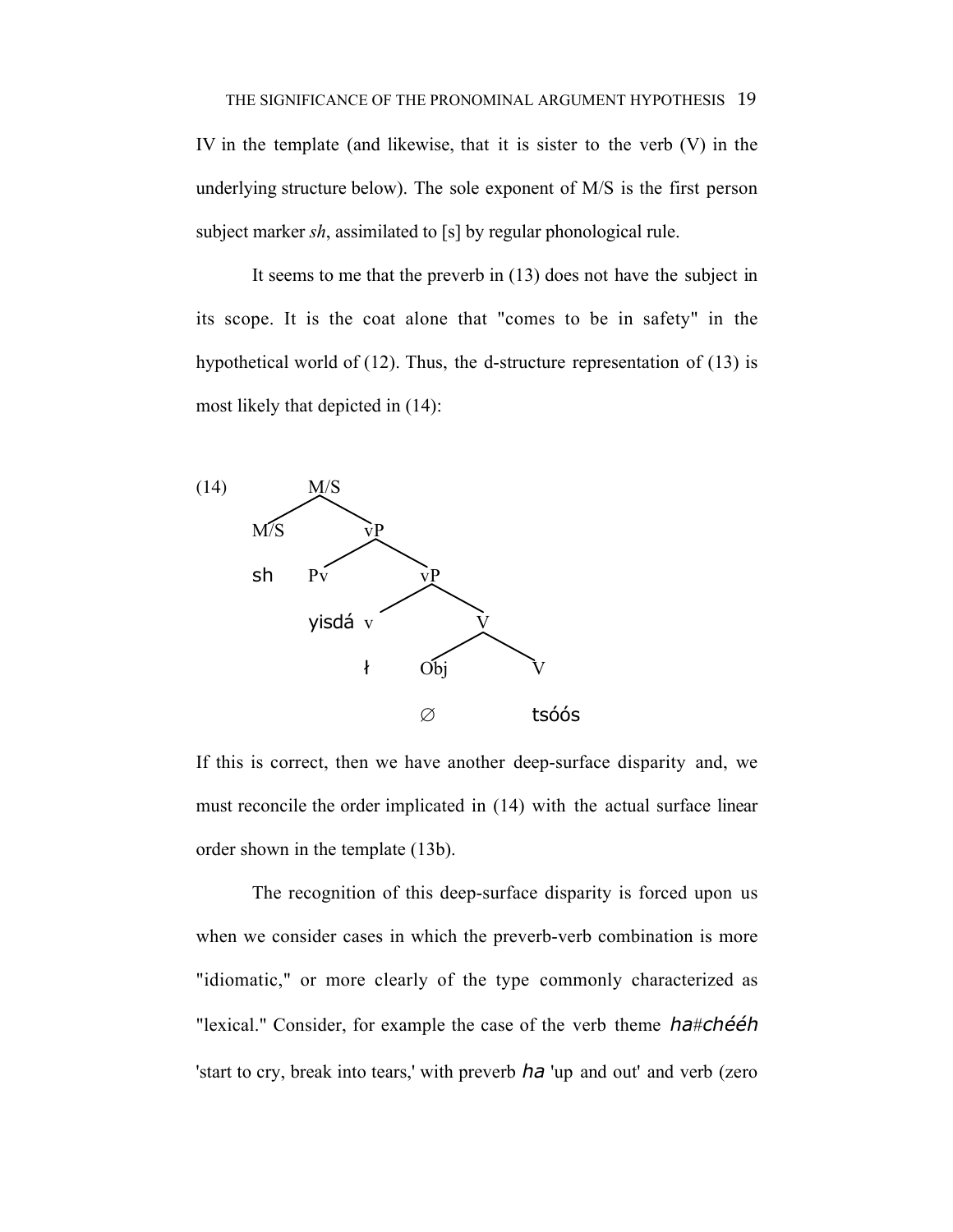classifier plus stem)  $ch\acute{e}eh$  'cry', as in (15), with abbreviated template in which #, following tradition, is used to mark the boundary between the disjunct and conjunct sectors:

# $(15)$  haashchééh

ha#sh-Ø-chééh

'I start to cry.'

In this case, the preverb and the verb are intimately connected, in a manner familiar from particle-verb combinations in Dutch and German, languages which, like Navajo, permit these elements to be separated in the surface forms of sentences (i.e., in the verb-second forms of Dutch and German). This special relation between the preverb and the verb in (15) suggests an underlying representation in which the preverb is in the lower adjunction position, in conformity with the "lexical" association of the preverb and the verb. If correct, the the basic syntactic configuration for (15) would entail a deep-surface disparity: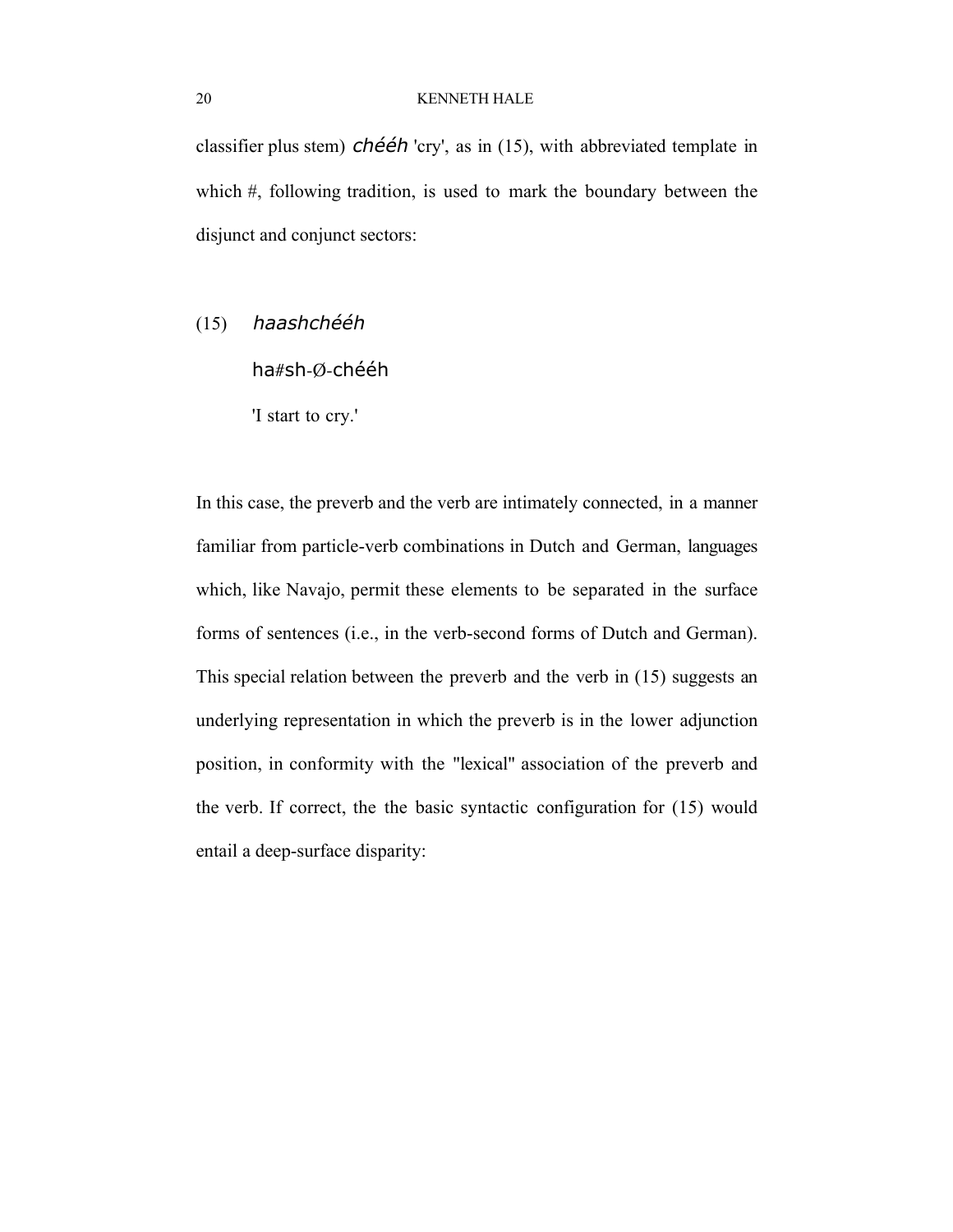

It is conceivable, of course, that the issue is not really settled by such cases as this. The question is whether the preverb does or does not have the subject within its scope. The verb of (15) is an unergative verb built on the nominal root cha 'cry' (cf. Hale 2000; Hale and Platero 1996), and the configuration assigned in (16) implies that the semantic component supplied by the preverb applies to  $cha$ , and not to the event as a whole — the crying breaks out or bursts forth, so to speak. But this is, to be sure, thin ice to skate on. However, that the preverb can have narrow scope in relation to the surface subject is inescapable and we must accept the reality of Rice's proposal for some cases at least. Consider for example, the causative of  $ha#ch\acute{e}eh$ , as in the idiomatic expression of (17), from Young and Morgan 1987:373:<sup>7</sup>

 $(17)$  (a) habiishchxééh

ha#b-y-sh-ł-Ø-chxééh

'I honk it (make it cry, of car horn).'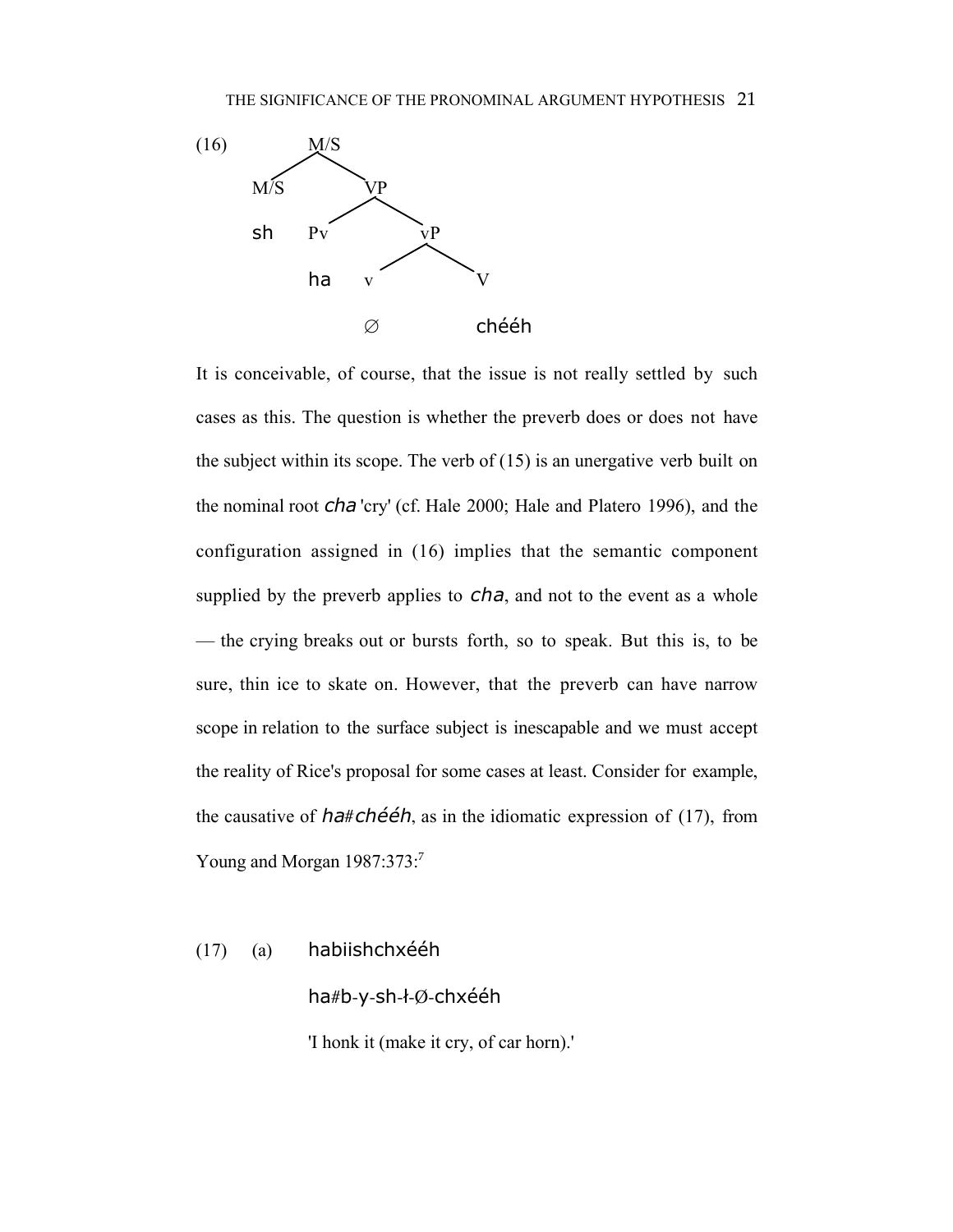

The productive causative represented here involves the embedding of the basic third person form *haachééh* 'he/she/it starts to cry' (the structure dominated by  $v_2$  in (17b)) as the complement in the structure defined by the transitivizing light verb  $\neg$  ( $v_1$  in (17b)). The original subject of the embedded verb (located in M/S in the original intransitive configuration (16)) appears now as the surface object, overtly, in an *oblique* case from (hence the gloss Obj(obl)). This derived oblique object is traditionally held to be in a postpositional construction (with non-overt postposition), accounting for its overt realization as third person *b*, rather than zero, as a direct object would be. The hypothetical postpositional constituent is assigned alternatively to positions Ia and IV by Young and Morgan (1987:G42, et passim). In addition, the full causative of Navajo always has associated with it a qualifier  $(Qual)$  — in this case, the qualifier is what I take to be the canonical causative qualifier *y* (giving rise here to the long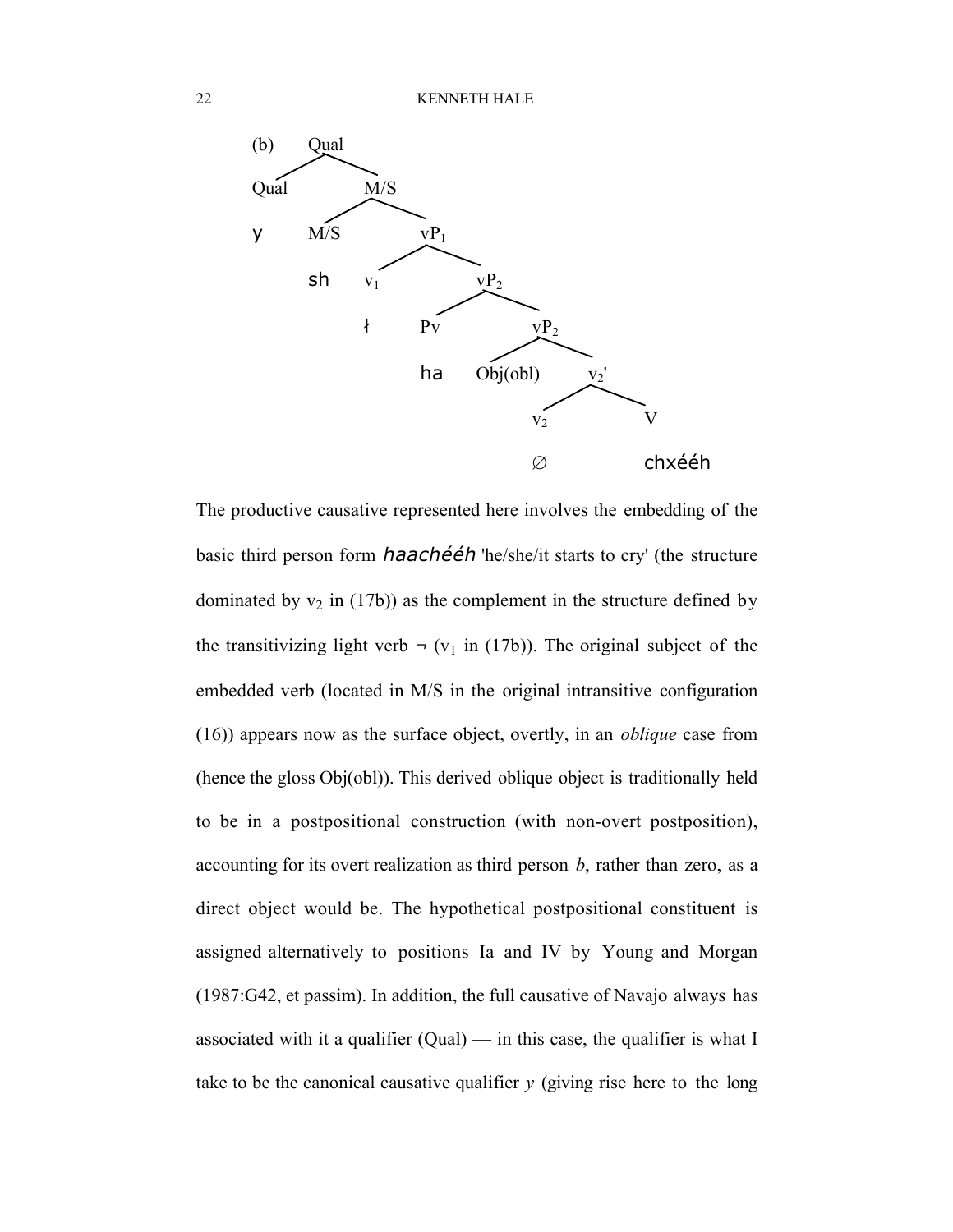discussion of the causative construction within the Case Binding framework of Bittner 1994).

Once these details of morphophonology are set aside, it is clear that the preverb (*ha* 'up and out,' in this instance) must be lower than the surface subject (*sh*) within the derived causative configuration. In the idiomatic use, for example, it is the car, or the car's horn, which produces the "crying out" here, not the entity corresponding to the subject of the causative construction as a whole. Such causative configurations clearly show that we must contend with the deep-surface disparity implied by Rice's proposal. In particular, we must account for the consistent forward (leftmost) positioning of preverbs in the surface representations of verbs, sometimes at variance with the underlying position which, in some cases at least, must be lower (more "internal") in the structure than the leftward linear positioning consistently seen in surface forms. The same argument is applicable to certain other causatives, e.g., those of  $(18)$  — in  $(18a)$ , note the underlying "double classifier," as expected in the full causative, which entails embedding the complete (unergative) verbal projection  $(vP_2)$ , headed by  $v_2$  *l*, the inner classifier) as the complement of the causative light verb  $\neg$  $(v_1,$  the outer classifier):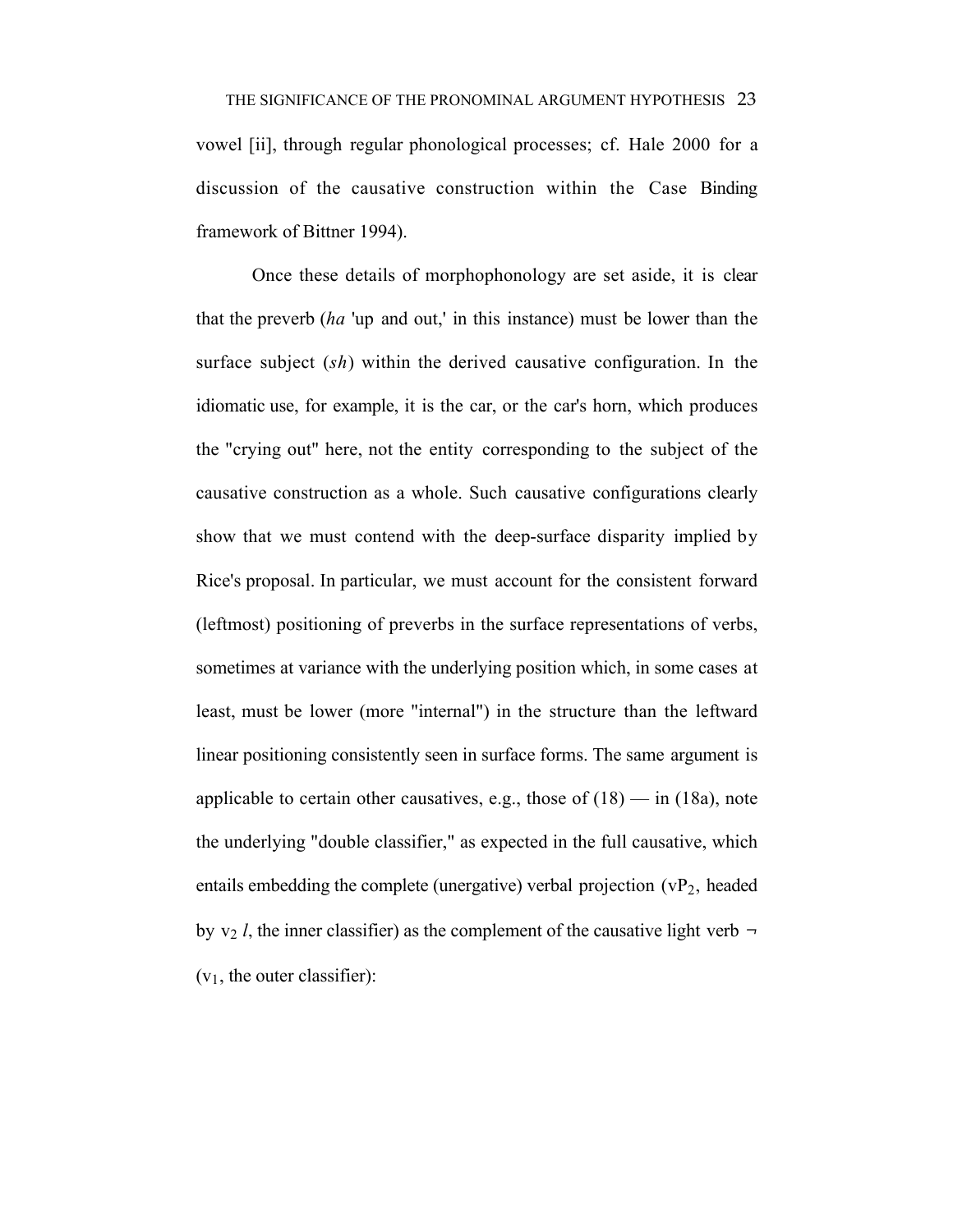(18) (a) habiishyeed (Young and Morgan 1987:373) ha#b-y-sh-ł-l-gheed 'I run him/her/it up out.' (idiomatically) 'I start it (car).'

> (b) ch'ibidinishdlooh (Young and Morgan 1987:281) ch'í#b-d-nish-ł-l-dlóóh

> > 'I make him burst out laughing.'





The reality of the double classifier is "visible" in (18a, c); the inner classifier "protects" the stem initial fricative  $(y =$  fronted gamma) from devoicing, otherwise expected after  $\neg$ , the outer classifier, ultimately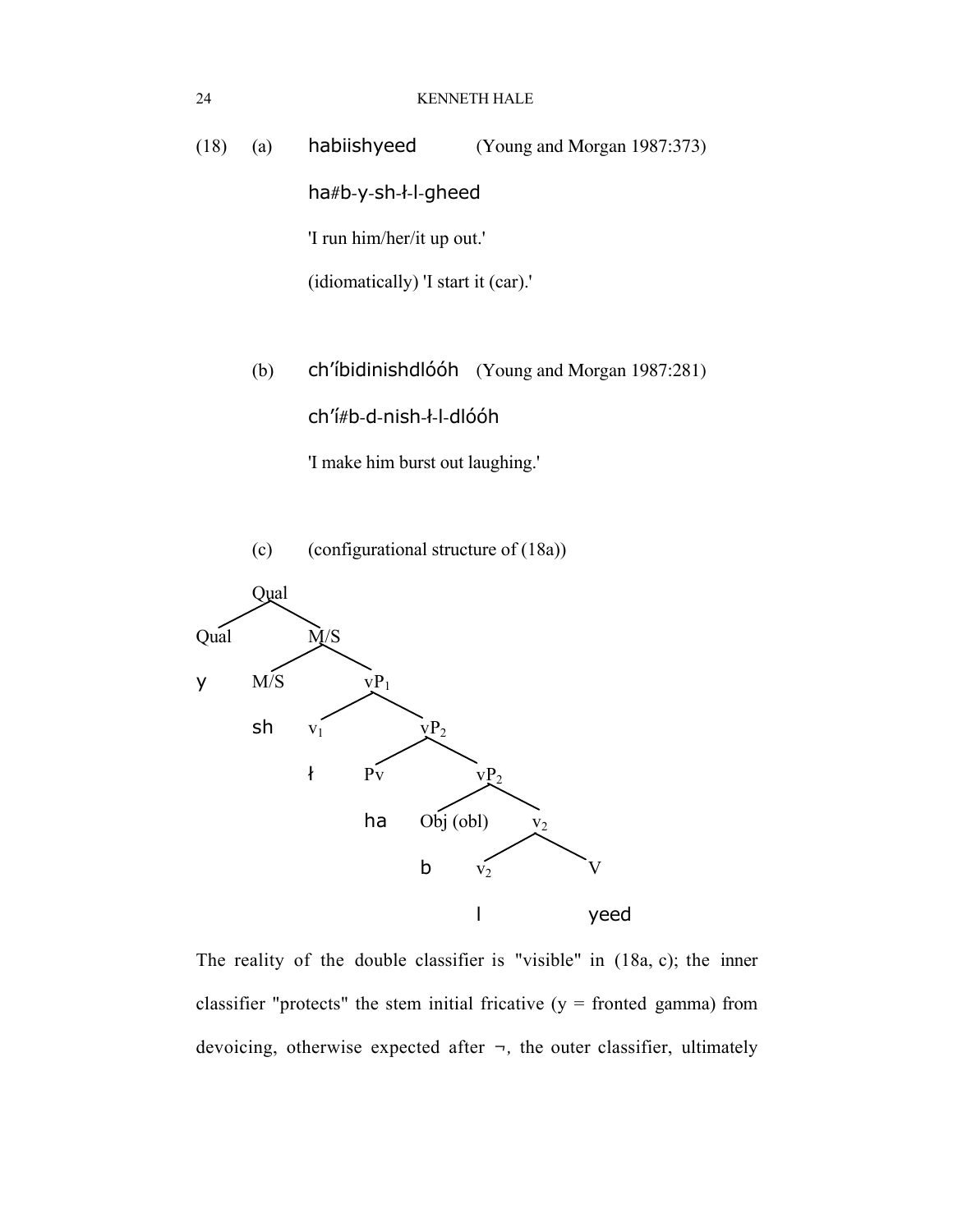Even in the productive causative, however, we must recognize the possibility of the alternative higher positioning of the preverb. Consider (19), where, it seems to me, the subject of the causative is within the scope of the preverb *na* 'round and about':

 $(19)$  nabiishłá

 $nab-y-sh-4$ 

'I walk him/her (baby) about.'

All instances of this causative that I have actually heard, as well as miming by native speakers illustrating its meaning, clearly have both the agent (grammatical subject) and the "causee" (derived Obj) within the scope of the preverb. The agent manipulates the causee at every step and thus "moves round and about."

It should be said that it is not necessary to resort to the full causative to argue for the lower adjunction site. In many semantically perspicuous cases, the transitive alternant of a labile verb (a verb participating in the so-called causative-inchoative transitivity alternation), clearly has the subject outside the scope of the preverb. Consider the following pair, for example: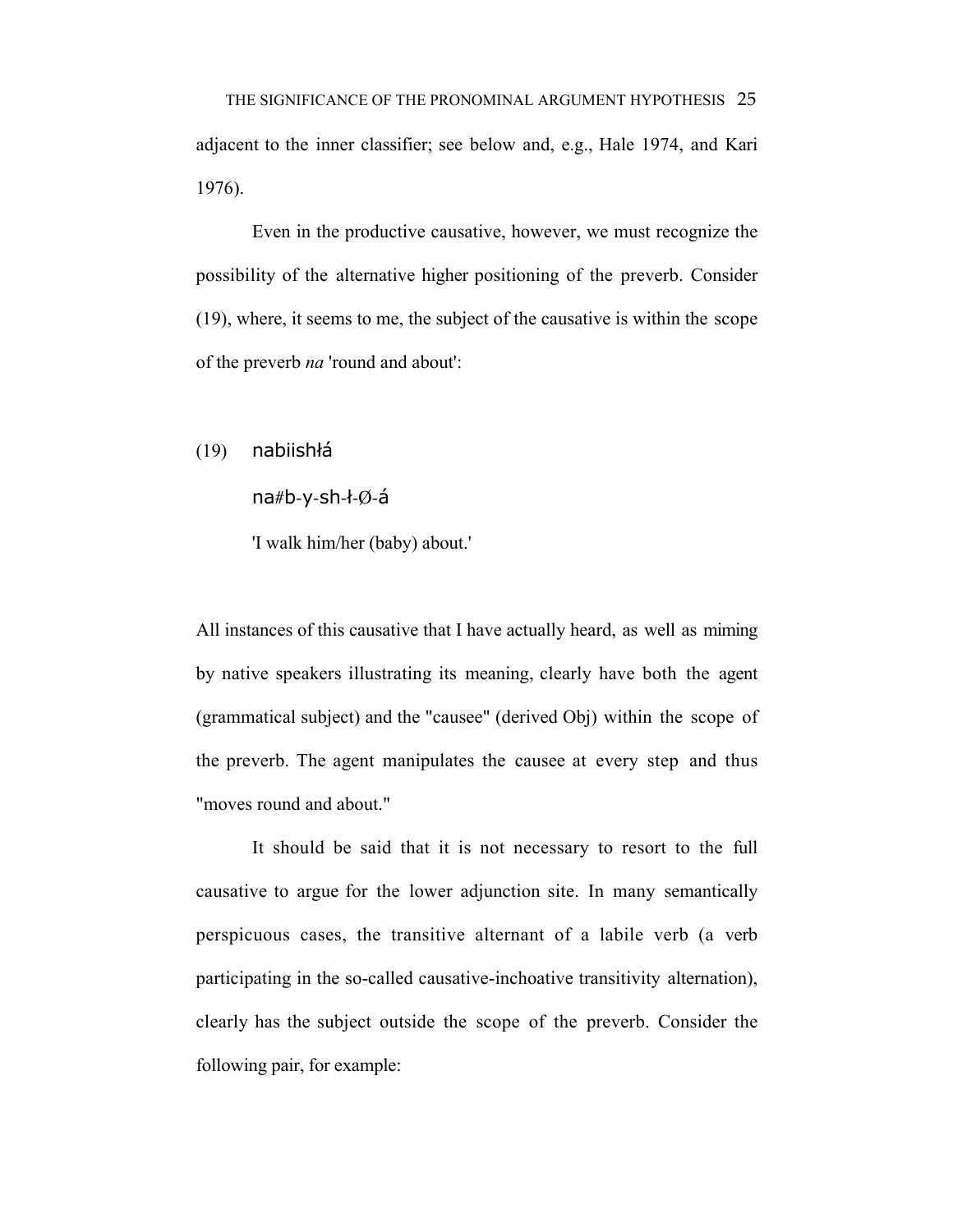$(20)$   $(a)$  Jook naamaas. jooł na#Ø-Ø-maas 'The ball rolls around.'

> (b) Mósí jooł neiłmaas. mósí jooł na#y-Ø-ł-maas 'The cat rolls the ball around.'

In (20b) it is not the transitive subject (the cat) that "rolls around" but rather the direct object (the ball). On the assumption that the meaning reflects the structure, the verb of (20b) must correspond to the following underlying configuration, in which two instances of deep-surface disparity occur:

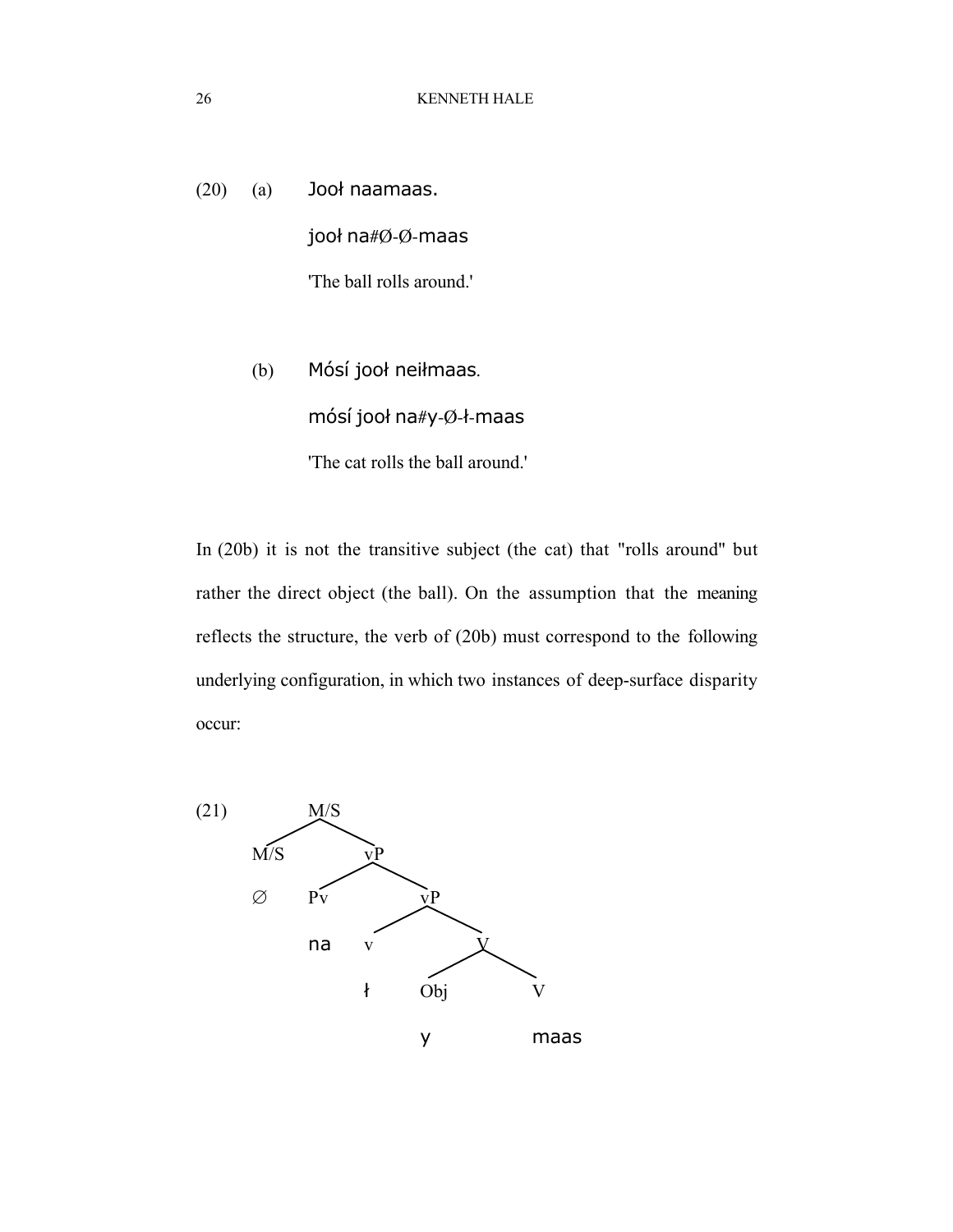This is a third person zero-imperfective verb form, hence the M/S constituent is phonologically null (or, at most, the neutral vowel /i/; see Hargus and Tuttle 1997). The object is the overt obviative third person pronoun (3o), as required when both subject and object are third person and the object is not the topic. These pronouns are linked to the overt noun phrases (*mósí* 'cat' and *jool* 'ball') adjoined to the full verb word (or verbal clause) in accordance with the principles developed in Willie and Jelinek (2000).

Before moving on to further discussion of the disparitries just noted, I will briefly discuss certain details of the syntactic structures projected by lexical verbs  $(V)$ . The innermost projection in  $(21)$  — that of V, the lexical category — is abbreviated there in a way which obscures an important distinction among verbs, that between unergative and unaccusative verbs. The verb of  $(21)$  is labile, which is to say it enters freely into the standard transitivity alternation. The object (Obj) in (21) originates as the specifier of the lexical projection (hence below the classifier v), as depicted in (22) below, corresponding to the intransitive use of the verb, with  $\emptyset$  classifier (i.e., the zero form of the voice light-verb v):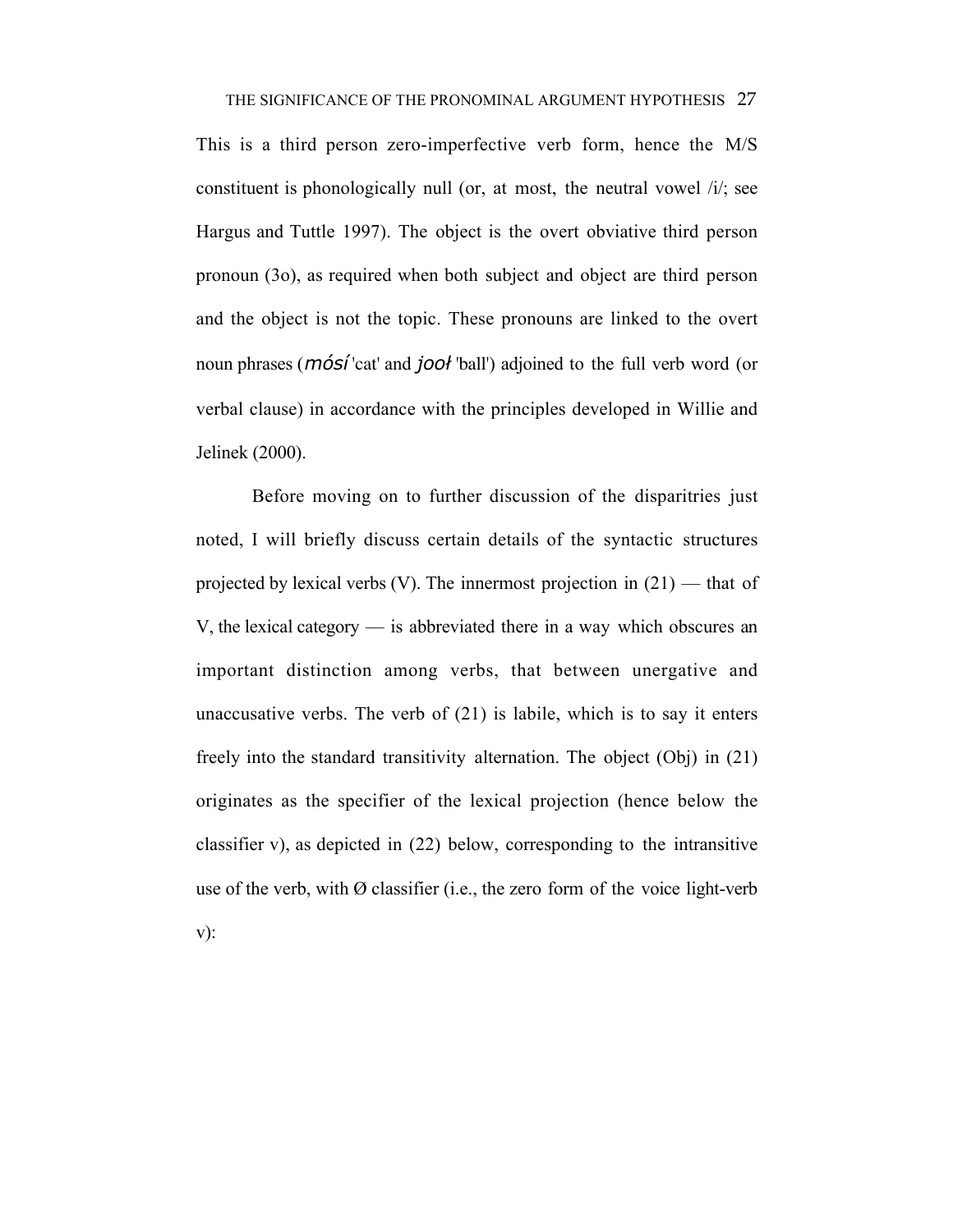

The root component R of this verb has the lexical property that it forces V to project a specifier.<sup>8</sup> In this intransitive form, the pronominal argument will function as the subject in sentential syntax. In the transitive use, the classifier is  $\hat{\mathbf{r}}$ , as expected, and the pronominal argument will surface as the sentential syntactic object (Obj). The subject of the transitive is a pronominal argument in the specifier of v (not shown in (22). It is an *external* argument in relation to the lexical projection itself.

In the case of an unergative verb like *cha* 'cry', by contrast, the root component is nominal in character and does not force the V to project a specifier.<sup>9</sup> Consequently, the pronominal argument will be external to the lexical projection, appearing rather as the specifier of the classifier (v), as shown in  $(23)$ :

(23)

$$
Pronoun \qquad \overbrace{v \quad \dot{V} \quad \dot{R} \quad \dot{V}}
$$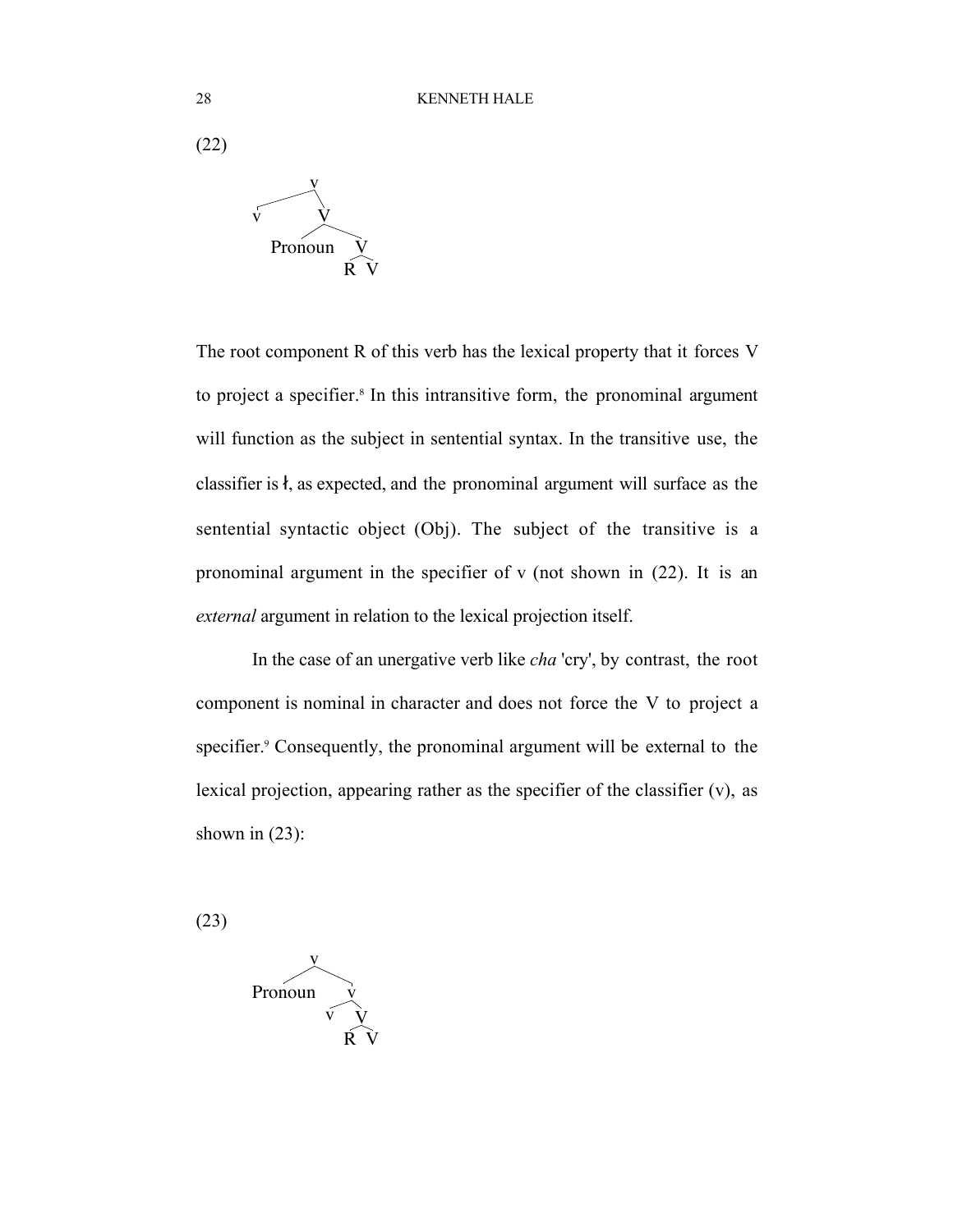The contrast bewteen (22) and (23) represents the traditional unaccusative/unergative opposition as it is defined in the theory of argument structure adopted here (cf. Hale and Platero 1996).

In what follows, I will continue to abbreviate the subconfiguration [ $vR$  V] as simply V in the structural diagrams for labile verbs and nonalternating verbs alike.<sup>10</sup> The contrast between the two types resides in the position of the pronominal argument (Pronoun) in relation to the voice light verb, i.e., the traditional "classifier" (v). In labile verbs, whose structrure is shown in (22) above, v locally c-commands (and governs) the pronominal argument, given that the latter is the specifier of the *complement* of v. In non-alternating (i.e., unergative) verbs, the pronominal argument is the specifier of v itself, hence external to the projection of the lexical verb V, as in (23).

3. Resolving the deep-surface disparities.

In the spirit (though not the letter) of Baker (1996), I assume that in a Pronominal Argument language, the case requirements of direct arguments are satisfied in situ. It is part and parcel of the tightly organized syntactic word-like conjunct sector of the Navajo verb that the arguments are licensed in their thematic positions. Hence, there is no motivation for syntactic movement which would reposition pronominal arguments in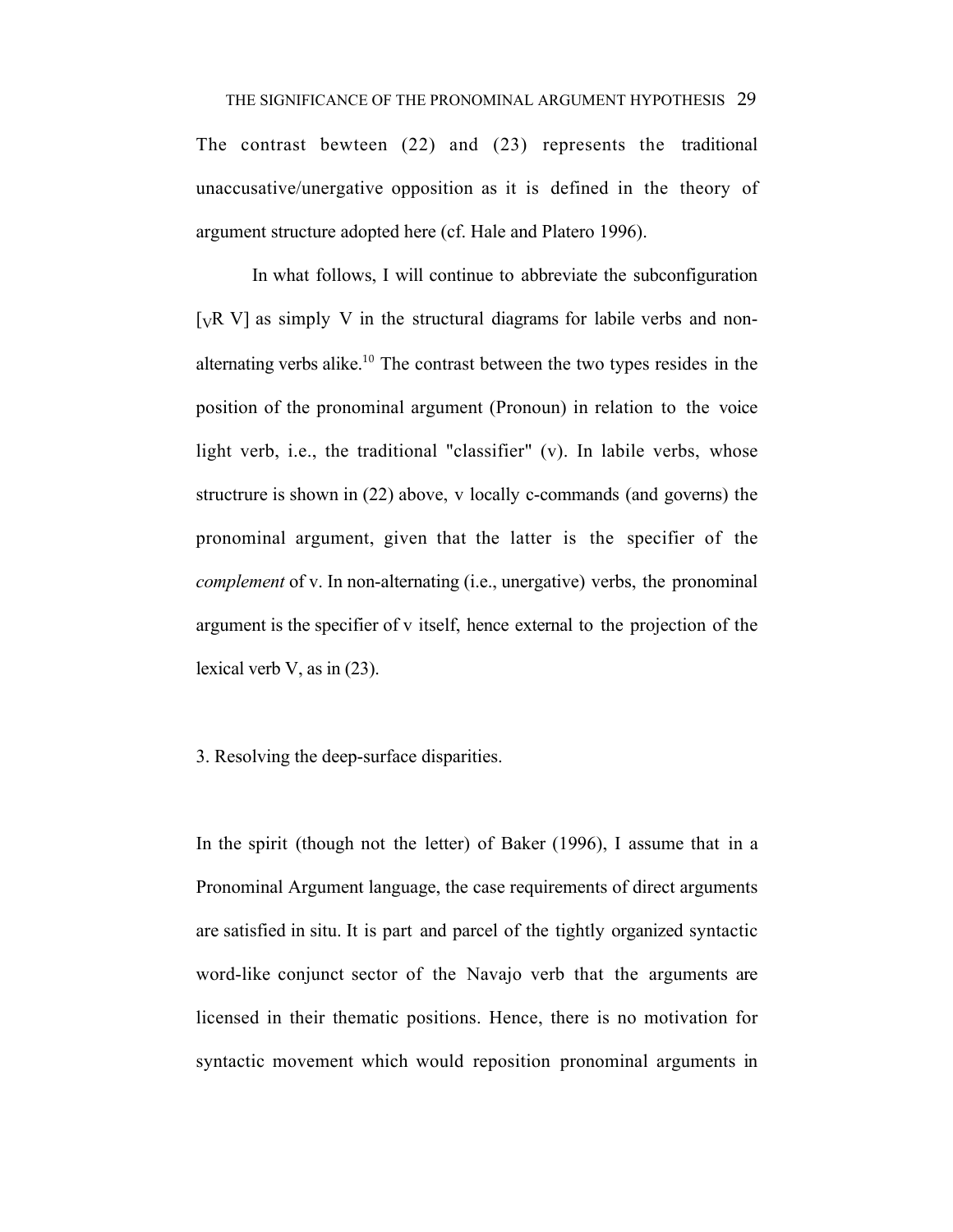such a way as to account for their surface positions.<sup>11</sup> And there is no motivation at all for movement of adjuncts (the elements of the disjunct sector) — these must be alternatively base generated in the high or low position in any event.

How then is the surface ordering to be achieved in the cases of disparity? I believe that the answer lies in the realm of phonology, in particular, in the processes that "spell out" of the elements of the conjunct sector. Unfortunately, I am not a phonologist, and I have to make a leap of faith in the hopes that my suggestions will in fact be feasible in a fully worked-out phonology of Navajo.

I adopt the theories of McDonough (2000) and Speas (1984) according to which the verb is expressed phonologically in the form of a minimal disyllabic skeleton which must be filled out to define the phonetic realization of a Navajo verb. It is precisely this process of "filling out the skeleton" (especially what I will call the "receptor," corresponding to the left-hand portion of the skeleton) that accounts for the surface arrangement of the verb, its dependents, and the nuclear elements in its extended projection. There is no head-movement in the traditional sense. The processes involved are properly speaking phonological, or so I would like to claim (cf. Hale, 2001, for an earlier version of this proposal).

The idea is this. The verb stem brings with it a bipartite phonological skeleton whose right-hand half is filled out (in the normal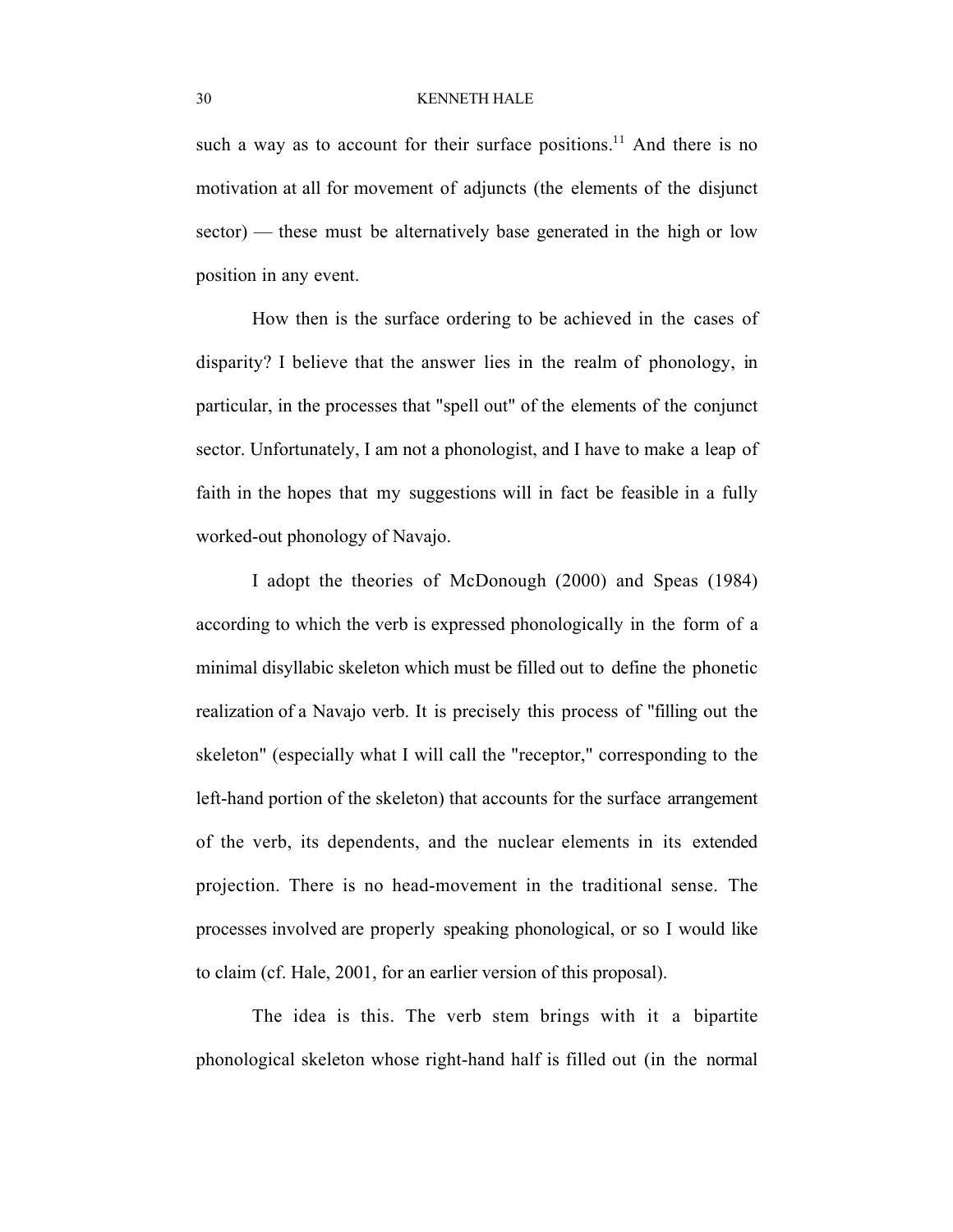THE SIGNIFICANCE OF THE PRONOMINAL ARGUMENT HYPOTHESIS 31 case fully, but partially in a few exceptional cases of a missing onset) by the stem itself, as indicated in (24) by underlining:

## (24) CVCCVC

The CV portion of each of the two syllables must be filled, or "satisfied." This is obligatory, with minor and essentially irrelevant exceptions. The coda is filled, or not filled, depending on the nature of the elements actually present in the particular verb word. In accordance with the Speas-McDonough bipartite theory of the Navajo verb, the right-hand portion of the skeketon is satisfied by the verb stem (V). By contrast, the phonetic expression of the receptor is not fixed for all forms of a verb. Rather it is variously filled in by the phonological features of the elements (nuclear or nonnuclear) which happen to be present in the extended projection of particular verb at issue.

The relevant nuclear elements in the conjunct sector are (a) the qualifier (Qual, one or more of which may, or may not, be present in a given verb), (b) the mode/subj portmanteau (M/S, obligatory but sometimes null phonologically; but see Hargus and Tuttle, 1997), and (c) the voice element(s) traditionally called the classifier (v, obligatory, assuming the zero classifier is taken to be an actual element). The organizing principle among these elements, and the verb stem as well, is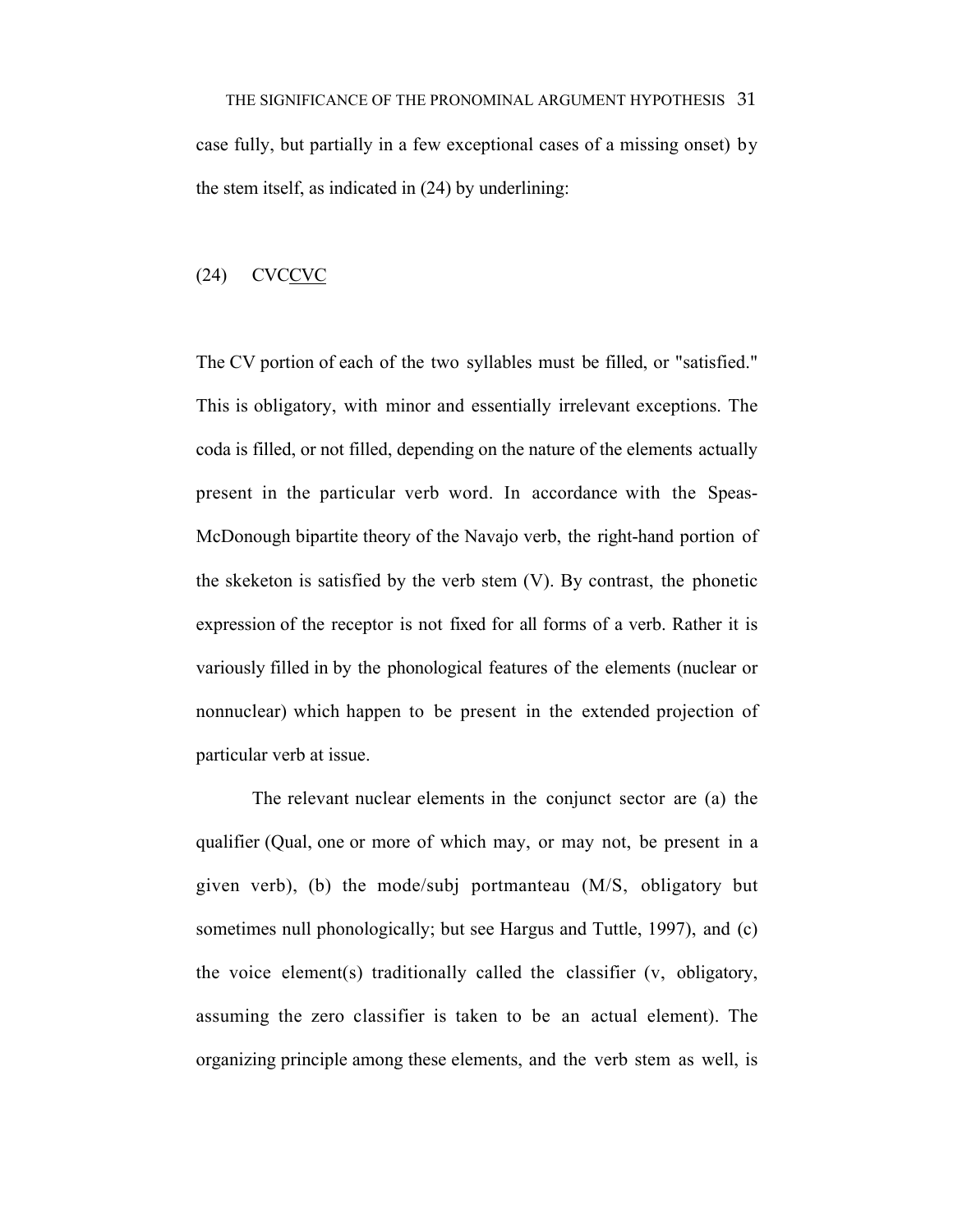selection: Qual selects  $M/S$ , and  $M/S$  selects the verb (taken to be  $v+V$ here). These elements are therefore in a head-complement structural relation which, in Navajo at least, is head-initial.

The nonnuclear elements of the Navajo verb are (a) the arguments of the verb (most relevant for this discussion, its object, if there is one), and (b) the adjuncts. The direct object  $(Obj)$  is an argument of the verb  $(V)$ and therefore appears internal to the lexical projection of V (see below for further detail). In Navajo, the verb takes its direct arguments (specifier, complement) on the left, in keeping with the general head-final character of lexical projections (see footnote 4 above), an arrangement which extends to postpositional and nominal (possessive) projections as well.

The adjuncts comprise the disjunct sector of the Navajo verb word. The organizing principle among them is (a) adjunction itself, and (b) precedence constrained by leftward semantic scope (cf., Rice 2000). In structural diagrams, adjunction is symbolized by the repetition of the symbol corresponding to the maximal projection of the phrase to which the adjunct is attached — e.g., written redundantly as  $vP$  in (21), for expository convenience alone. Crucially, the node immediately dominating an adjunct is a *segment* of the node dominating the maximal projection, it is not the maximal projection itself. In this, adjuncts differ crucially from specifiers and complements. Thus, in (21), the adjunct (the preverb *na*) is not dominated by the maximal projection vP; instead, it is dominated by a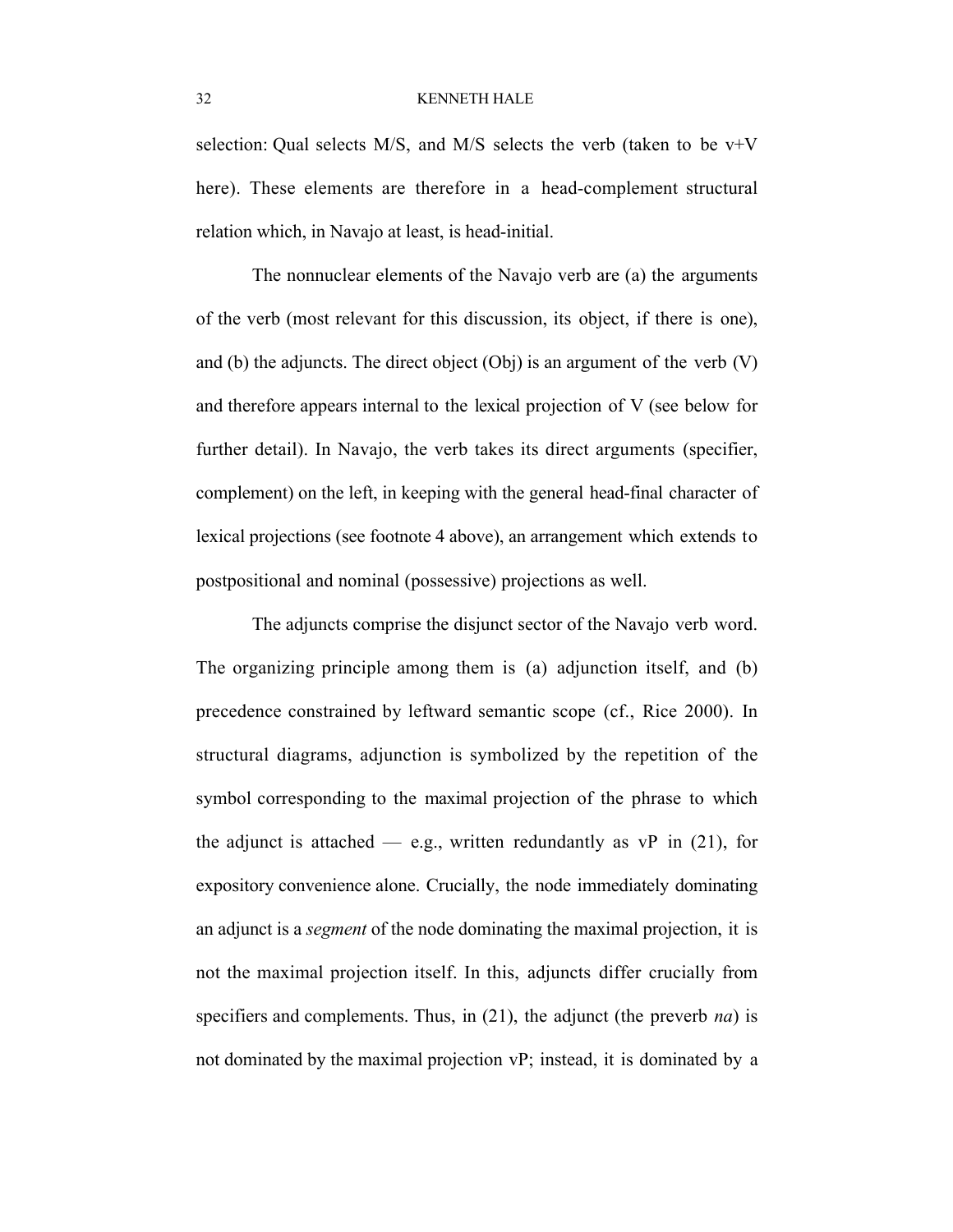Let us consider now the derivation of the verb of (20b). The relevant morphophonological components are set out in (25):

(25) 
$$
\emptyset
$$
 + CVCmaas  
na y

The left-to-right ordering corresponds directly to the arrangement of elements given in (21), but the parts are arranged on two distinct planes, whose purpose here is purely expository, to distinguish heads from nonheads, i.e., nuclear from nonnuclear. The preverb, being an adjunct, and the object, being a complement, are graphically set apart as non-heads. In assuming that the object inflection *y* is a true direct argument in this Navajo construction, and thus appears as a constituent within the verbal projection, I am following Jelinek's Pronominal Argument Theory.

Satisfaction of the verbal skeleton involves filling in those parts of it which are not already spelled out. With rare exceptions, the right-hand part of the skeleton is satisfied by the stem alone. The left-hand part, or receptor, is filled in variously, depending upon what is phonologically available in the verb at issue. The process is this. First, the phonetic features of the functional heads (if any are overtly present) are transferred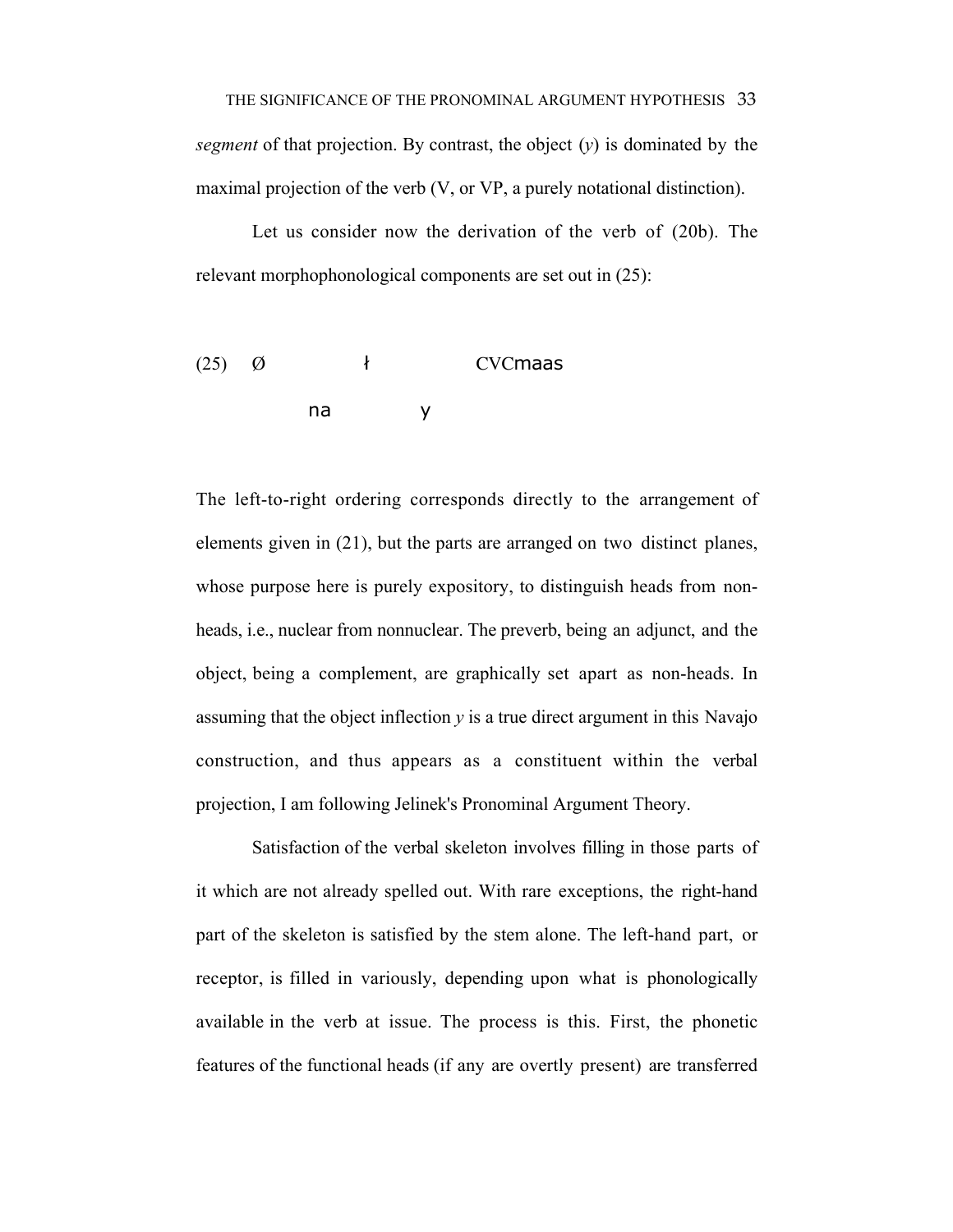successive cyclically to the receptor within the verbal skeleton, filling in the onset, vowel nucleus, and coda, if possible. Once the receptor is fully satisfied in this manner, any morphological material left over in the verbal construction (whether nuclear or nonnuclear) is prefixed to the now replete skeleton, proceeding from right to left, until no material is left. If the receptor is not fully satisfied by nuclear material, nonnuclear material is recruited to fill it out. The bipartite skeleton is, so to speak, "opportunistic." If the nuclear material (i.e., the head plane) does not fully satisfy the skeleton, nonnuclear material is exploited for that purpose, working from right to left, or upward in the structure.

In the case at hand, the classifier (light verb  $v = \mathbf{t}$ ) assumes the coda position in the receptor — that is to say, it is spelled out as the coda in the receptor of (25), yielding the intermediate form (26), in which 0 represents the syntactic position in which v, the transitive voice element, is interpreted at Logical Form (LF).

# $(26)$   $\emptyset$  0 CV $\{$ maas na y

The voice light verb v itself is not "moved" in the computational part of the derivation of this verb. It remains in situ. But it is spelled out  $-$  i.e., instantiated phonologically — within the bipartite skeleton assiociated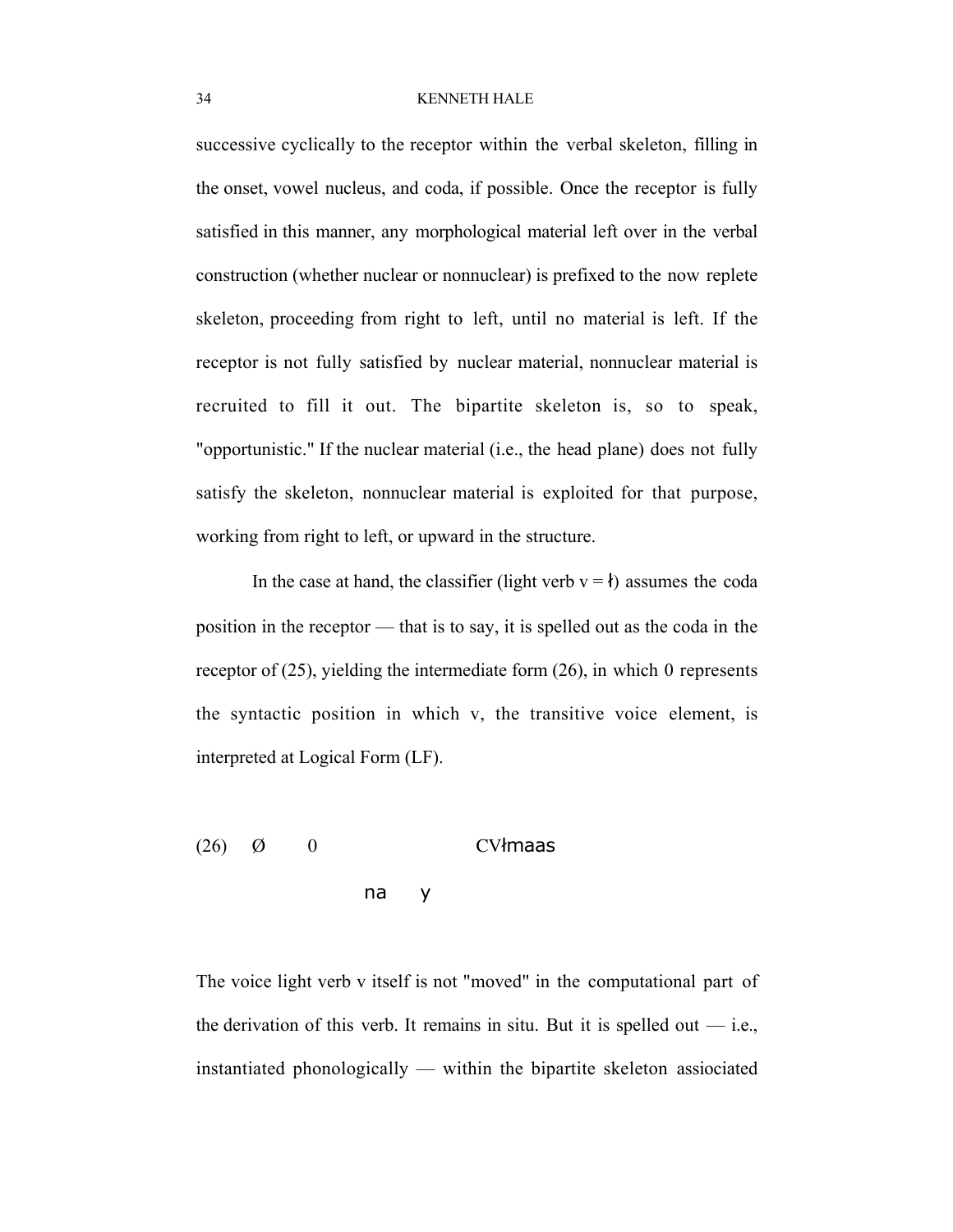with the verb *maas* 'roll (of spheroid entity)'. This is a minor adjustment, in fact, given that v and V, qua overt heads, are structurally adjacent.

The vocalic nucleus of the receptor is obligatory, and it is satisfied here by insertion of the Navajo neutral vowel [i], corresponding to schwa in many other Athabaskan languages (and, in Navajo, subject to full assimilation to the quality of an adjacent vowel, or to the rounding of an adjacent consonant). The manner in which this "insertion" takes place is open to debate. In Hale (2001) I assumed that it was uniformly supplied by epenthesis — following Speas (1984) and Wright (1984) — and therefore, that it is not phonologically overt in the underlying representation of the so-called zero-imperfective. The alternative, defended strongly by Hargus and Tuttle (1997), is that the vowel nucleus is an actual morpheme, in the form of the neutral vowel — it is, in effect, the overt exponent of the viewpoint aspect component of M/S (quite reasonably termed "tense" by Hargus and Tuttle). Be this as it may, the Vnucleus of CV is satisfied by this neutral vowel, representing the zeroimperfective:

 $(27)$  0 0 Cilmaas

na y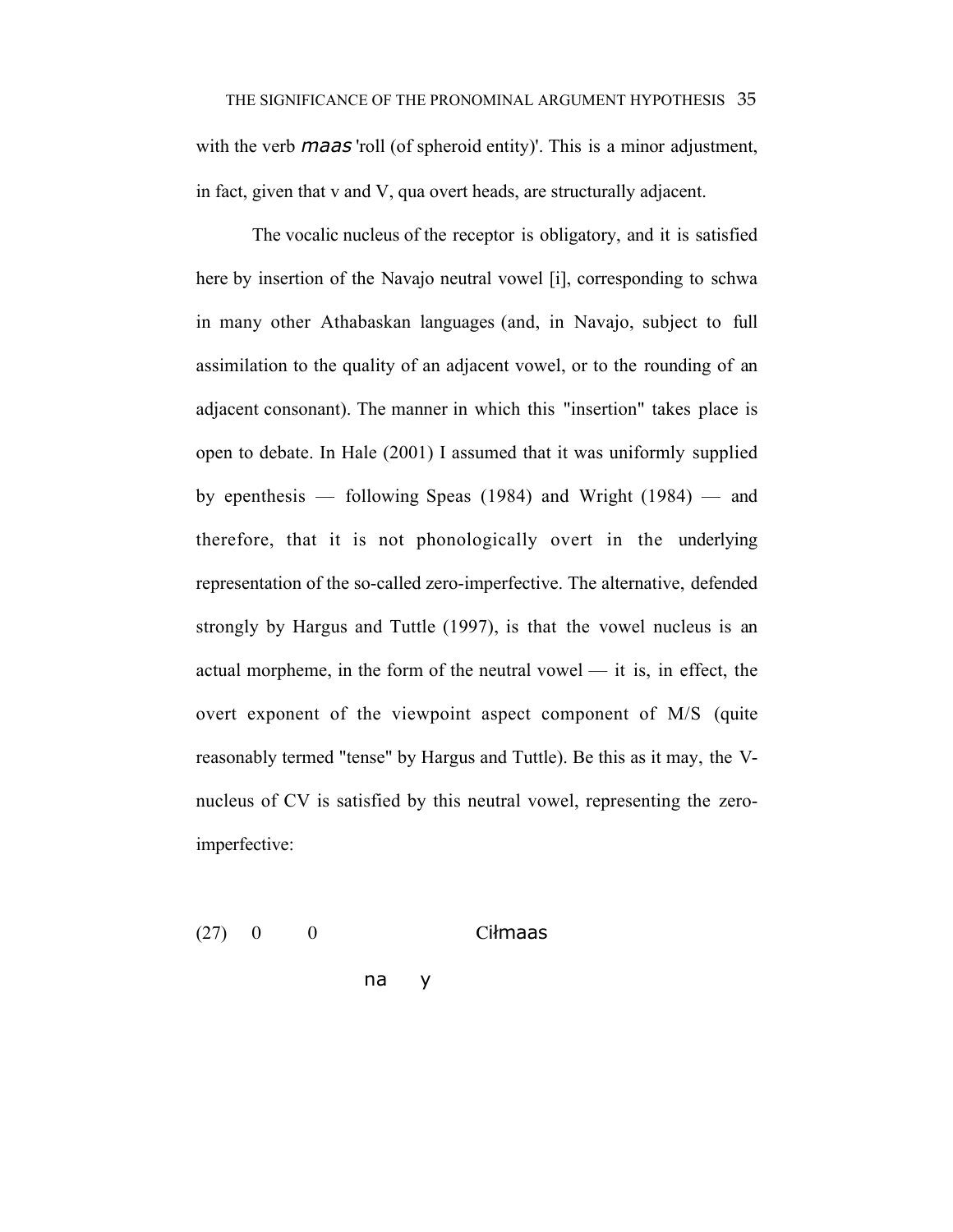In (27), the nuclear material is exhausted at this point, but the skeleton is still incomplete. At this point, we move to the nonnuclear plane, if present. In this case, working right to left (upward in the structure), the object, *y*, is realized in the onset position of the receptor:

$$
(28) 0 0
$$
 yilmaas  
na 0

Finally, the preverb is prefixed (or perhaps "procliticized," a distinction I will not always make in this discussion) to the verb form as it now appears. In this particular case, perhaps, nothing special happens. The final form of the verb is in fact achieved at this point, given that all the overt morphemes are in the correct order. Collapsing the expository planar representation, we have (29a), the surface ordering of overt elements, corresponding to the derived morphosyntactic object represented diagrammatically in (29b):

 $(29)$   $(a)$  0 0 na 0 yilmaas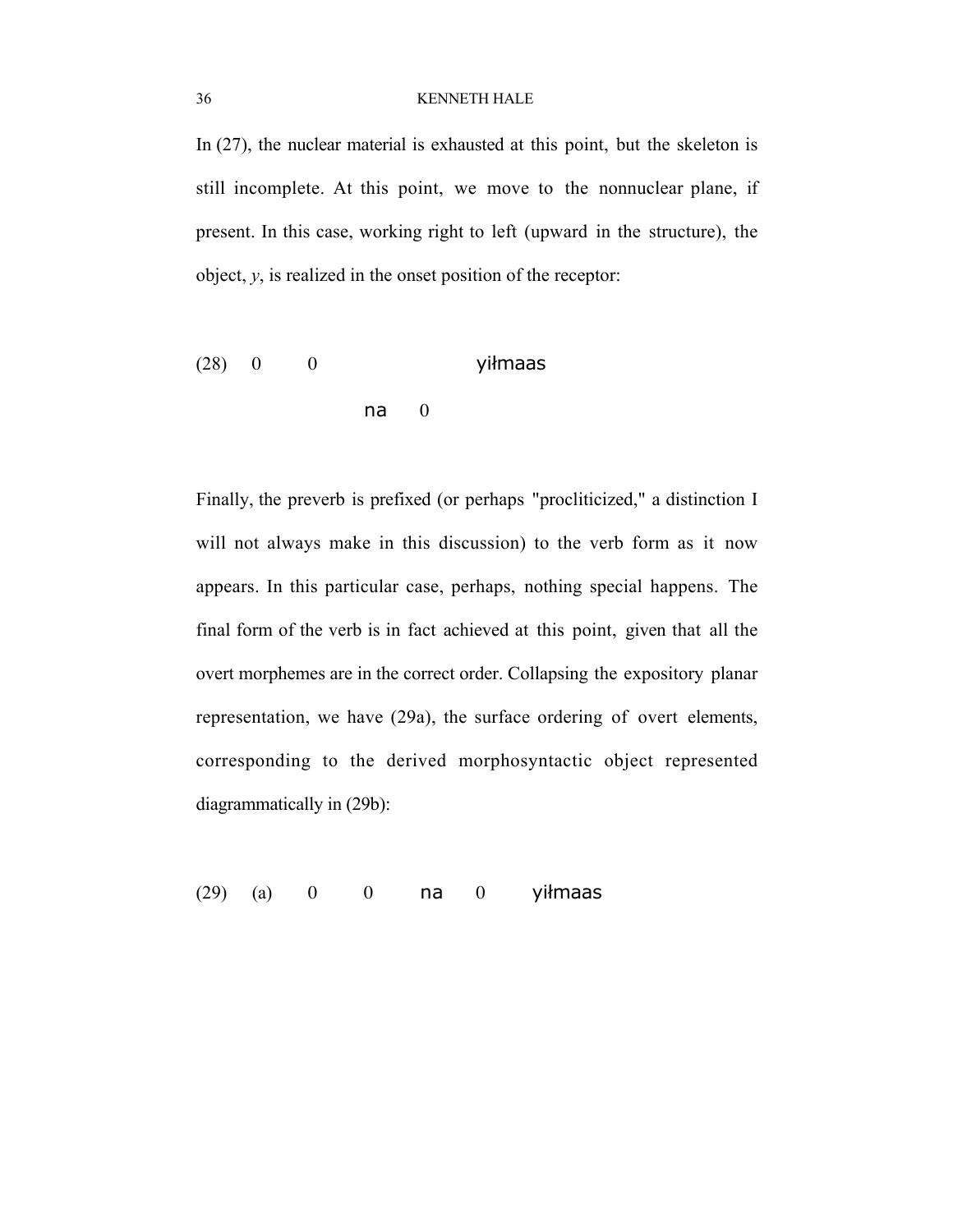

The phonological derivation must terminate in a "verb word," however, since it provides the environment for the word-internal phonological processes which give the actual pronunciation:

## $(30)$  [nei $\ell$ maas] '3rd (subject) rolls 3rd (object) about'

I must, to some extent, remain silent about the process, or processes, which reduce a morphosyntactic object like (29b), specifically those parts of it which are visible in phonology (thus excluding 0s), to a prosodic "word." I will simply assume that such processes exist, above and beyond the processes informally posited here for satisfying the bipartite skeleton itself.

I will give a few other examples of verbal derivations within the framework being explored here, beginning with the derivation of (31a), whose underlying structure is diagrammed in  $(31b)$ :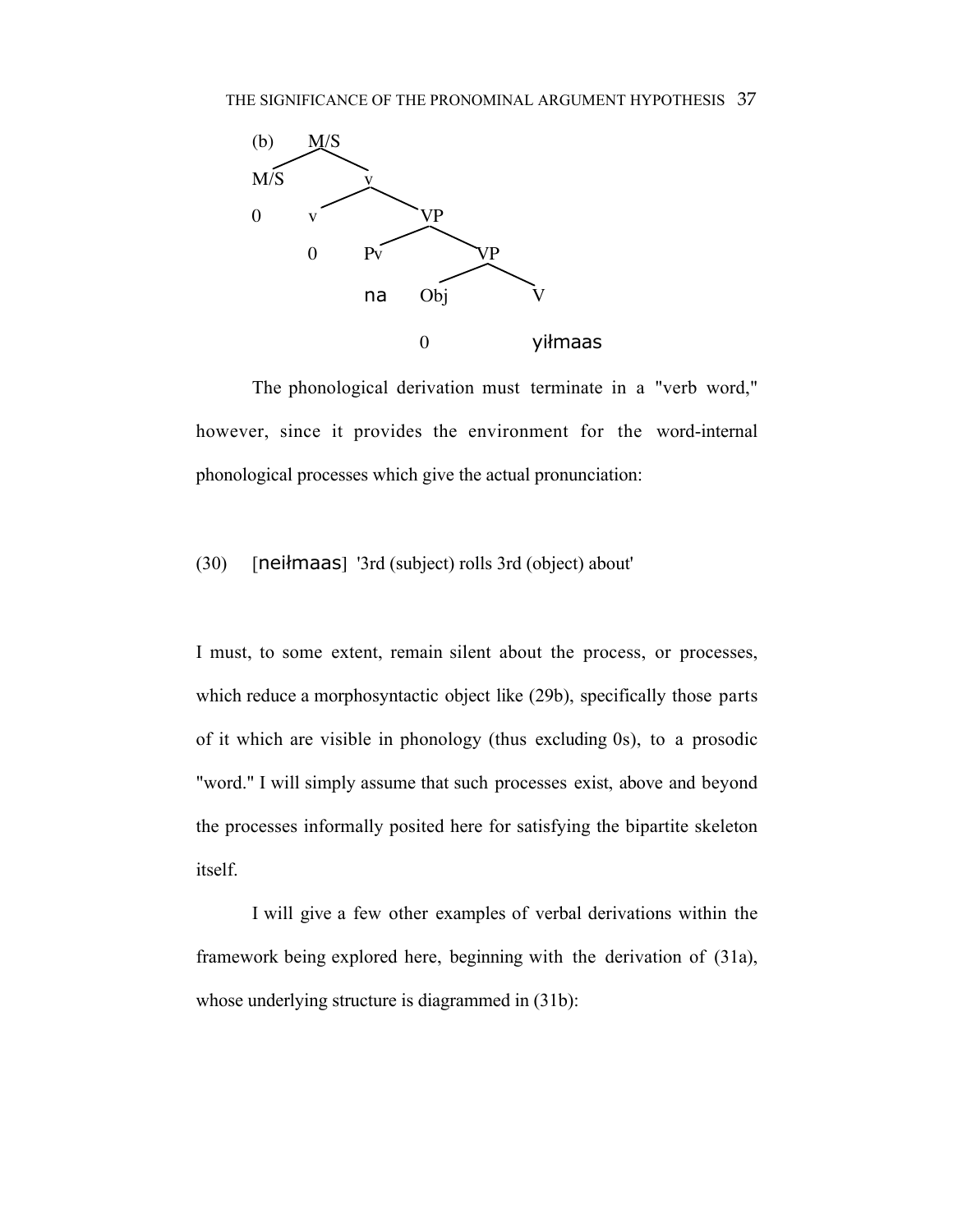(31) (a) Yisdánídashidooltéél. (~ Yisdáádashidooltéél.)

'They will get me back to safety.'



This is essentially the same as (9-11) above, omitting Position V, the deictic subject (3a, or "4th person"). The informal expository planar representation is as follows (NCL = nuclear, NNCL = nonnuclear):

| $(32)$ (NCL):     |   | Qual $M/S$ v |  |             |
|-------------------|---|--------------|--|-------------|
|                   | d |              |  | w ł CVCtééł |
| (NNCL): Pv Rev Pl |   | Obj          |  |             |
| yisdá ní da       |   | sh           |  |             |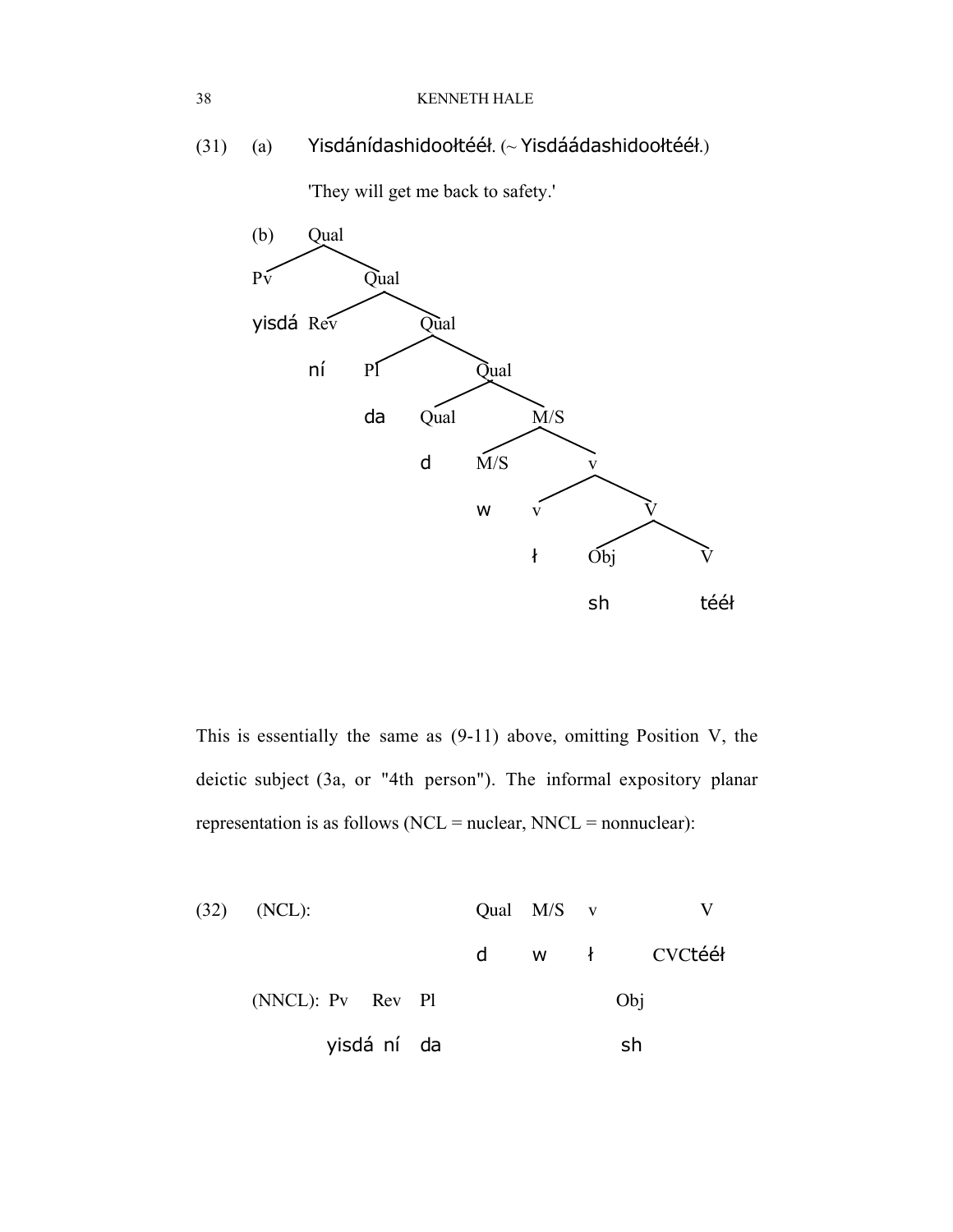This is a structure in which the adjuncts are attached (adjoined) at the higher of the two alternative positions to which they may be assigned, i.e., they are adjoined to the maximal projection determined by the highest nuclear element (Qual, in this instance).

We proceed as before, filling the bipartite skeleton first with material from the nuclear array. The classifier  $(v = \neg)$  assumes the coda position in the receptor, the vocalic nucleus of the receptor is supplied by the neutral vowel  $(i)$ , subject to assimilation), and the onset is supplied by the gamma-Perfective situation aspect prefix (in portmanteau with 3rd person, appearing as *w*, rounded gamma, in this future verb form; see Hale, 2001, for discussion of this matter). This leaves the receptor portion of the skeleton fully satisfied. The remaining nuclear element, the qualifier *d*, is prefixed to the skeleton and supported there by epenthesis of the neutral vowel /i/, this being no more than a conventional symbol corresponding to an appropriately underspecified nonlow vowel nucleus, realized in Navajo as [i] in the default (unassimilated) situation. At this point we have the hypothetical verb form:

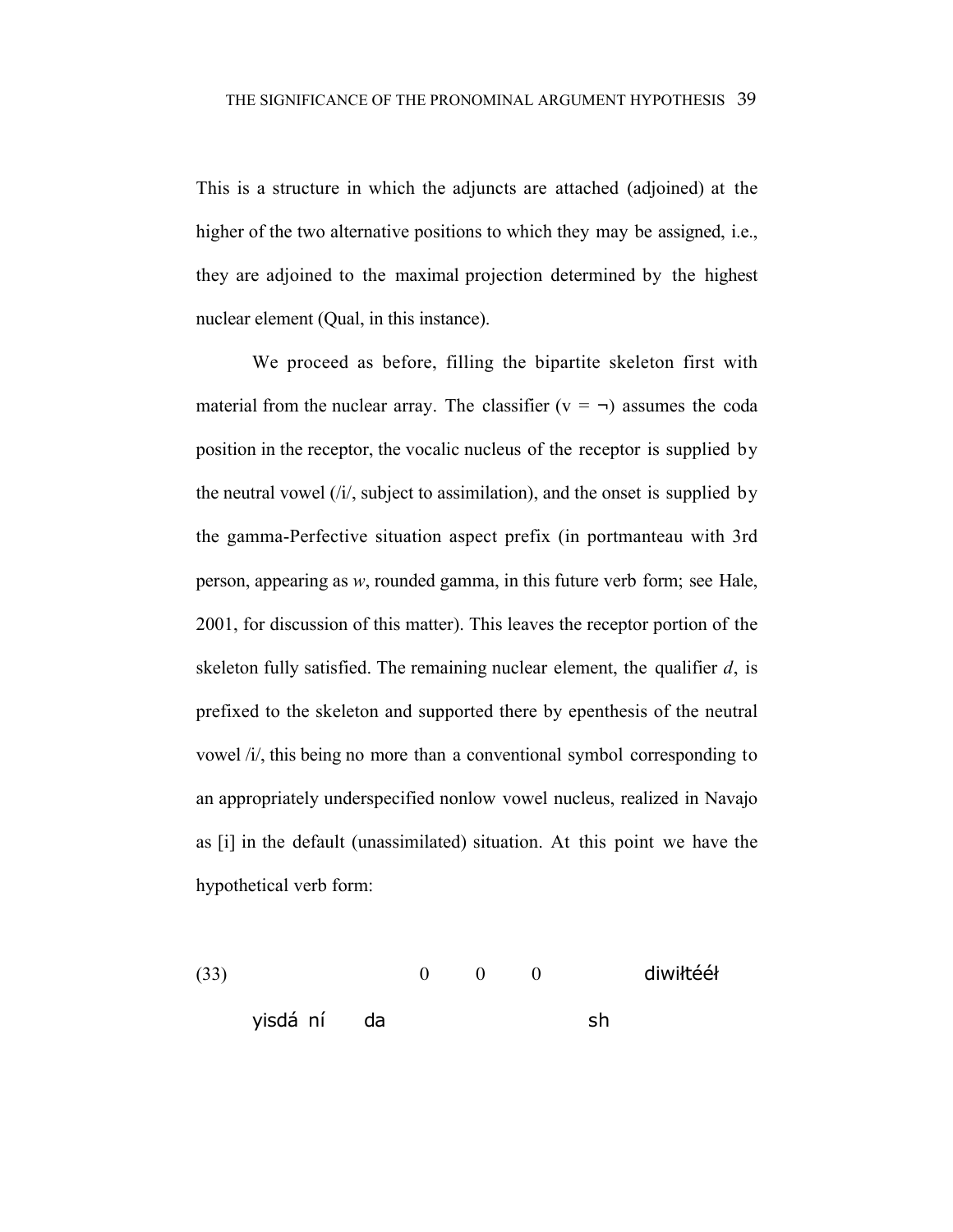Subsequent rules of phonology effect (a) assimilation of the neutral vowel to the rounding of the adjacent third person situation aspect portmanteau prefix *w*, and (b) deletion of the intervocalic glide, giving  $doo \neg t \phi \phi \neg t$  '3 subject will handle animate object'.

The nuclear array is now exhausted. At this point, the nonnuclear elements are prefixed (or procliticized) to the verb as it now stands, working leftward (upwards in the structure), applying appropriate principles of allomorphy and rules of phonology, as required, resulting in the final form (31a).

Again, while I am making an actual (though still informal) proposal about the bipartite skeleton, and therefore about a major portion of the conjunct sector, I remain essentially silent on how (33) above is converted into a prosodic word, masking my ignorance in this matter by means of the expressions "prefix" and "procliticize" which, I assume, correspond to processes involved in word formation.<sup>12</sup> In any case, the morphologically overt elements in the verb word are in the correct linear arrangement in (33).

I will conclude these illustrations with the causative verb of (18), repeated here as (34), with the underlying structure in the planar display in (35) and structural diagram in (36) (repeated from  $(18c)$ ):<sup>13</sup>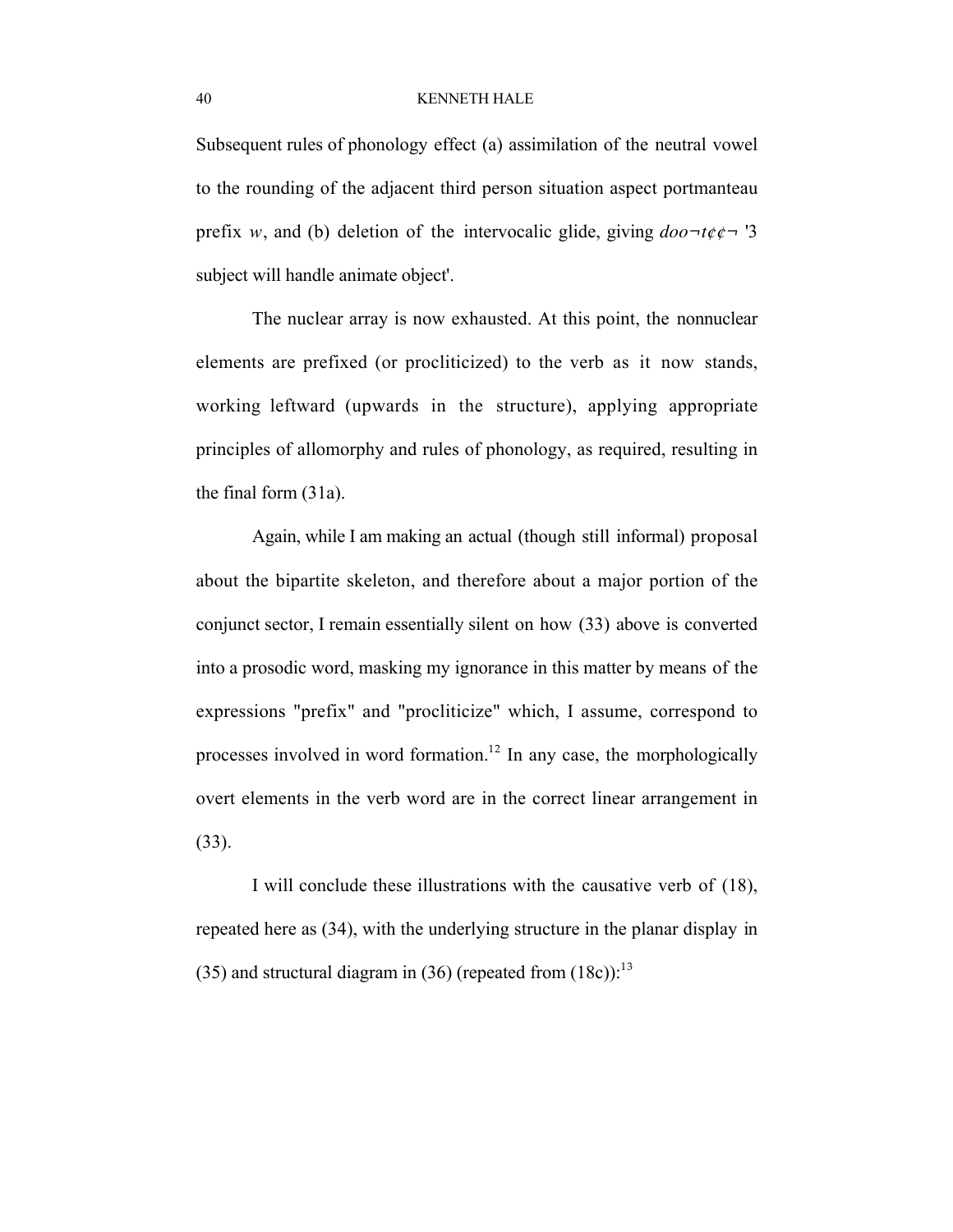(34) habiishyeed

ha#b-y-sh-ł-l-gheed

'I run him/her/it up out.'

(idiomatically) 'I start it (car).'

| $(35)$ (NCL): | Qual M/S v |                     |  |                     | $\mathbf{v} \quad \mathbf{V}$ |
|---------------|------------|---------------------|--|---------------------|-------------------------------|
|               |            | $y$ sh $\downarrow$ |  |                     | l CVCyeed                     |
| $(NNCL)$ :    |            |                     |  | $Pv \quad Obj(obj)$ |                               |

ha b



The true causative of Navajo involves, among other things, the embedding of the maximal projection of a v-phrase (the phrase headed by the voice light verb v, the traditional classifier) as the complement of another v, the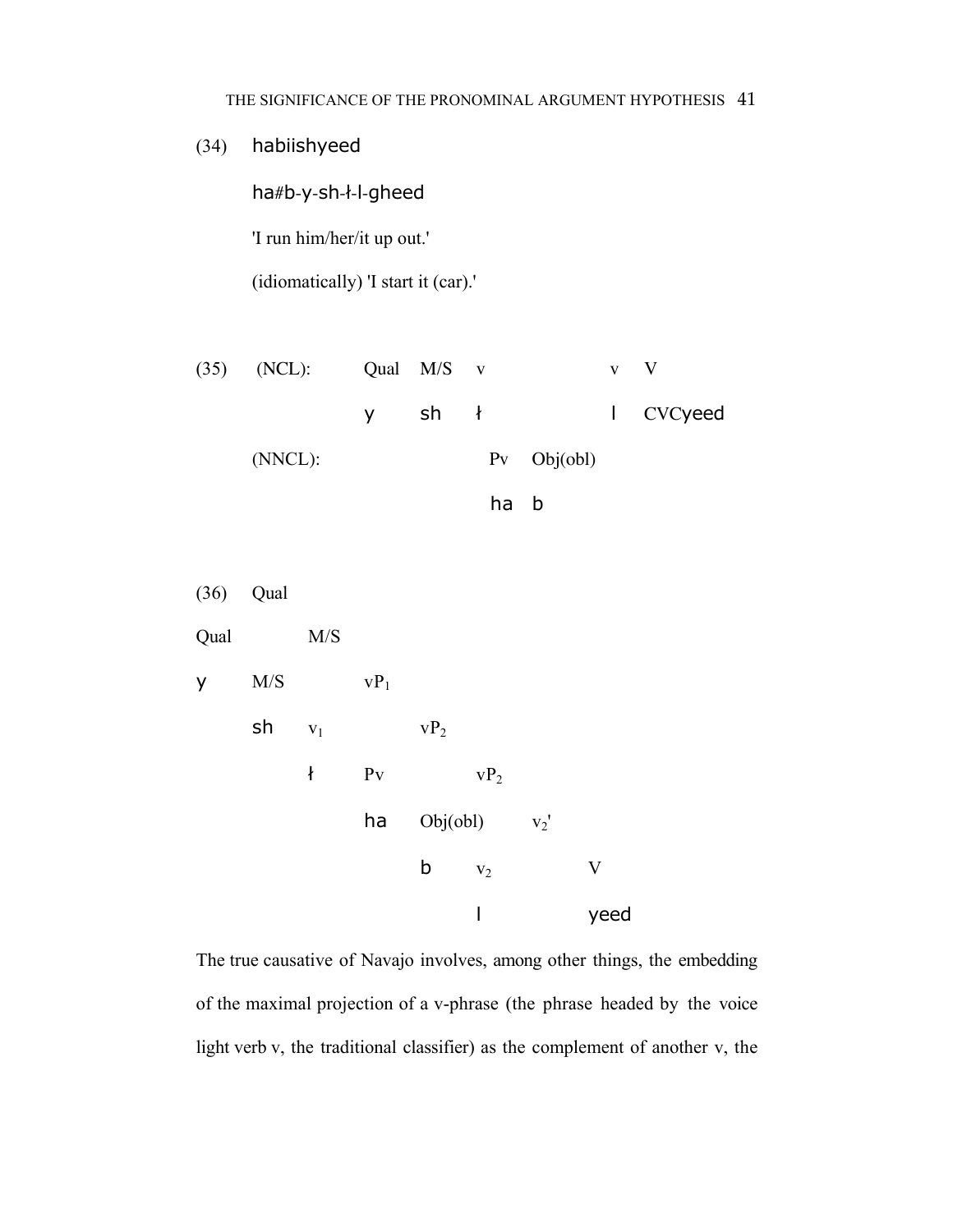transitive light verb  $\ell$ ). This arrangement is symbolized in (36) as the maximal projection of  $v_2$  embedded under  $v_1$ . The basic or underlying position of the subject of a v-projection is Specifier in that projection. Since the causative embeds only the projection of v, not its extended projection, the subject of v will not enter into the usual portmanteau relation with Mode (see above where the embedded subject appears autonomously in [Spec,  $v_2$ ]. For reasons having to do with aspects of sentential syntax, this subject (i.e., the causee) will appear in an oblique objective form, as it does in  $(36)$ , where it appears as *b*, the third person Obj(obl) form, in the final spellout of the sentence (see below for further remarks on Case).

Proceeding now with the derivation. the nuclear elements are inserted into the skeleton in an appropriate manner. The vocalic nucleus, as usual, is supplied by the neutral vowel /i/. In this verb, the first three overt heads heads  $(l, \mathbf{t})$ , and sh) all compete for the coda position. Together with the initial C of the stem, this would result in a consonantal sequence exceeding the maximum allowed in Navajo (two consonants, a coda followed by an onset). This is the simple sequence  $[sh+y]$ , in accordance with principles of phonology discussed in the references cited in connection with (18) above, as well as in Speas (1984, 1990), McDonough (1996), and other writings on Navajo phonology.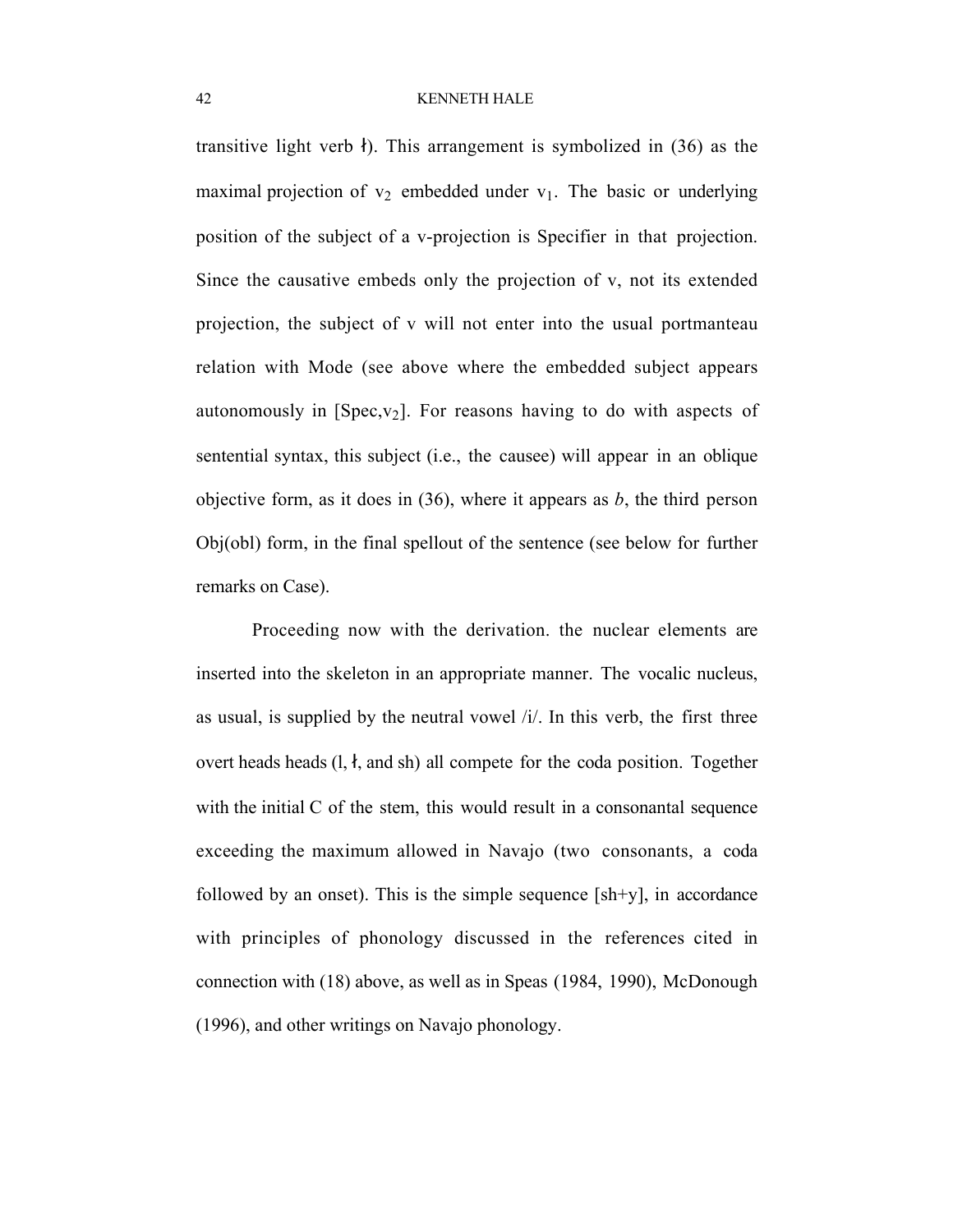#### THE SIGNIFICANCE OF THE PRONOMINAL ARGUMENT HYPOTHESIS 43

At this point, there is just the causative qualifier  $y$  in the nuclear plane; hypothetically this assumes the onset position, giving now the intermediate sequence \**yishyeed*, which will not survive as such, because the causative qualifier is always preceded by overt material triggering rules of phonology which modify the output. In this case, prefixation of Obj(obl) gives hypothetical \**biyishyeed* which, by intervocalic glide deletion, surfaces as actual *biishyeed*. To this is prefixed the preverb *ha* 'up out' giving the surface verb form *habiishyeed*. Notice that the surface position of adjuncts does not vary according to whether they are attached high (above the subject) or low (below the subject). In either case, adjuncts precede the overt nuclear elements in the verbal projection, since these are spelled out in the verbal skeleton in accordance with the proposal being entertained here.

A brief aside on Case. Why does the causee argument (embedded subject) appear in the oblique form? Clearly, it cannot surface in the nominative, the case normally assigned to subjects, because the extended projection of  $v_2$  is absent. It is, so to speak, trapped within the vprojection and cannot fuse with Mode, as it ordinarily would. That explains the impossibility of the nominative. But why must it be oblique, rather than the normal objective case assigned to direct objects? In the Case Binding theory of Bittner (1994), the causee must necessarily be in a marked structural case, such as the oblique, if it appears in a verbal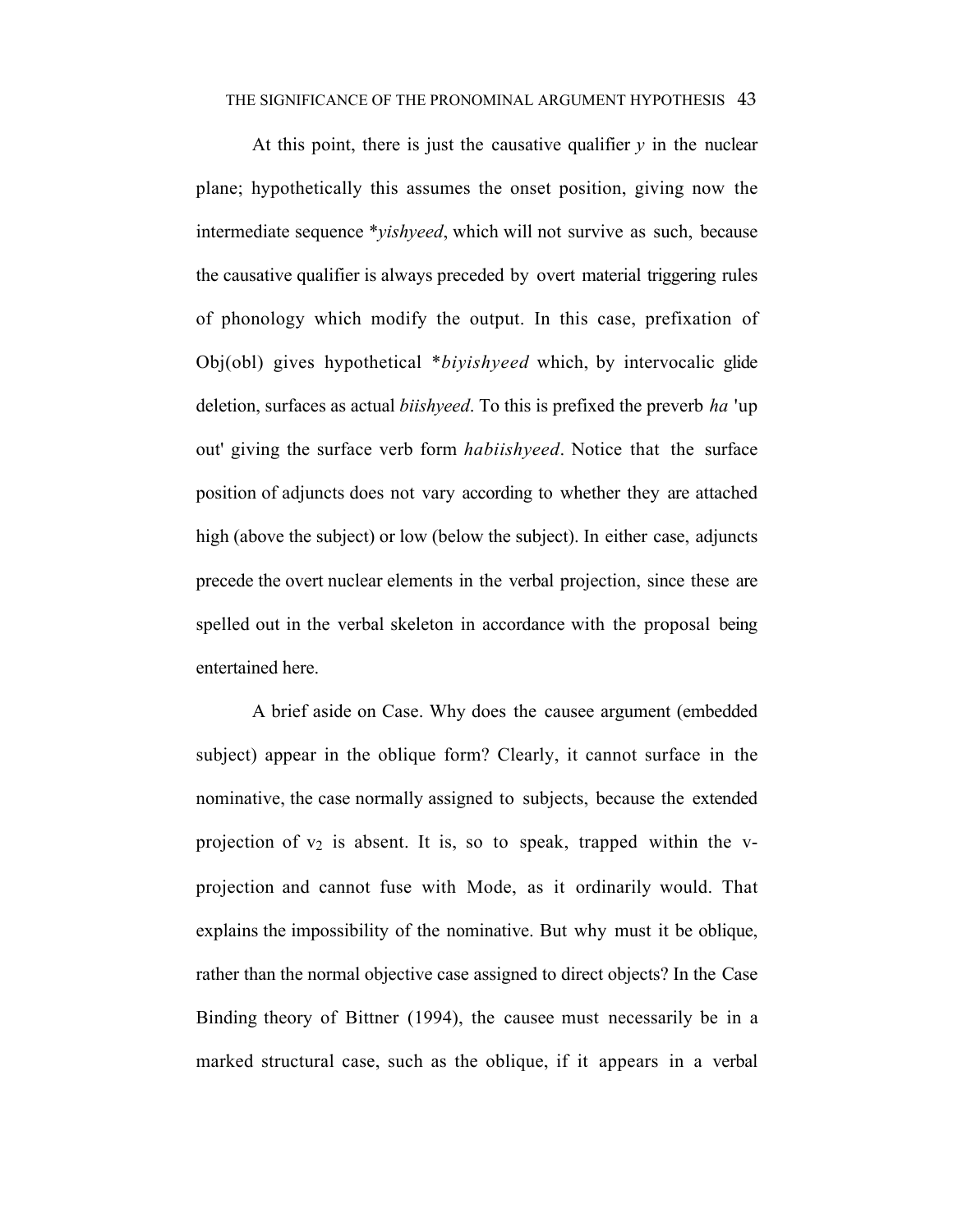projection which contains another nominal argument, a so-called "competitor." In the theory of argument structure developed by Hale and Keyser (1993; and see also Hale and Platero 1996 for relevant discussion of Navajo), unergative verbs are assumed always to contain an inherent object . In the case of verbs like those appearing in (17), (18b), and (19), for example, we must hypothesize that the competitor is a nominal element functioning as the root component of the verb stem — cf. *cha* 'crying, weeping', *dlo* 'laughter', *g¡¡l* 'locomotion', assuming that these items do indeed have nominal bases. Generally, however, this proposal is not merely hypothetical, since most unergatives have an explicit object argument (the indefinite and unspecified object*'*, glossed 3i in Young and Morgan 1987:67 et passim), as in (37), for example:

- $(37)$  (a) 'alhosh (Young and Morgan 1987:126)  $'$ -Ø- $t$ -ghosh  $Obj(3i)$ -M/S-v-V 'He/she/it sleeps/is asleep.'
	- (b) bi'iishhand bi'iishhand (Young and Morgan 1987:215)  $b$ -'-y-sh-Ø-ł-ł-gháásh Obj(obl)-Obj(3i)-M/S-v-v-V 'I put him/her/it to sleep.'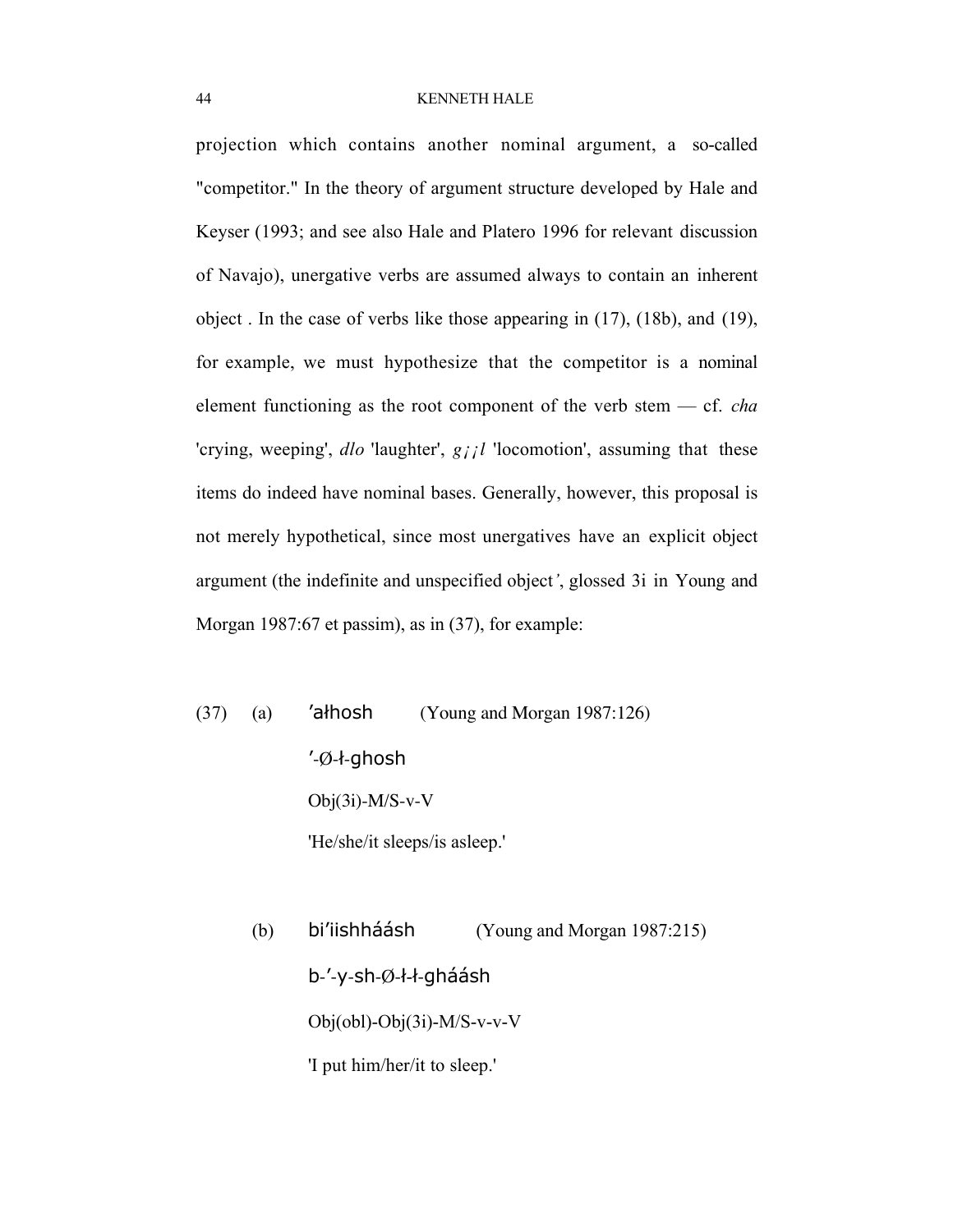The underlying configuration of the causative is diagrammed in (38):



The direct object (*'-*, 3i) functions as a competitor within the Case Binding Theory of structural case, accounting for the oblique case assigned to the causee (see Bittner 1994, and Bittner and Hale 1996, for detailed discussion). The derivation resulting in the fully spelled out surface form proceeds as in the structurally parallel (36).

4. Noun incorporation.

Navajo permits incorporation of bare nominals into postpositions. The process is quite restricted, but it is nonetheless quite transparent morphologically and it conforms to the canonical type, according to which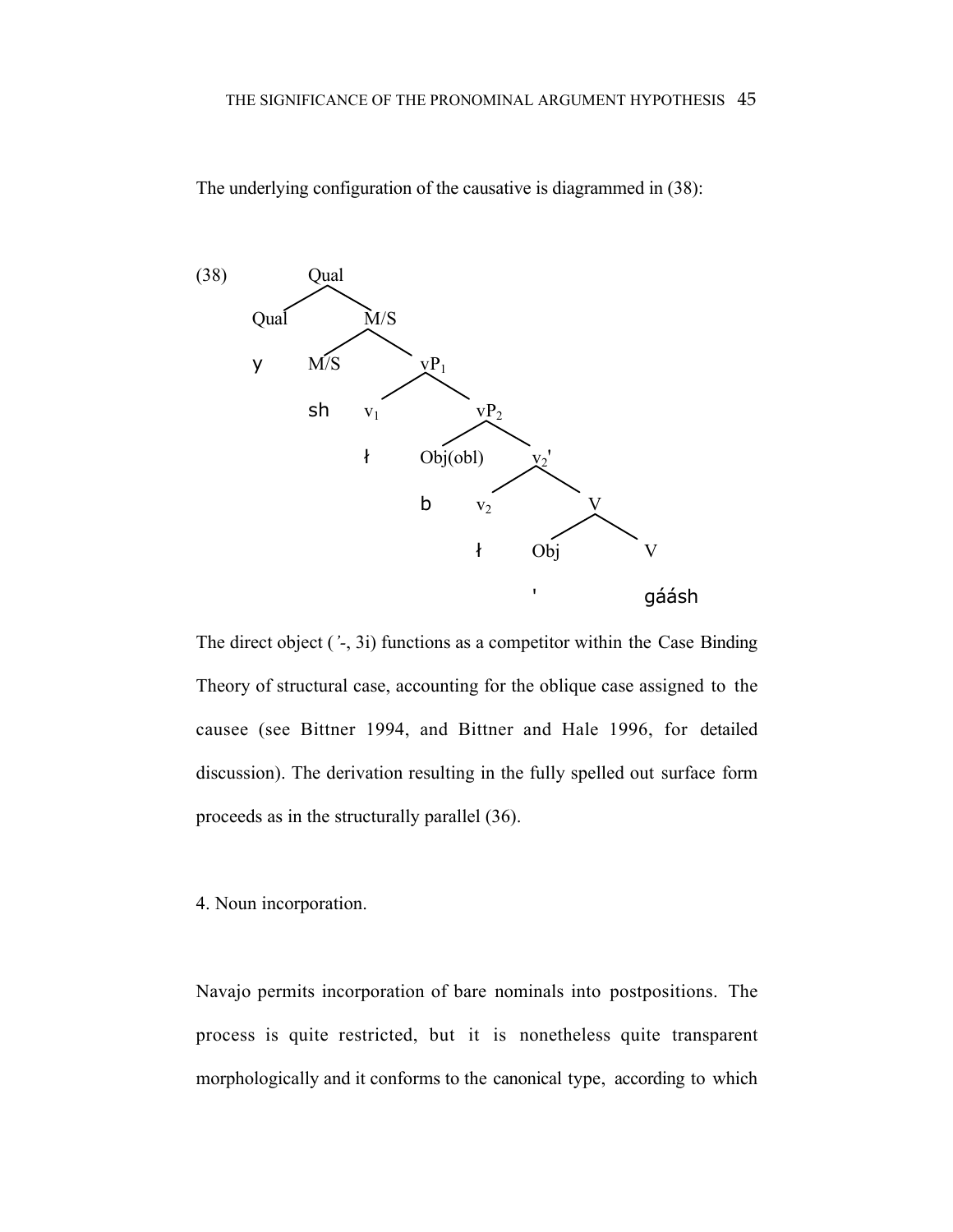a nominal complement "incorporates" into a postposition of which it is the complement. Consider the following pair of sentences:

 $(39)$  (a) léécháá'í tó y-iih yilwod. dog water 3o-into run:PERF 'The dog ran into the water.'

> (b) léécháá'í taah yilwod. dog water-into run:PERF 'The dog ran into water.'

In the first of these, the endpoint reached by the car is expressed by means of a normal postpositional phrase in which the object is a pronoun (the obviative, 3o, as expected in a clause in which two third person arguments appear). In accordance with the Pronominal Argument Hypothesis, the pronoun is the true object of the postposition, the overt noun phrase *tº* 'water' being an adjunct (to the PP as a whole, or to the clause as a whole, depending on principles of discourse configurationality of the type developed in Willie and Jelinek 2000).

By contrast, in (39b), the object of the postposition is a nominal, in complementary distribution with the pronoun. This is a possibility for a limited range of Navajo postpositions and nominals — a nominal, like a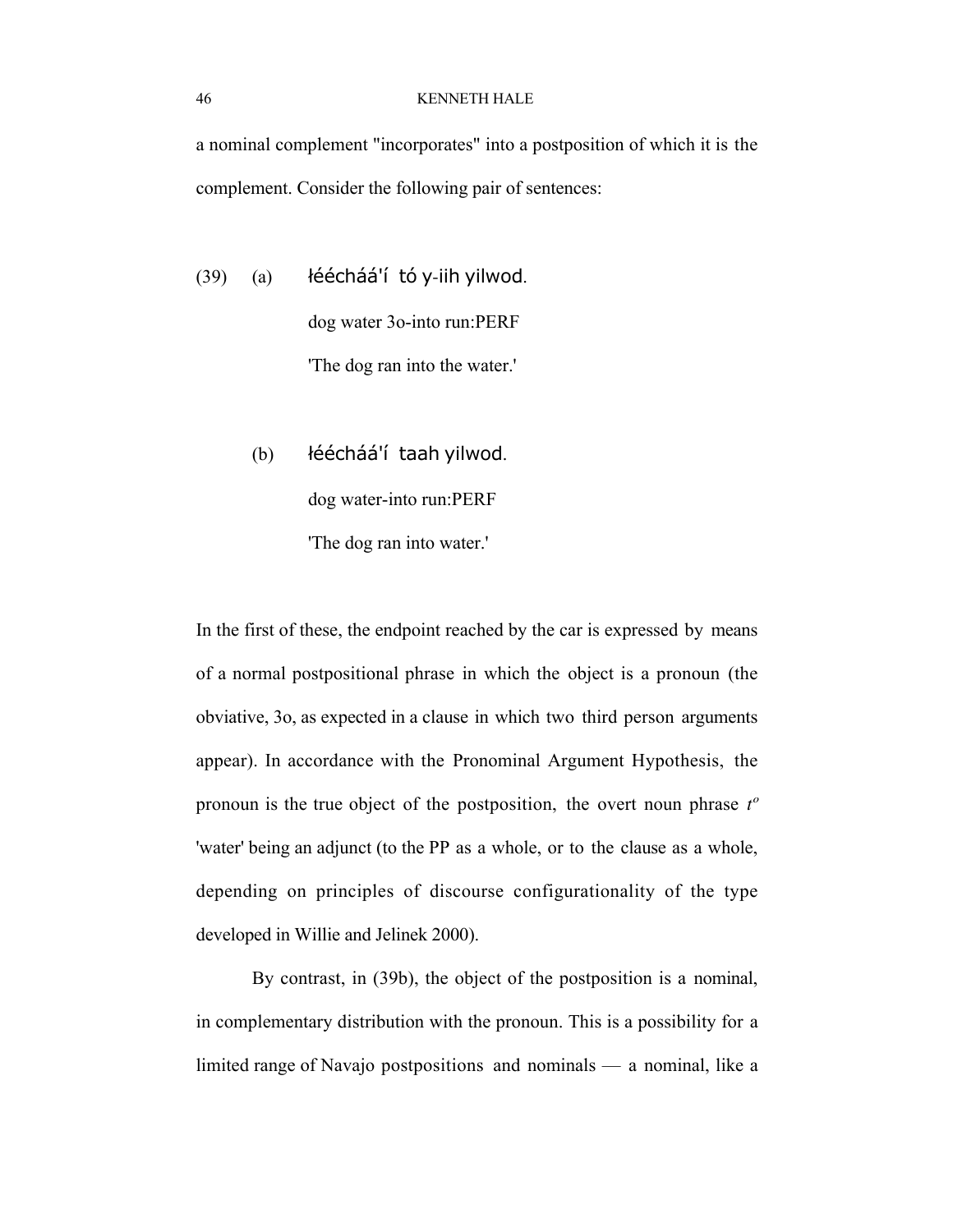THE SIGNIFICANCE OF THE PRONOMINAL ARGUMENT HYPOTHESIS 47 pronoun, may appear in object position. Nothing in principle prevents this; it is not in contradiction to the Pronominal Argument Hypothesis. Rather, it is a matter of parameters — some languages permit nominals to appear as the complement of a lexical head, and some of the languages permitting this are ones which are predominantly Pronominal Argument Languages. The phenomenon belongs to the category of Noun Incorporation, as studied in depth by Mark Baker in his 1988 book on incorporation generally.

The question I would like to address here is this. Is noun incorporation in fact a special syntactic process, known by the name Head Movement, as opposed to a matter belonging to the morphophonology responsible for converting a concatenation of terminal nodes into a prosodic word? The example just given sheds no light on this, because the apparent incorporation there is nothing other than the product of Merge. The "incorporated" object is simply the complement of the postposition, appearing where expected as a result of Merge. I would like to explore the possibility that this may be true of Noun Incorporation generally; in effect, the possibility that there is no syntactic process of Noun Incorporation.

In Navajo, as noted, apparent Noun Incorporation is limited to the relation between a noun and a postposition. Verbs do not participate in the phenomenon, primarily because of Willie's Generalization, according to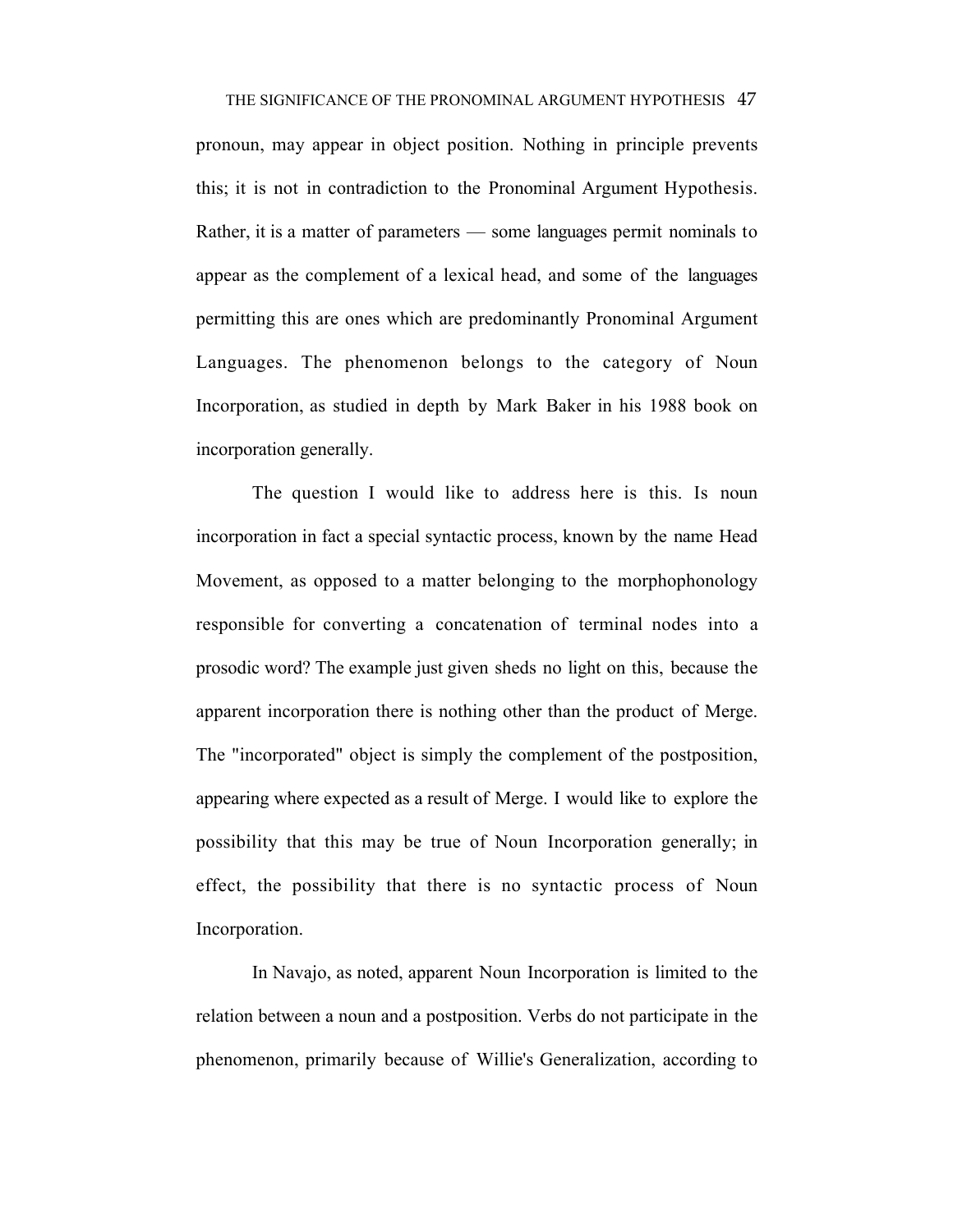which nominal expressions linked to the arguments of a verb are fundamentally definite in Navajo (unless specifically marked as indefinite or nonspecific). This circumstance conflicts with the generally indefinite interpretation assigned to an incorporated nominal (cf. Hale, Jelinek, and Willie, to appear).

Northern Athabaskan languages do have apparent Noun Incorporation within the verbal projection. However, it is quite obvious that this is merely apparent and that it is not due to a special syntactic process. It is rather simply the result of Merge, since the position of the incorporated nominal is the same as that of the direct object in the underlying representation of verbal projections. If this is so, then it is expected that the surface position of the incorporate will reveal the same deep-surface disparity that the object does. Consider the following example from Slave (Rice 2000:110; original glossing and hyphenation modified in accordance with the practices used in this paper):

 $(40)$  ní-yati-dé-nj- $\emptyset$ -'o

Pv-word-Qual-M/S-v-V 'She blamed.'

(lit. 'She placed words.')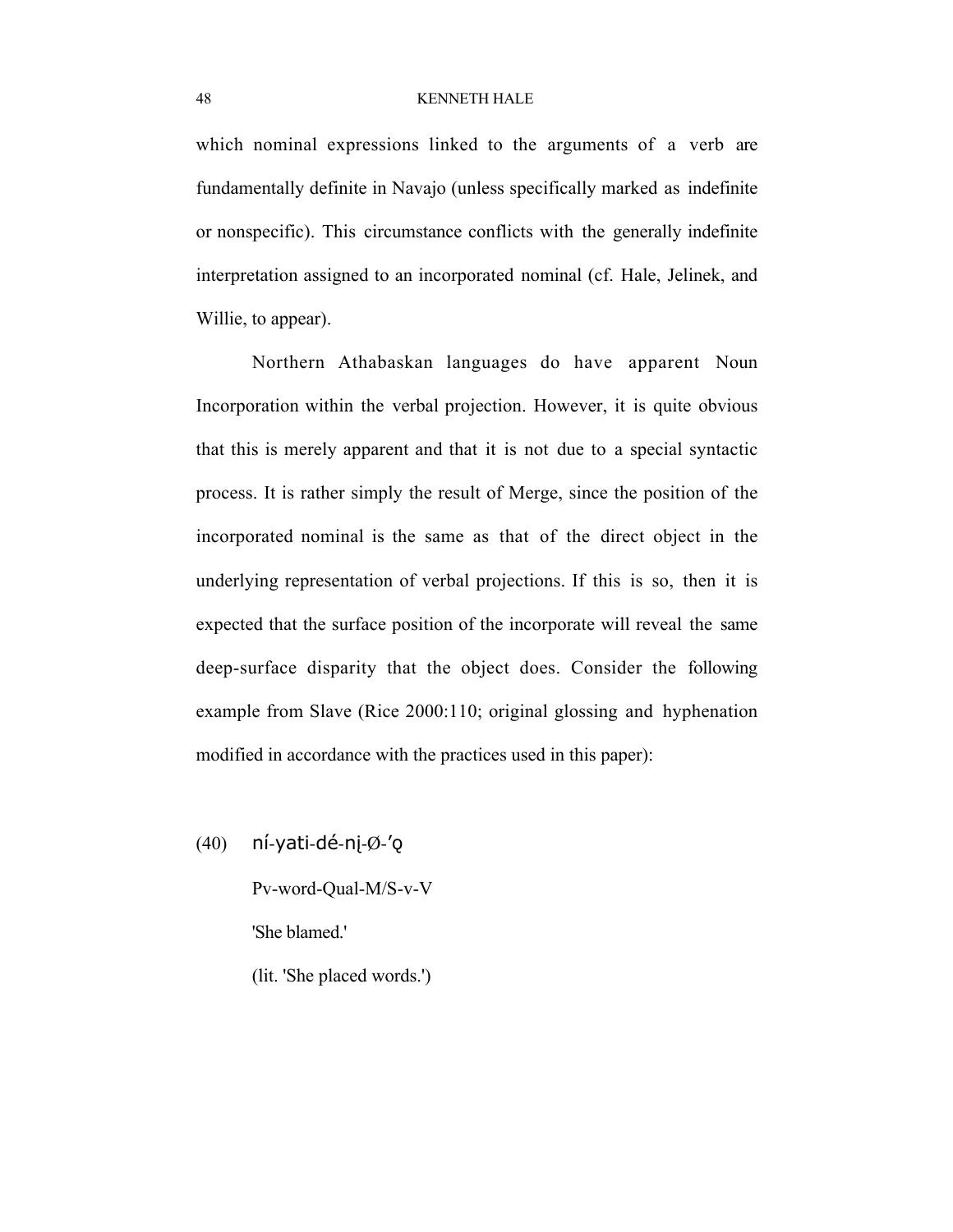The incorporate *yati* 'word(s)', like the direct object pronouns in various Navajo examples cited above, is separated from the verb stem by M/S and Qual, as expected if the incorporate is simply the object of the verb and, accordingly, combined with it at Merge. Thus, by hypothesis, the configuration underlying (40) is approximately as follows, with the incorporate the complement of (hence sister to) V:



Assuming, as I do, that the Slave surface form is derived in a manner closely similar to that proposed for Navajo, the overt nuclear elements (Qual and M/S) are spelled out in an extended bipartite skeleton associated with the verb, and the incorporate will appear linearly to the left of Qual, in apparent contradiction to its actual position in the structure. The deepsurface disparity here is precisely that seen in relation to the surface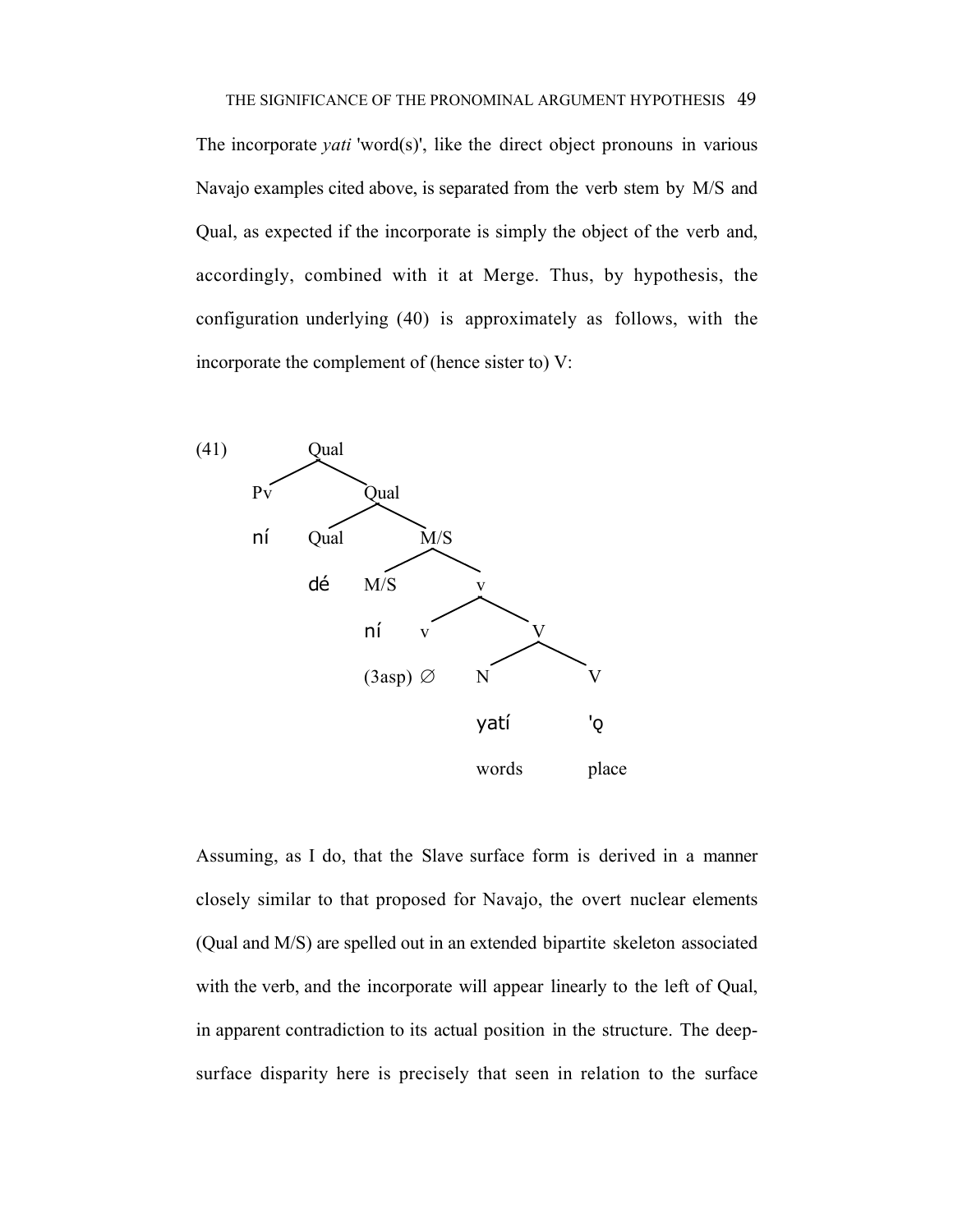position of pronominal objects in Navajo. And, as expected, Slave shows the same disparity with pronominal objects, in (42), with a pronominal instead of nominal direct object (original glossing modified):

 $(42)$  rá-se-re-yj-h-t'u

Pv-1s-Qual-M/S-v-V

'(S)he punched me.'

Here, the object pronoun *se* '1st singular object' appears in the same relative order position as does the incorporate *yati* 'word(s)' in (40). The Athabaskan languages are especially revealing in this regard, because of the peculiarity that the nuclear functional heads are spelled out in a syllabic skeleton associated with the verb and thus appear to intervene between the object and the verb. This is an appearance, nothing more, and there is no evidence whatsoever that the object has moved, in syntax, to its surface leftward position. Nor, apparently, is there evidence that the position of the incorporate is anything different from that of the object  $-$  i.e., the position defined by Merge in the definition of the basic syntactic structure.

The idea that Athabaskan incorporates are in their basic (Merge) positions, and not "incorporated" by means of a syntactic operation (e.g., Head Movement), is implicit in Rice (2000:68-73 et passim), and the idea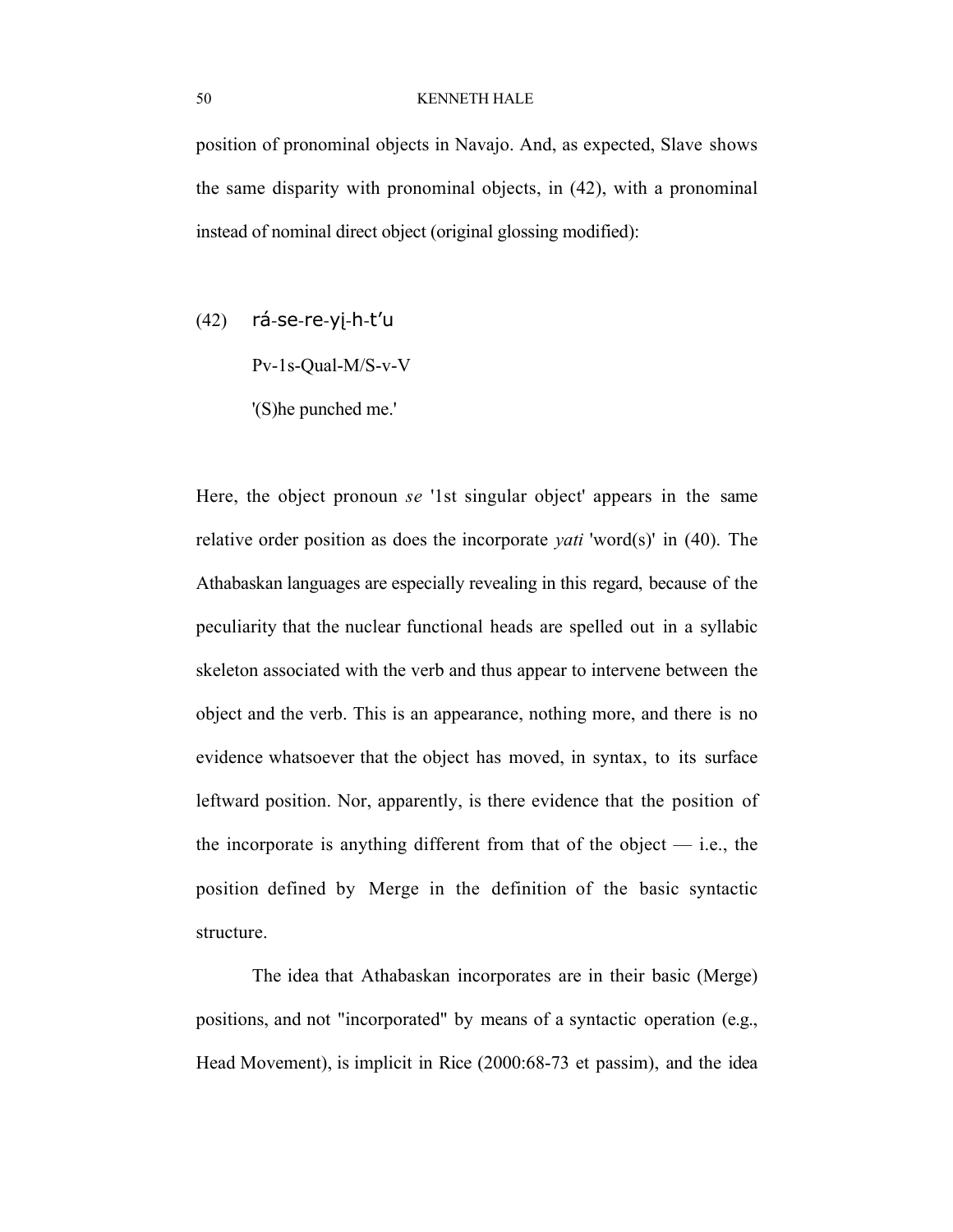#### THE SIGNIFICANCE OF THE PRONOMINAL ARGUMENT HYPOTHESIS 51

is explicated in some detail in Tuttle (1996:113-117) for Salcha Athabaskan.<sup>14</sup> For the Northern Athabaskan languages, Rice has proposed that full DP arguments are moved out of VP, out from their "thematic" positions defined by Merge (Rice 1993). By contrast, bare N arguments (so-called incorporates) are in situ, in their base positions within VP. In the Southern Athabaskan languages of the Pronominal Argument type, full DP arguments construed with the verb are adjuncts to the clause, linked to pronouns in the thematic positions defined at Merge. By hypothesis, the pronouns internal to the verb word are the only true arguments of the verb. Navajo does permit bare nominal arguments of postpositions to appear in their base positions (i.e., as so-called incorporates), as in (39b) and other examples of its kind.

My remarks on incorporation are to be taken as tentative and to apply to nominal direct arguments only, leaving aside for purposes of this discussion other elements which have been described as able to undergo incorporation or Head Movement (e.g., P, V, adverbials). It is because of a peculiarity of the Athabaskan languages that it becomes clear that the position of an object incorporate is possibly none other than the base position of objects in general — i.e., the two share the property that they are separated from the verb in the surface representation. In much of the literature on incorporation, the languages involved belong to a much more common type, in which incorporates are adjacent to the verb stem, while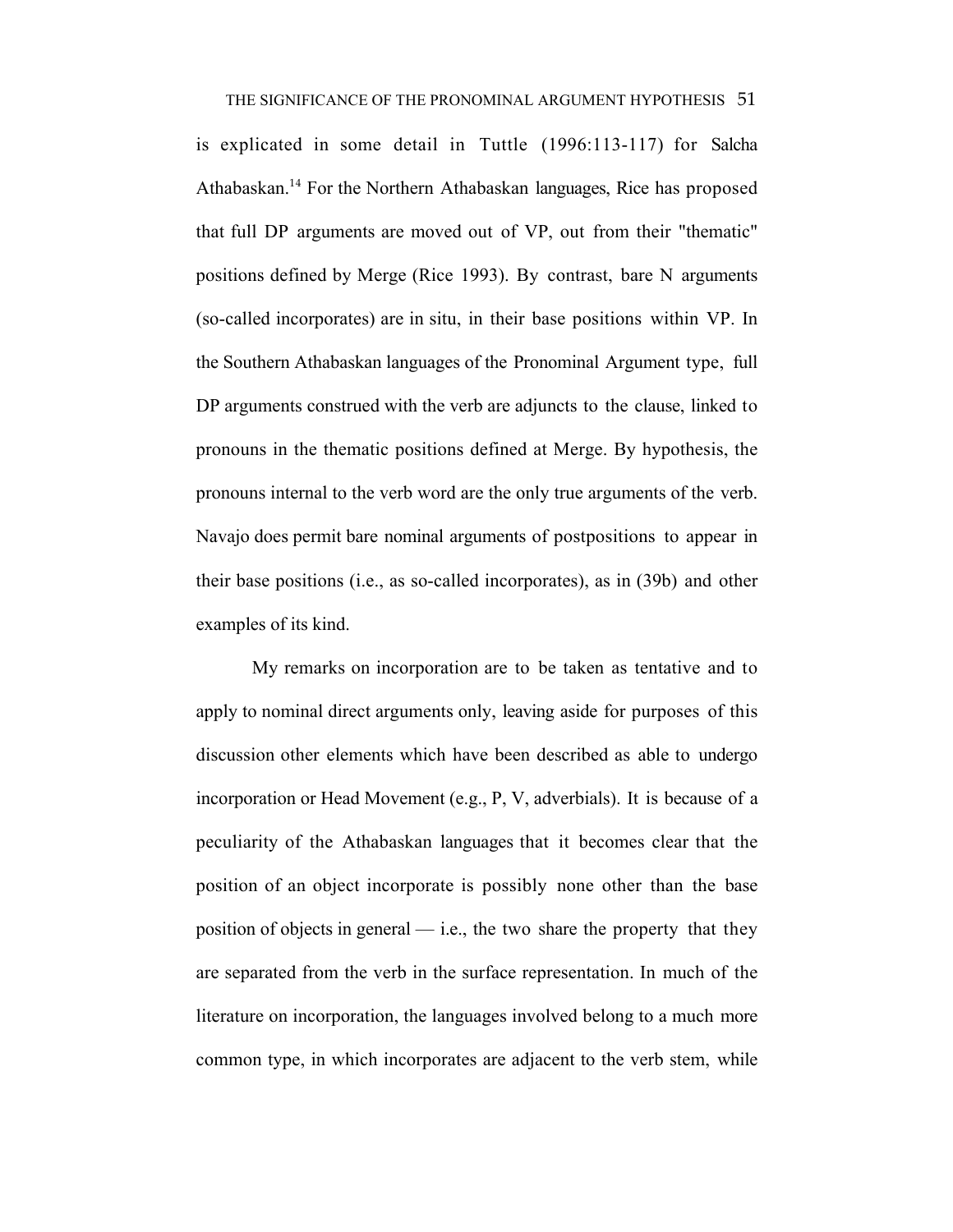inflectional heads are more peripheral in the structure. Thus, the following Mohawk and Hopi examples represent the more common situation:

(43) (a) Wa'-k-hnínu-' ne ka-nákt-a'. FACT-1sS-buy-PUNC NE NsS-bed-NSF 'I bought the/a bed.'

> (b) Wa'-ke-nakt-a-hnínu-'. (Baker 1996:279) FACT-1sS-bed-Ø-buy-PUNC 'I bought the/a bed.'

(44) (a) Nu' i-t taavo-t niina. I this-ACC cottontail-ACC kill:SG:PERF 'I killed this cottontail rabbit.'

> (b) Um qa hìita tap-nina? (HDP:577) you NEG what:ACC cottontail-kill:SG:PERF 'Didn't you kill any cottontail rabbit?'

The (a)-examples represent the case in which the object is not incorporated (i.e., where it is instead an adjunct to the clause, in the polysynthetic Mohawk, or is a fully case-marked object in the configurational language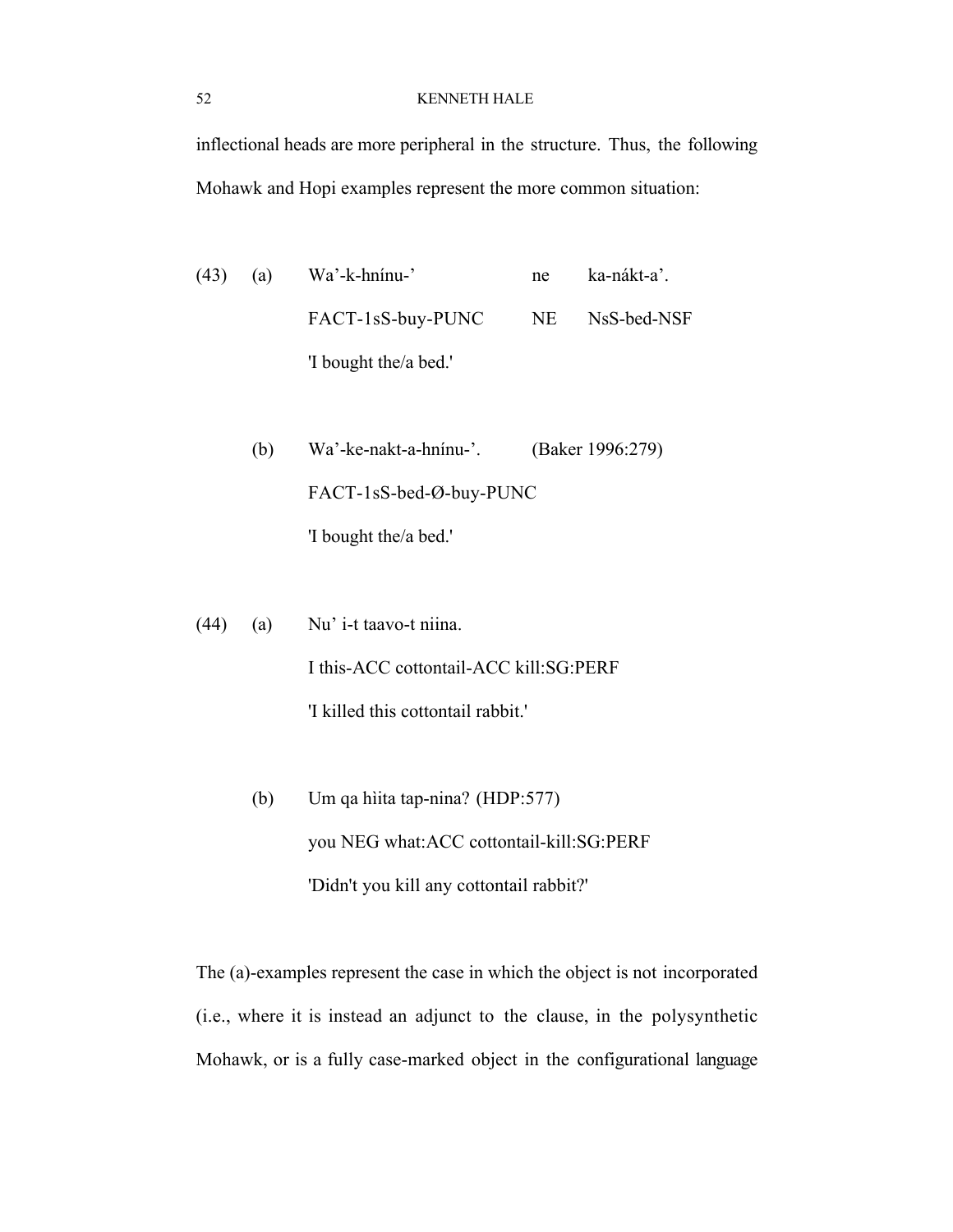Hopi). In the (b)-variants, on the other hand, the lexical head of the nominal argument, a bare nominal (incorporate) appears adjacent to the verb within the verb word (adjacent except for the Mohawk incremental element -*a*-, irrelevant to the point at issue here). Any inflectional morphemes appear to the left or to the the right of the  $N+V$  sequence (e.g., Mohawk factual/aorist *wa'-* and the first person singular subject *ke-* are prefixes to N+V, while the punctual element *-'* is a suffix).

Mohawk and Hopi represent the more usual situation, because in these languages, and most languages which allow so-called Noun Incorporation, the verb and incorporated object are adjacent to one another. This contrasts strongly with the Athabaskan cases above, where functional heads are spelled out on the verb in such a way as to intervene, superficially, between the object and the verb — presenting a deep-surface disparity amounting to a surface violation of the Mirror Principle (Baker 1985). The question is whether N-V adjacency of the Mohawk and Hopi type is brought about by syntactic movement or by Merge alone. The possibility that I would like to put forth is that it is by Merge alone setting aside, as something apart from this question, those mechanisms (whatever they may be) that are involved in converting a syntactic structure into a prosodic word.

As we have seen in Navajo examples cited, the surface object of a verb may correspond to the true sister of V or to an argument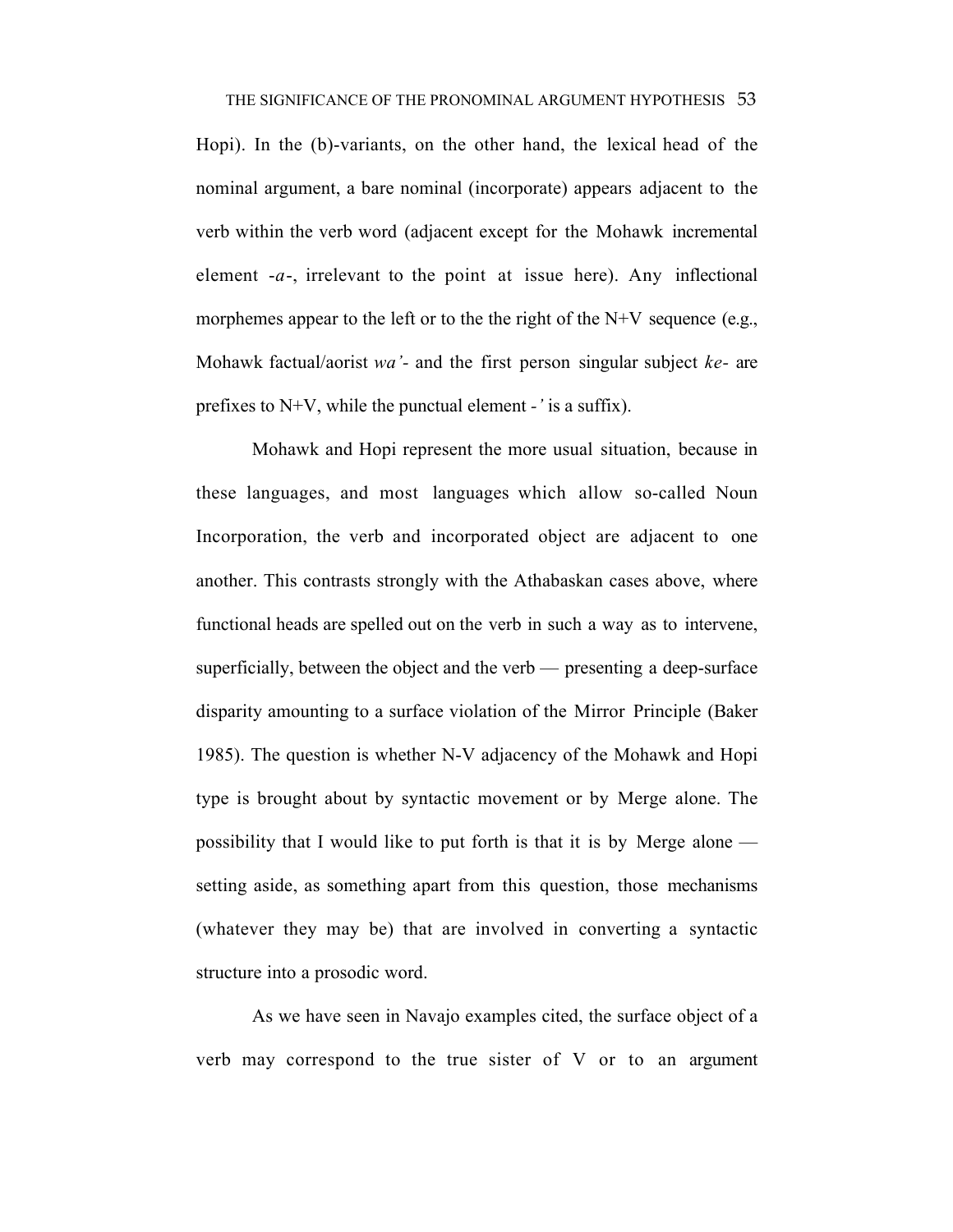corresponding to an internal specifier. In Hopi verbs of manufacture, for example, a nominal object incorporate appears as the complement of the suffixal verb  $-ta$ , as in (45a), diagrammed in (45b):

(45) (a) As nu'-nen yanwat kii-ta-ni. (HDP:139) PRT 1s-if this:way house-TA-FUT 'If it were me, I would build the house this way.'

(b)



By hypothesis, the nominal component is the direct object of the verb, being its complement. Because the nominal is bare, it remains internal to the verbal projection. If the object were a full nominal expression, i.e., a DP, it could not appear as a bare N in this manner, for reasons having to do with case — a determiner associated with an argument is necessarily assigned case, as illustrated in (44) above, where either the entire DP is case-marked, (44a), or the determiner itself is case-marked (*hìita* 'what:ACC' in (44b)) while the head N appears as an incorporate. I leave open for present purposes the issue of whether case-marking is in situ, as in Bittner's Case Binding Theory (Bittner 1994, and Bittner and Hale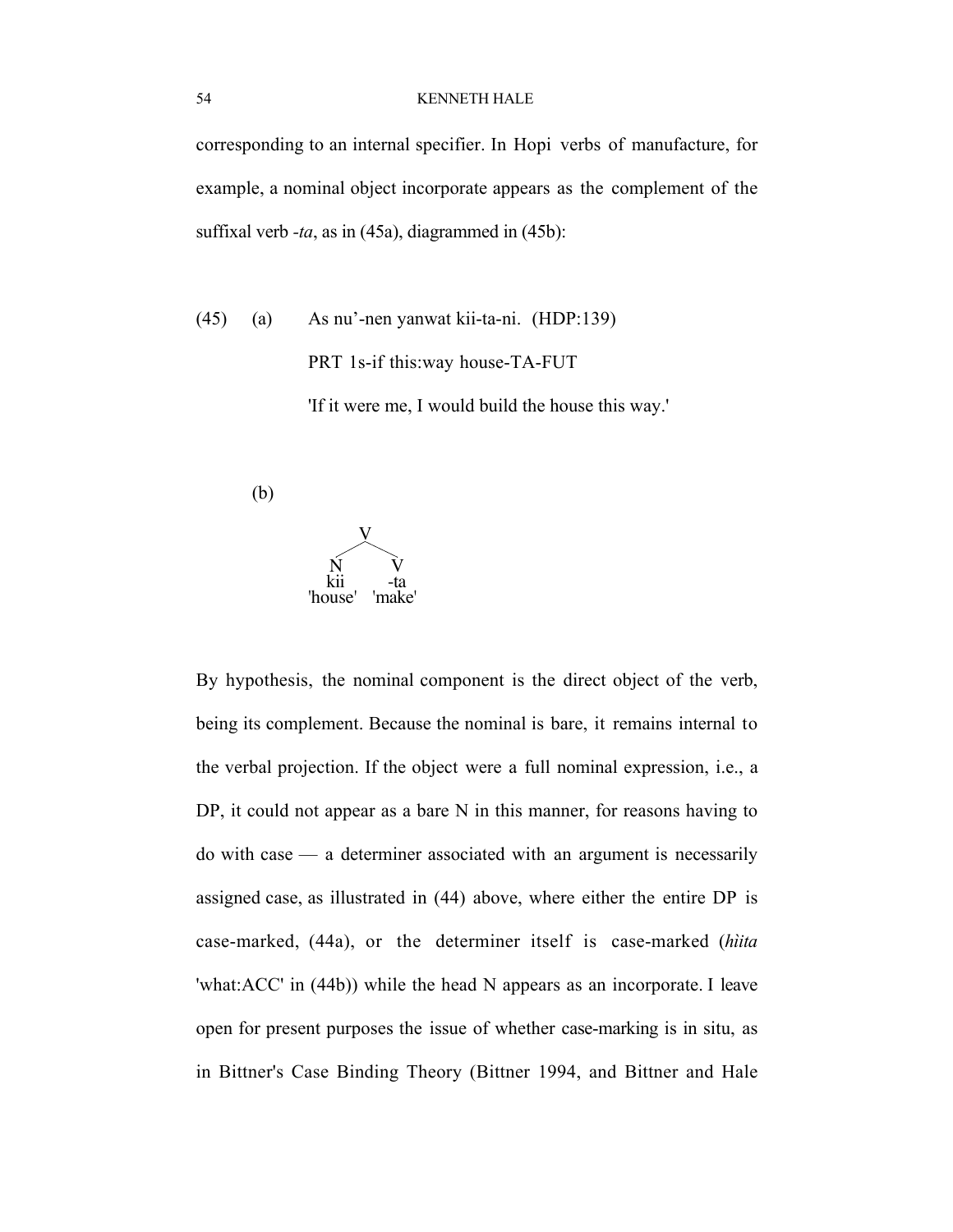In the following example, the surface object is a specifier, projected by V (the ingressive, or inceptive, -*va*) in response to the needs of the predicative root *tuy*- (< *tuutuya* 'hurt, ache'):

(46) (a) Pas Polìi-t nu-y qötö-tuy-va-na-ya. (HDP:702) very Butterfly.Dancer-PL 1s-ACC head-ache-INGR-NA-PL 'The Butterfly Dancers (really) gave me a headache.'



The surface object here is a part-whole expression in which the component corresponding to the whole (i.e., possessor) is marked accusative (*nu-y* '1s-ACC), by virtue of its position in relation to the suffixal transitivizing (causative) verb -*na*. An alternative would be to mark the entire nominal expression for accusative case — in that variant, the first person singular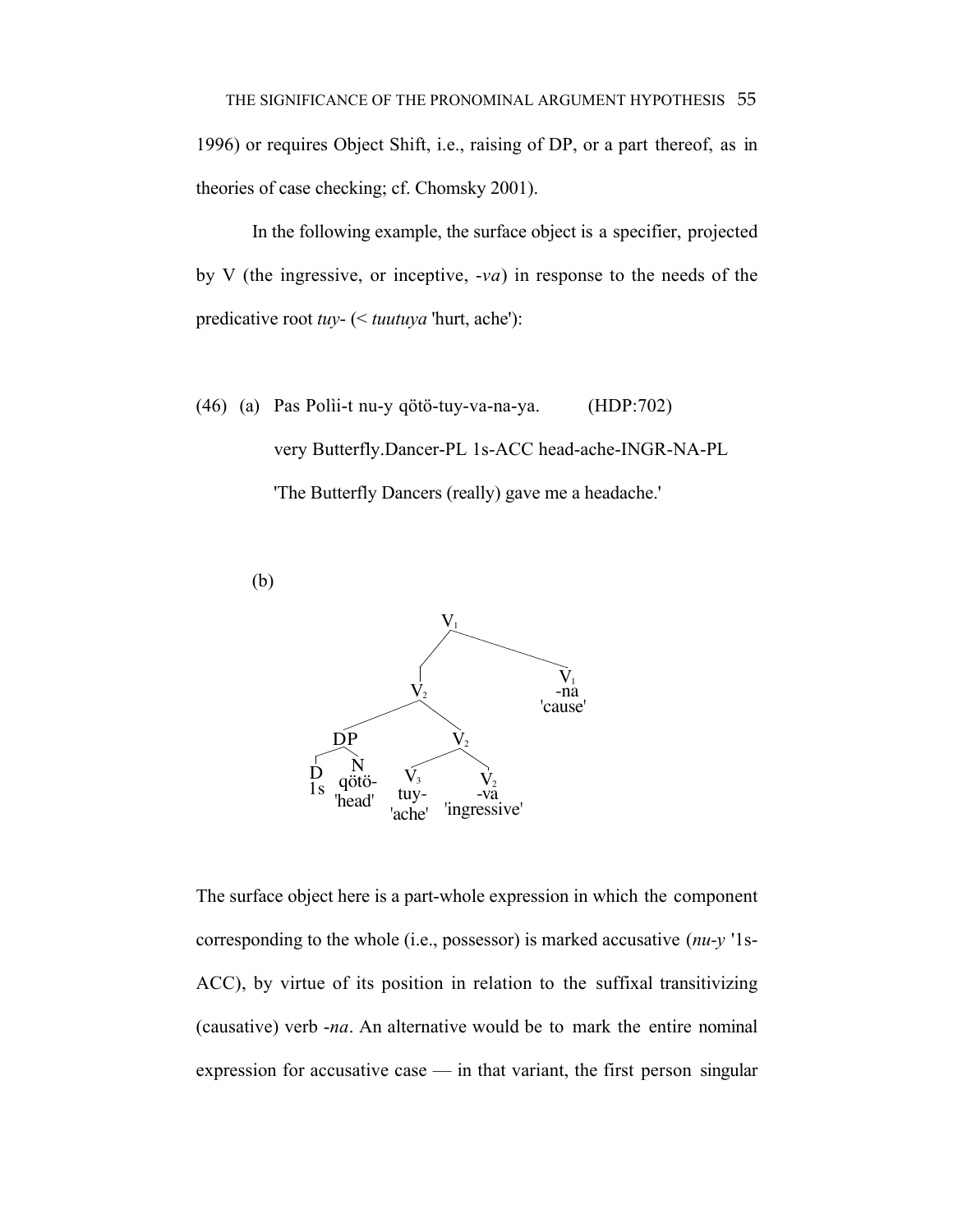possessor would appear as the 1s possessive prefix *'i-*, giving the fully inflected form *'i-qötö-y* (1s-head-ACC) 'my head.' In the actual form taken from HDP:702, however, the lexical nucleus, *qötö* 'head' appears as a bare nominal incorporate.

Again, I leave open the issue of whether raising is involved in either of these alternatives (raising of the possessor alone, in (46) or raising of the entire nominal expression in the hypothetical alternative). This depends upon whether case assignment is in situ or requires raising. In any event, I see no reason to suppose that a syntactic rule of incorporation is responsible for (46). The incorporate is situated in the position to which it would be assigned by Merge — of DP and  $V_2$ , the composite verb *tuy-va* (ache-ingressive/inceptive). Any special morphological processes involved here have to do with  $PF$  —i.e., spellout. — not with the computational component responsible for the purely syntactic derivation.

Now consider the Mohawk verb of (47):

- (47) (a) Wa'-ka-wír-v'-ne'. (Baker 1996:293) FACT-NsS-baby-fall-PUNC 'The baby fell.'
	- (b) T-a'-ka-wís-v'-ne'. (Baker 1996:213)

CIS-FACT-glass-fall-PUNC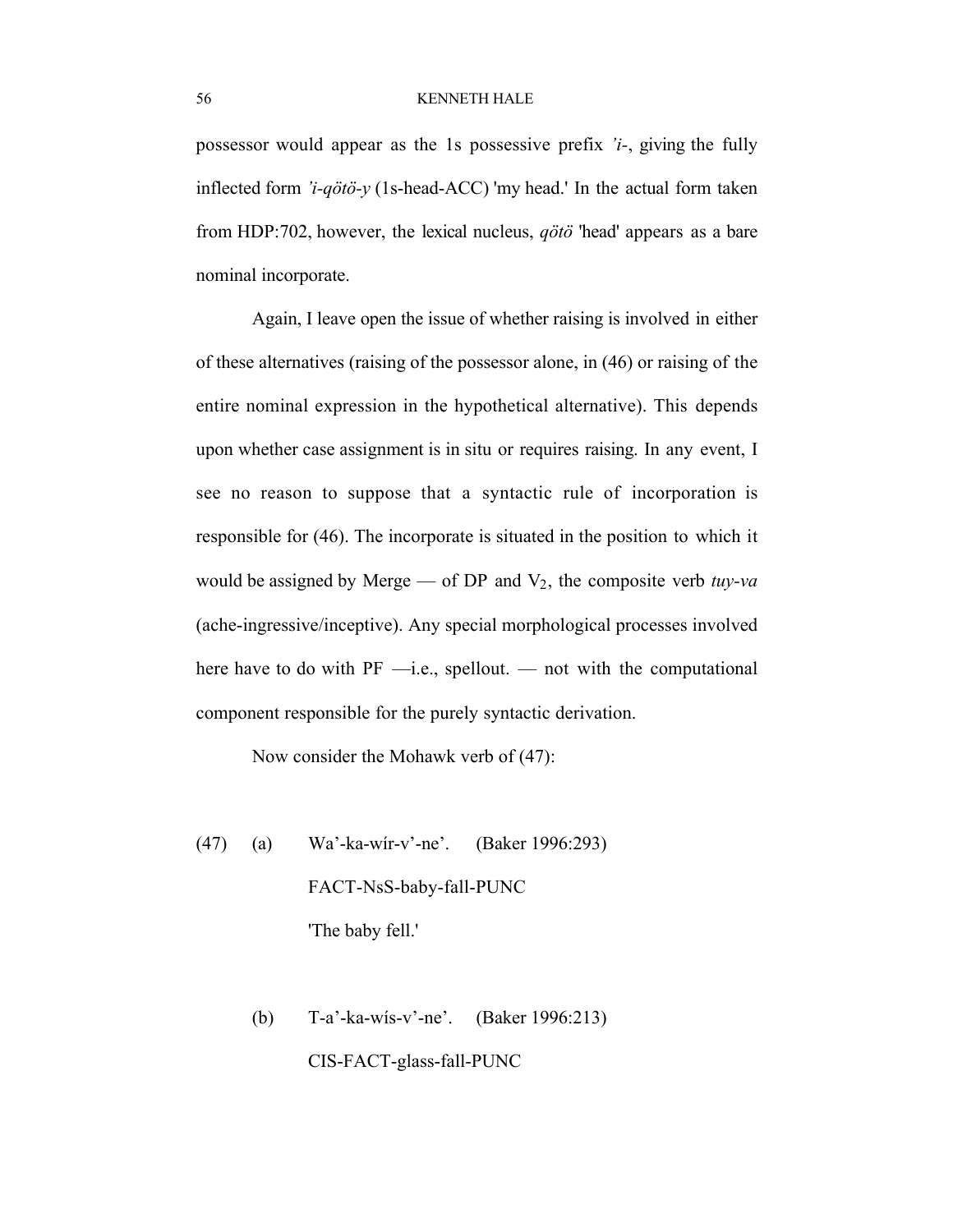'The glass fell.'

By hypothesis, the subject of an unaccusative originates in the specifier position of the verbal projection. In an incorporating polysynthetic language like Mohawk, it is possible for a nominal subject to appear internal to the verb word, as it does in the examples of (47). Applied to the Pronominal Argument Hypothesis, the logic is that a direct argument, whether pronominal (the usual case) or a bare nominal, is licenced in situ, hence no raising (for case reasons or to satisfy the EPP) is required, or even possible.

In a fully configurational language, like Hopi and most of its Northern Uto-Aztecan relatives, the subject of an unaccusative must situate itself in a manner which will permit it, or some portion of it, to be case marked (whether this of for reasons of case alone or to satisfy the EPP, or both). Thus an exact replica of the Mohawk situation represented by (47) is impossible in a fully configurational language. Consider in this light, the following Hopi examples:

(48) (a) ... kuktönsi-'at tuy-va. (HDP:702)

... heel-3s ache-ingressive

'... his heel started hurting.'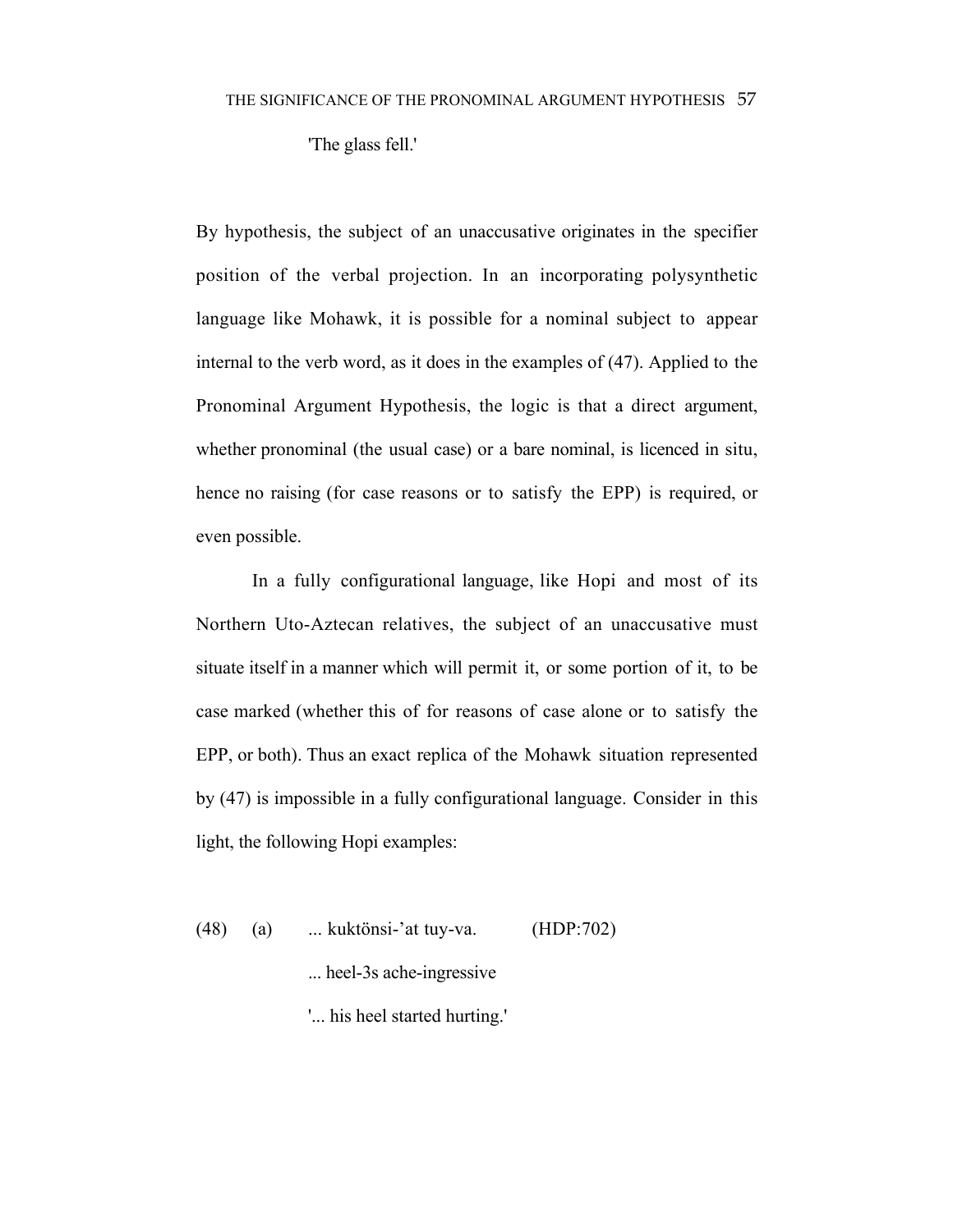# (b) nu' a'ni pono-tuy-va. (HDP:702) I very stomach-ache-ingressive 'I got a painful stomach ache.'

In (48a) the subject (the third singular possessive form of the noun *kuktönsi* 'heel') is in the nominative case, as expected. No part of the subject nominal is "incorporated." In (48b), by contrast, the possessor (*nu'* 'I') appears in the nominative, whicle the lexical head (*pono* 'stomach') appears as an incorporate. An alternative in which the lexical head appeared incorporated, without a case marked associate, is impossible in Hopi, so far as I know. If the case marked associate is satisfying the EPP, and if the EPP requires raising, then *nu'* 'I' is raised in (48b). I do not come down on one side or the other in this regard, letting the facts stand without further comment. The essential point I wish to make, however, is that, again, I see no reason to assume that the appearance of incorporation here is due to a syntactic rule of Noun Incorporation. The adjacency of *pono* 'stomach' and *tuy-va* (ache-ingressive) is, I contend, due to Merge alone — Merge of the DP in specifier position of  $V_1$ , as shown in (49):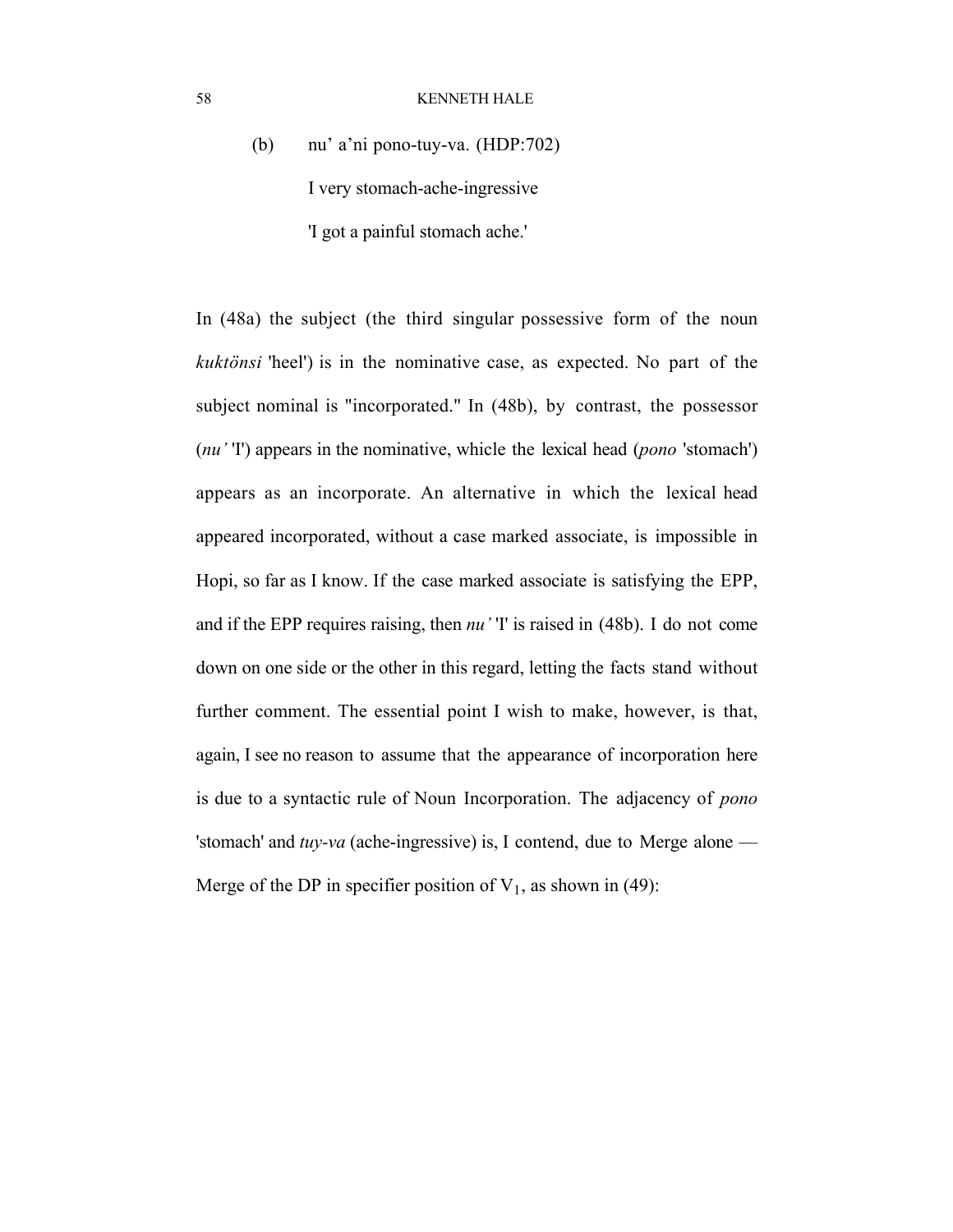(49)



I would like now to return very briefly to Navajo and to remark on how the construction termed "inchoative" (Young and Morgan 1987:187- 188) fits into the picture. Consider sentence (4), repeated here as (50):

```
(50) 'Awéé' bi-'nii-sh-hóósh.
baby Obj(obl)-INCH-M/S(sh)-v(¬)-V(gh<sup>oo</sup>sh)
baby 3-INCH-1s-tickle
'I start to tickle the baby.'
```
The mark of the inchoative is the complex prefix -*'nii*- consisting of the 3i indefinite object prefix *'-* followed by the qualifiers *n-* and -*ii-*. Since the object position is filled, the object of the basic verb (cf. *yishhozh* 'I tickle him/her') must be assigned oblique case (this being traditionally regarded as a null postposition, as mentioned earlier). The overt *bi*- in (50), in the presence of a local person subject (first singular, in this case), is explained in this way (a third person direct argument would otherwise be itself null in the presence of a local subject). In the case of an unergative verb, the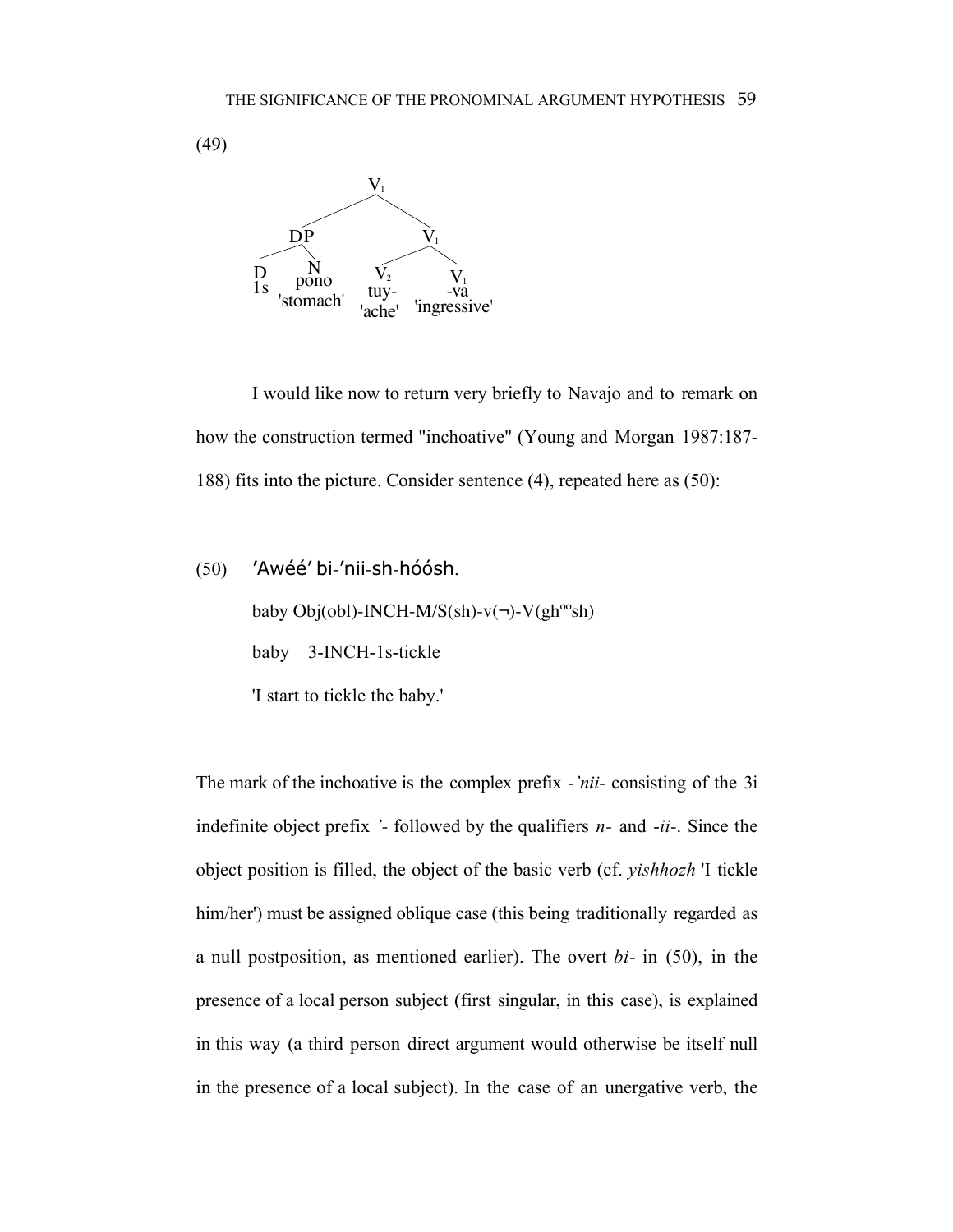inherent indefinite object would appear as such, overtly, since the 3i object is *'*- in both direct and oblique object forms — as in 'i'niishhaan' I start to snore,' in which both 3i object forms appear.

Of special interest here is the behavior of unaccusatives. Since there is no inherent object, the sole argument being the inner specifier (ordinarily the subject, as in (51a) below), the question is what happens to this sole argument. Does it appear as a subject or as an oblique object? The answer to this question is evident in (51b):

- $(51)$  (a) yishdlóóh (Young and Morgan 1987:781)  $M/S(\text{sh})-v(\text{d})-V(\text{dlóóh})$ 'I get very cold.'
	- (b) shi'niidlóóh (cf. Young and Morgan 1987:217)  $Obj(obj)-Obj(')-M/S(?)-v(d)-V(dlóóh)$ 'I start to get very cold.'

The single argument of the unaccusative shows up as an oblique object, preceding the 3i object brought in by the inchoative morphology.

The question now is, what does the question mark in M/S stand for? Is that the trace of movement, is this "eccentric agreement" (as suggested in Hale, Munro, and Platero 2000), or is it an expletive subject?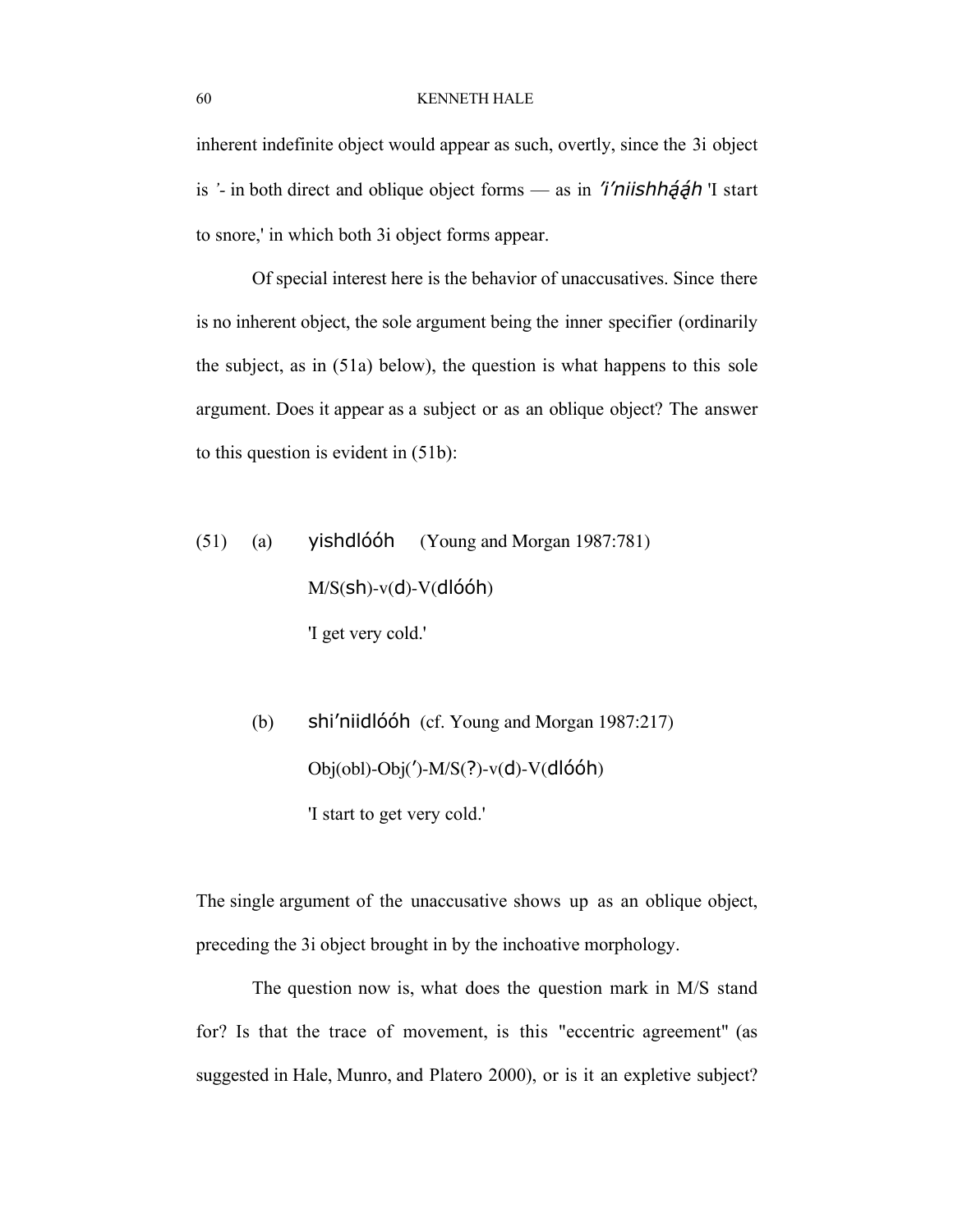By hypothesis, it cannot be a trace, since the trace would c-command its antecedent (subject being higher than the object in underlying structure). And it cannot be eccentric agreement, because there is no "agreement," in any usual sense, in a pronominal argument language. But, if we are correct that the future and progressive forms reveal an overt exponent of third person in M/S (i.e., the rounding feature, giving rounded intermediate [w] from the gamma glide of those forms, accounting ultimately for the long rounded vowel [oo] in them), then there must be a third person element, presumably expletive, accounting for the rounded long vowel [óo] (tone irrelevant) in the future forms of such inchoatives — cf. shidi'noodloot 'I will start to get very cold.'

### 5. Concluding remarks.

It has taken me sixteen years, almost, to fully appreciate the import of the insights Eloise Jelinek brought out in her 1984 paper in *Natural Language and Linguistic Theory*. For me personally, the significance of her Pronominal Argument Hypothesis has been an entirely new way of looking at complex verb words of the sort found in polysynthetic languages of the Navajo type. As late as Hale 2000, I steadfastly clung to the idea that such words were the result of Head Movement. However, once I took seriously the idea that the pronominal elements in the Navajo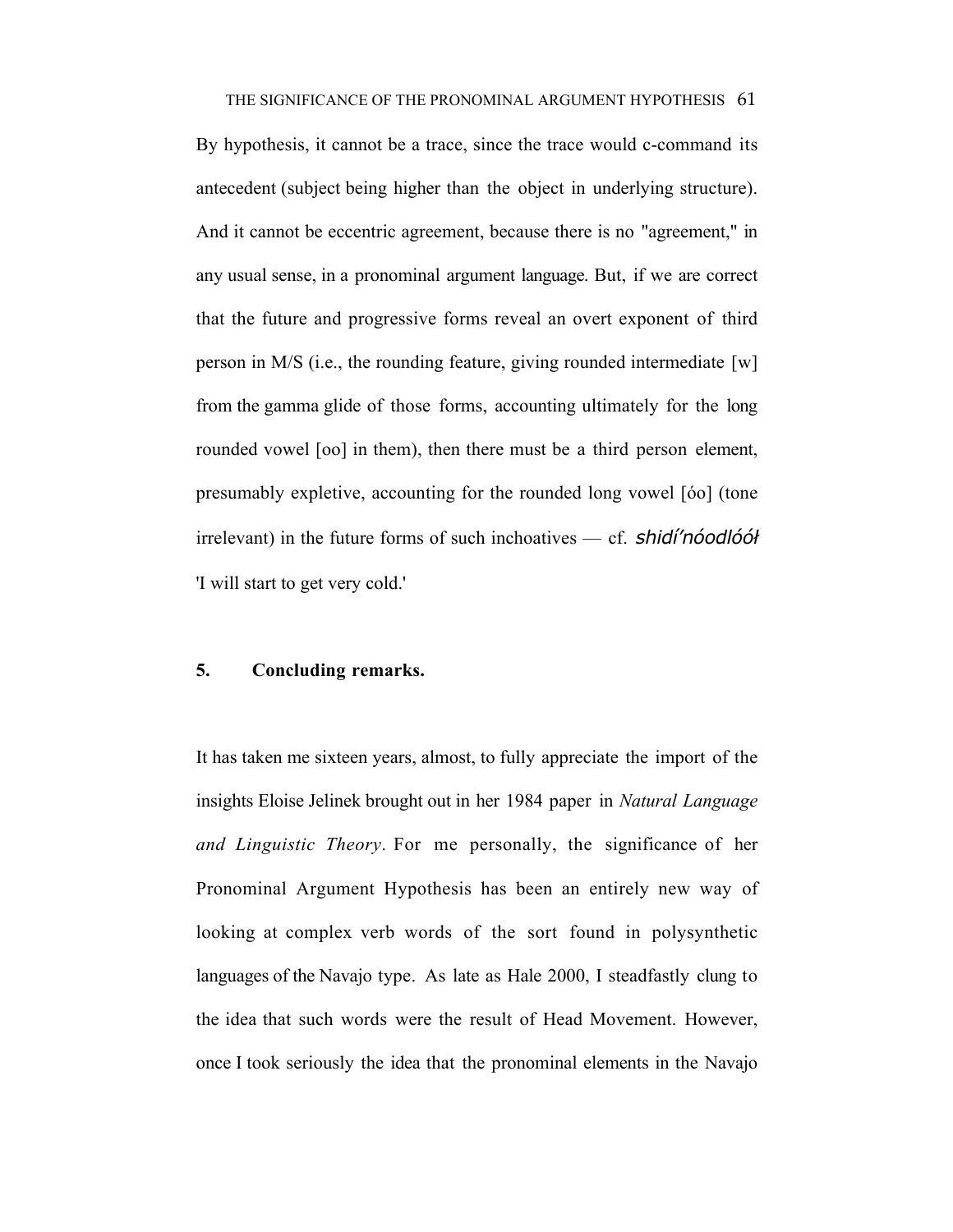verb word *were in fact the arguments of the verb*, with all the implications of this idea, it became clear to me that another view of the Navajo verb word was necessary. This in turn cast doubt upon certain uses of Head Movement in fully configurational languages as well, particularly Noun Incorporation, permitting a view of the matter according to which certain adjacencies are due to Merge alone. This forces a distinction between syntactic movement and spellout, whose mechanisms — only partially understood at this point, by me at least  $-$  are responsible for the "transformation" of a syntactic structure into a "prosodic word."<sup>15</sup>

<sup>1</sup>The morphological analysis of the verb is simplified here in that it omits reference to the imperfective aspect and the phonologically deleted "classifier" (i.e., voice marker) ordinarily appearing as -¬- in this verb. Similar simplifications will be made in other examples, except where details are especially germane.

<sup>2</sup>It is possible that the traditional Athabaskan "classifier" is an overt reflex of the so-called "small v" introduced, for example, in the work of Chomsky (1995) and Kratzer (1996). In Hale and Platero (1996) the  $\neg$ -classifier was taken to be a phonologically defective "light verb" V, undistinguished notationally from the lexical category verb (V). This may be a mistake, as the element in question is in all probability to be classed with the functional categories rather than with the full lexical category V. This will become evident for Navajo, at least, as we proceed.

 $\overline{a}$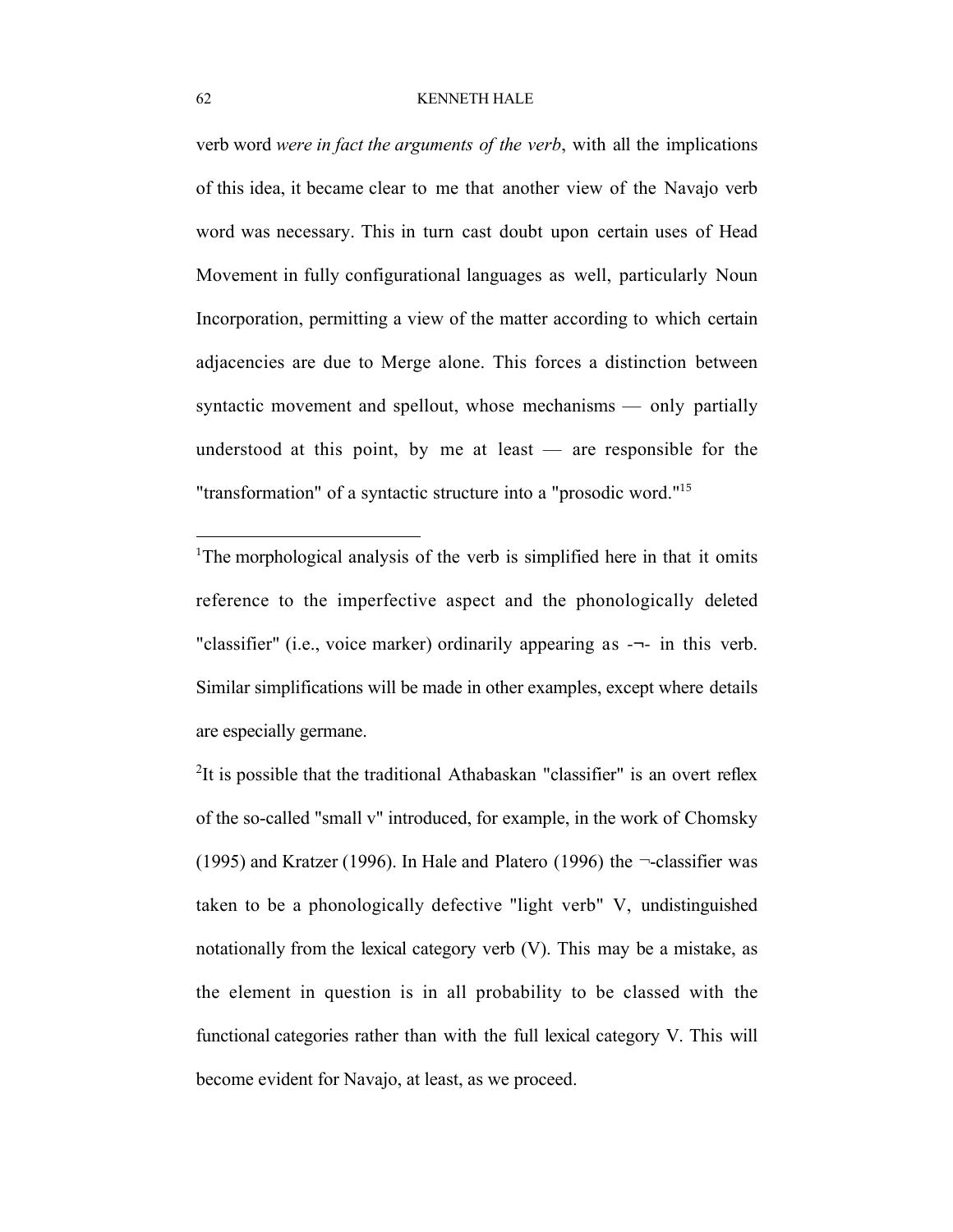$\overline{a}$ 

<sup>3</sup>There also exist pronominals that receive an indefinite interpretation. The so-called fourth person (Young and Morgan's 3a, or alternative third person) is a specifically human pronominal which is often, but not always, indefinite; and the specifically indefinite third person (3i) is regularly indefinite.

<sup>4</sup>I am assuming that the structure projected by the lexical category V is right-headed, while the structures projected by the higher nuclear elements (v, M, etc) is left-headed. The significance of this assumption will become clear presently.

<sup>5</sup>The relative order positions I-III belong to the so-called "disjunct" (essentially pro-clitic) sector of the verb, while the phonologically more tightly organized prefix positions IV-IX are said to belong to the "conjunct sector." It will be come clear presently that this division is a significant one in the organization of the Athabaskan verb, as has been recognized at least since the work of Fang-kuei Li (1933:459-60), who used the term "primary prefixes" for the conjunct sector and "secondary prefixes" for the disjunct sector, noting that the former were subject to much greater "weakening" and "coalescence" than the latter. With a few exceptions, a (monomorphemic) conjunct prefix consists of a coronal consonant ([d, j, s, z, sh, zh, n, ¬, l]), an oral glide ([y, w (rounded velar), gh =  $\gamma$  (unrounded velar)], or laryngeal ([', h]) . These function as onset or coda, depending in part on the nature of the segment and in part on context. In the majority of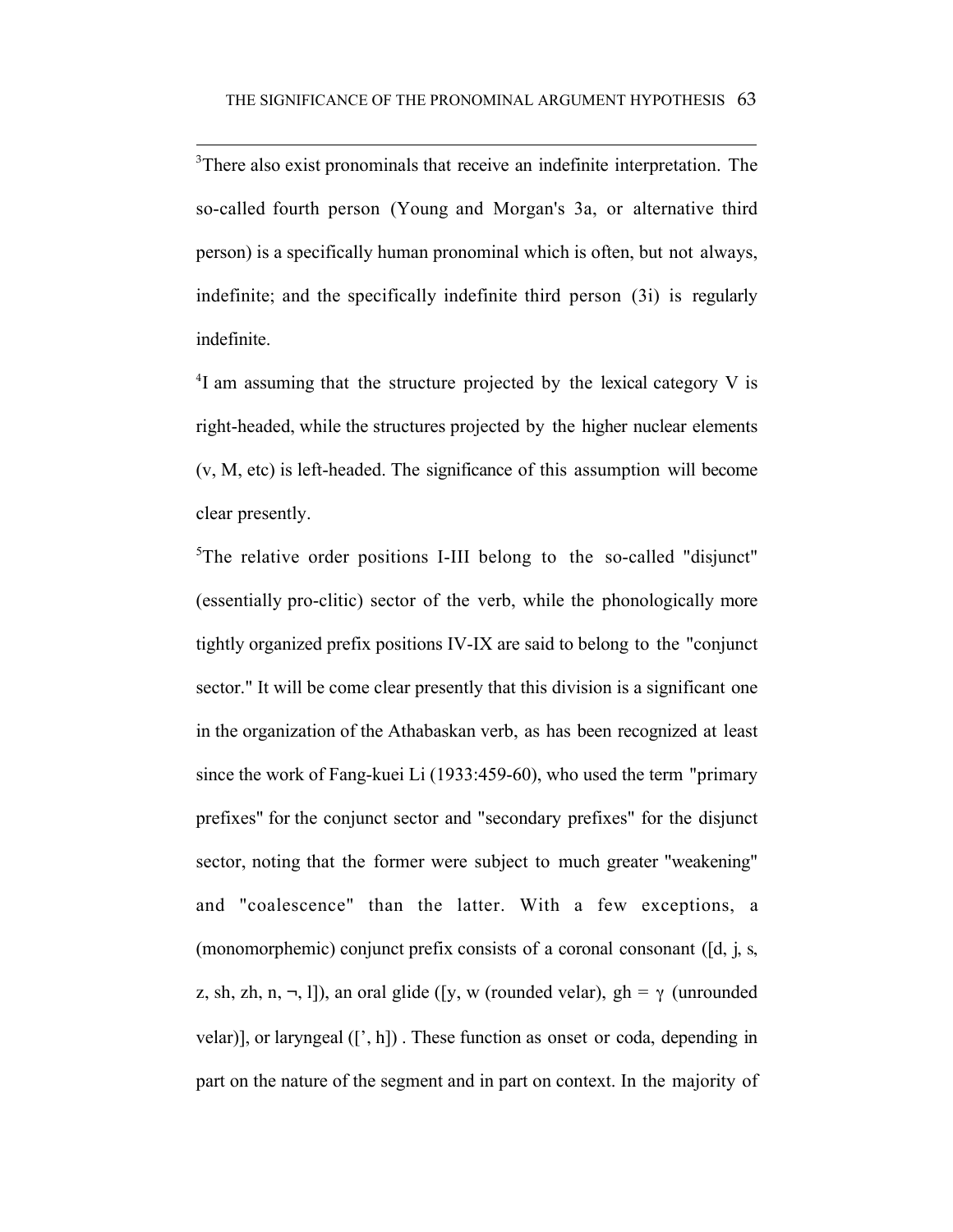cases, where they are realized as onsets, conjunct prefixes are supported by the Navajo default vowel [i], regarded as either epenthetic or basic, depending on the particular analysis — we assume the former for present purposes. Some conjunct perfixes are composite, assuming the shape CVC, in which V is generally the default [i]; a few have the surface form C- ´ (consonant and "floating high tone" docked on an associated neutral vowel); a few appear to contain the long vowel [ii] as their vocalic nucleus (e.g.,the semelfactive qualifier and the first person subject), and the optative appears to be realized as the rounded vowel, written [o] (long or short, high or low tone, depending on various factors (cf. Kari, 1976)). The neutral vowel is very often assimilated to the features of an adjacent segment, giving the superficial impression that the conjunct sector permits all of the vowel qualities in the Navajo inventory. It is quite generally assumed, however, that, underlyingly, the conjunct sector permits only the default neutral vowel (see Hargus and Tuttle 1997 for discussion and references). The quality of this default vowel in Navajo is [i] when unassimilated. The disjunct sector, by contrast, allows all vowel qualities and all consonat types. Where ['] would be expected to occupy a coda position at the end of a derivation, it is normally absorbed into the adjacent (following) C where it appears as "glottalization." The notorious d-Classifier never surfaces as a coda, but rather (i) as the so-called d-Effect, or (ii) as an onset to one of the rare V-initial verb stems.

 $\overline{a}$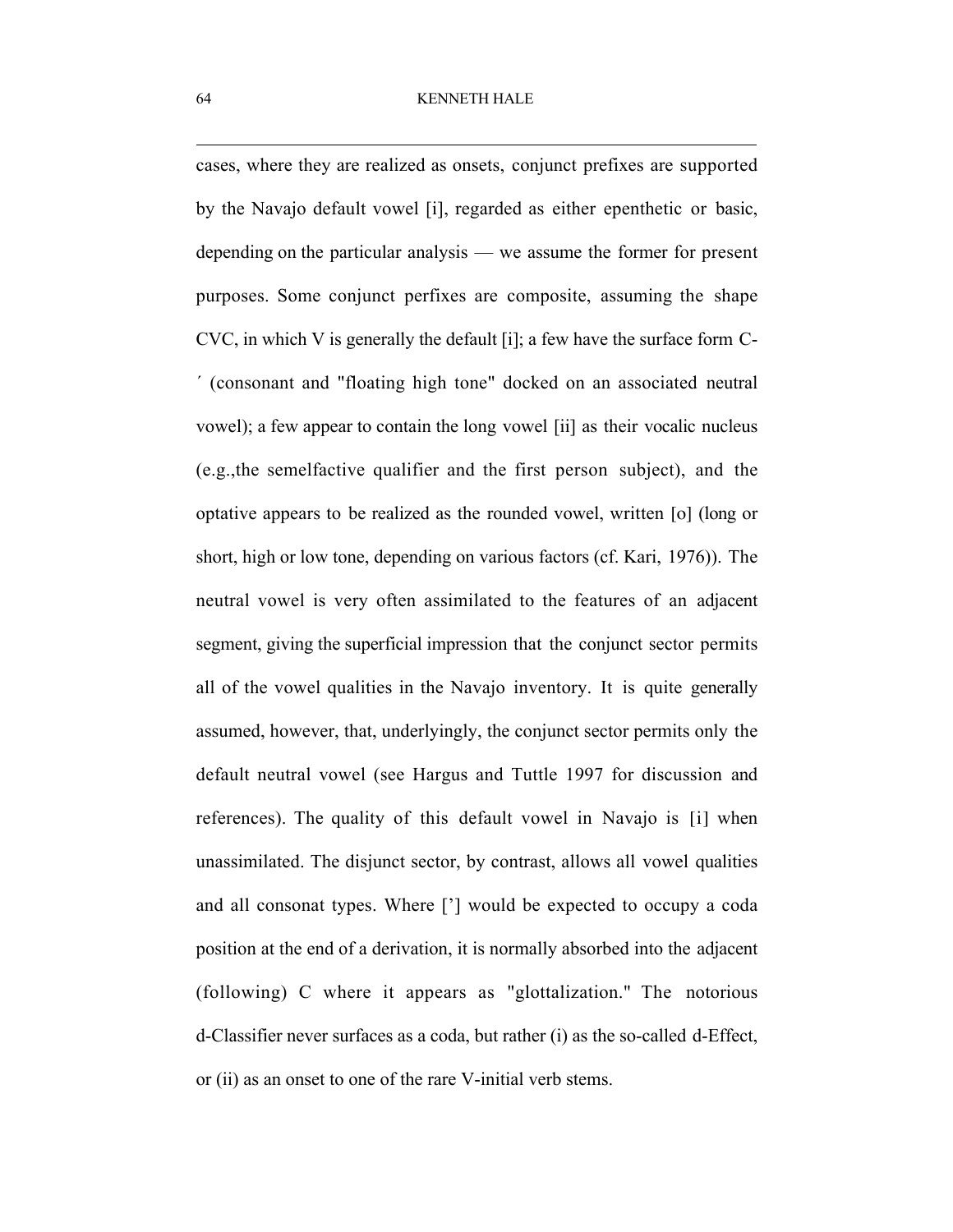$\overline{a}$ 

 $6$  I will refer to the verbal extended projection embodied in (10) as the "verb word," though Sharon Hargus and Siri Tuttle (p.c.) correctly point out that a more appropriate term might be "verbal phonological phrase" or "verbal sentence" (Tuttle's "greater verb," 1996) because many elements in position I (Preverb) are in fact separate words phonologically. The term "verb word" must, therefore, be understood in this light. The term "verb" itself will sometimes refer to the entire "verb word," sometimes to the stem alone (V in tree diagrams), and sometimes to the projection including the voice element together with its verbal complement  $(v+V, v+VP)$ .

<sup>7</sup>The idiom shows "velarization of the onset" of the verb stem (giving  $-\frac{1}{2}$ *chx¢¢h*, beside unmarhed -*ch¢¢h*). In this instance, velarization reflects the fact that the stem is being used in an extended sense, rather than in the "ordinary" meaning. This is one of several uses of velarization of the onset in Navajo.

<sup>8</sup>The root element in (21) is listed as  $m_{ij}z$  in Young, Morgan, and Midgette 1992:396, and it is glossed there as "move by rolling " (of a globular or cylindrical entity). In general, it is assumed in the framework adopted here (cf. Hale and Keyser 1998; Platero and Hale 1996; Hale 2000) that the root component of labile (alternating) verbs has the lexical property that it forces the verbal head (V) to project a specifier, this being the fundamental characteristic of root elements which are inherently attributive and must, by virtue of that characteristic, appear in a lexical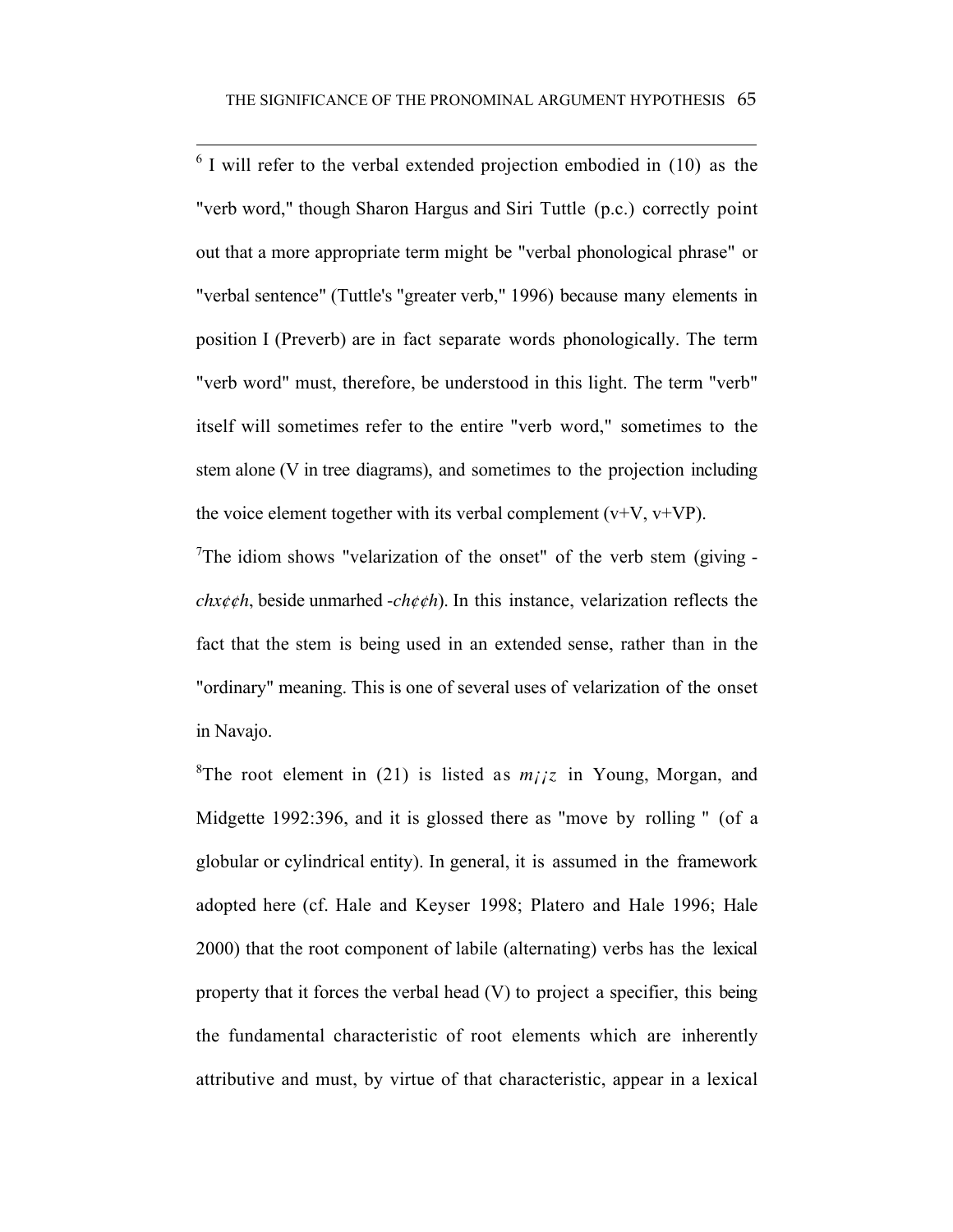syntactic projection in which it can be attributed (or "predicated") of a local argument — this latter is supplied by the specifier of V, as in the configuration embodied in (22).

9 In Young, Morgan, and Midgette 1992:70, *cha* is entered as a "verb root used nominally." I assume rather that it is fundamentally nominal, an entity expression, which by virtue of this very characteristic does not force the verbal component of V to project a specifier (cf. Hale and Platero 1996). Its subject is external to the V-projection, appearing instead as the specifier of the voice light verb v. On this view of the matter, the verbal character of *cha* is secondary, deriving from the verbal component of V when it appears in the constructon  $[\sqrt{k} V]$ , as in (23).

<sup>10</sup>The verbal component (V) of the  $\{vR \ V\}$  composite is often phonologically null. It is deleted after "strong roots (those ending in an oral C). It is retained after "weak roots (those ending in a vowel or in a laryngeal C, the latter deleting instead). Thus, for example, the V component of the stem in (20) is itself is phonologically null, although the shape of the root reflects temporal, aspectual and mood (TAM) features associated with V, the continuous imperfective, in this case, with long low toned vowel nucleus and devoiced final fricative. In the future and progressive, V is said to be uniformly a suffix of the form  $-\neg$ . This normally deletes after strong roots, but it has the affect of devoicing an underlying root-final voiced fricative. After weak roots it is retained as -¬.

 $\overline{a}$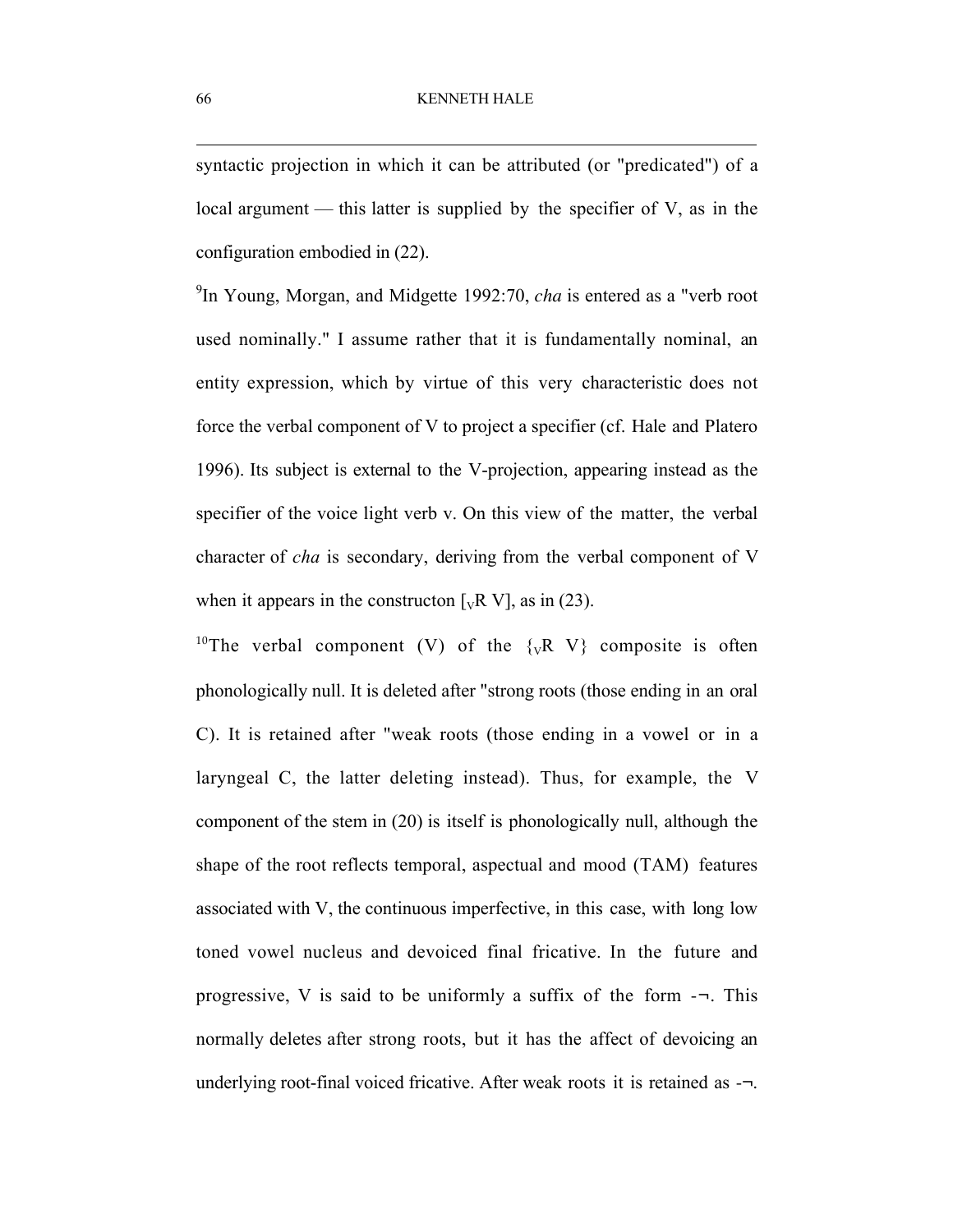$\overline{a}$ 

In this regard, d-final roots are "weak", thus the future and prograssive stem of (18) is *wo¬* (with deletion of /d/, cf. imperfective *gheed* [yeed] adn perfective *ghod*). The laryngeal-final root in *leeh* 'become' combines with the future and progessive verbal suffix  $-\tau$  to give *lee*, as expected. This Navajo V is more perspicuous than others — typically, the presence of a particular V is evident not by virtue of the presence of an actual segment but by its effect (or lack thereof) on the final consonant, vowel quality/quantity and tonal prosody of R, these effects being associated with and dependent upon the TAM features of V. See Stanley 1969 and Hardy 1979 for detailed studies of the Navajo verb stem; see Young and Morgan 1987:167-199 for detailed discussion of the aspectual categories and associated interdependencies within the Navajo verb; and for Athabaskan generally, see Rice 2000:283-303 for ample discussion of suffixes, which she regards as derivational, rather than inflectional, in close agreement with our claim that they are the lexical V-heads of the verbal stem (R+V), with R the complement of V.

 $11$ I am sidelining here the question of whether movement might actually be involved in the syntactic derivation of the intransitive alternants of labile verbs (i.e., in the derivation of so-called "inchoative" or "unaccusative" verbs in sentential syntax). The question is this: must the pronominal argumenmt (Pronoun) in the intransitive (22) raise to the specifier position projected by the locally c-commanding v? I do not know the answer to this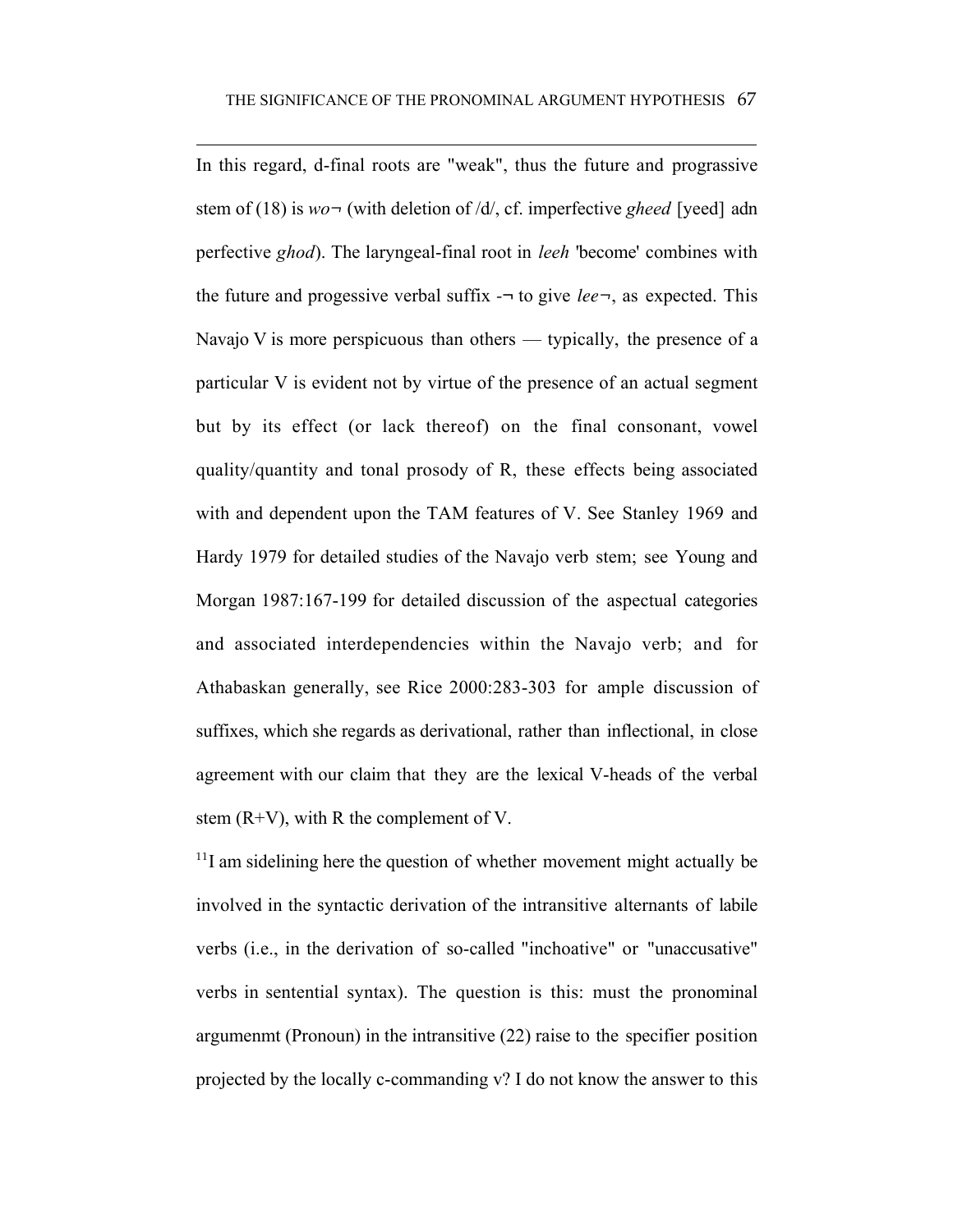$\overline{a}$ question, though raising is generally assumed for so-called "configurational" languages. In any event, the pronominal subject of the intransitive must be close enough to Mode to enter into the portmanteau relation with it (giving the composit M/S); if the pronominal subject were raised to [Spec,v], the required portmanteau formation would be a perfectly local operation, since Mode would then locally c-command and govern the pronoun. All of this depends upon how the details of the relevant morphophonological processes work out in this framework, an article of faith on my part at this point, unfortunately. Portmanteau formation seems to be obligatory (under the relevant condition, i.e., that Mode locally c-command and govern the pronoun), the evidence being that overt morphological elements corresponding to the subject are "carried into" the bipartite skeleton in conjunction with the nuclear element Mode — i.e., it is M/S (Mode/Subj), not just Mode alone, which is spelled out in the skeleton. On the other hand, the structure of the causative shows that the external argument (subject, surface causee object) in the embedded clause is a specifier, and not inherently a part of M/S.

 $12A$  possible solution to the problem of "wording up" is hinted at in Hale (2001). The idea is to regard the bipartite skeleton as a minimum that must be satisfied. But it is a minimum which can be augmented with additional CV(C) syllables added to the left, to be filled in by left over material (nuclear or nonnuclear, working right-to left. Minor adjustments would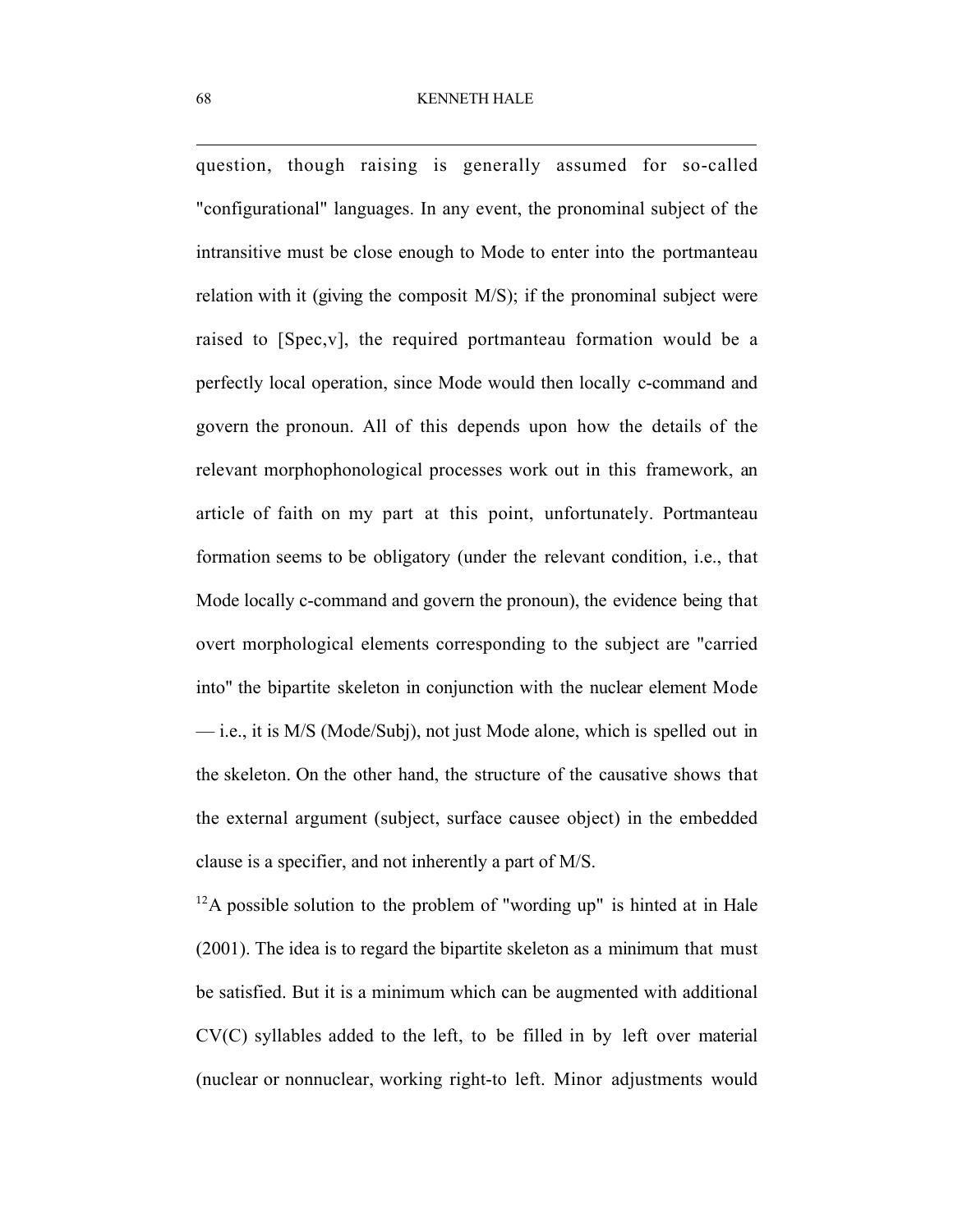$\overline{a}$ have to be made to satisfy special phonological principles of Navajo, above and beyond simple epenthesis of the neutral vowel /i/. The appearence of a coronal consonant often triggers special treatment of certain immediately preceding prefixes (e.g., the optional but preferred contraction noted in (31a), and the fricative alternant *zh*- of the deictic subject prefix *j-*, functioning as the coda in (9-10)). The main problem would be to determine when to stop building onto the skeleton, in order to permit some preverbs, for example, to appear as separate words (e.g., the preverb *ka* 'sick' in *ka naash¡* 'I am sick' (lit. 'I walk about sick'). In this construction, and in many comparable cases, the preverb can be separated form the rest of the verb by the polar interrogative enclitiuc *-¶sh*, as in *ka ish nanin<sub>i</sub>* 'are you sick?' (Paul Platero p.c.)). This solution is appealing as well inasmuch as it permits statement the proper allomorphy of elements, such as the special rounded alternant *w* in the third person of gamma-Perfective and Progerssive M/S; the rounded alternant appears in the very specific context CiGi, G the velar glide of the gamma-Perfective/Progressive (rounded to [w] in the third person) and /i/ the neutral vowel, rounded to [o] by assimilation to the rounded glide, which drops intervocalically (cf. Hale 2001)).

<sup>13</sup> Jonathan Bobaljik (p.c.) notes correctly that the preverb and oblique object appear in the wrong order here. Since the preverb modifies the event, the oblique object (i.e., "causee," or underlying subject) should not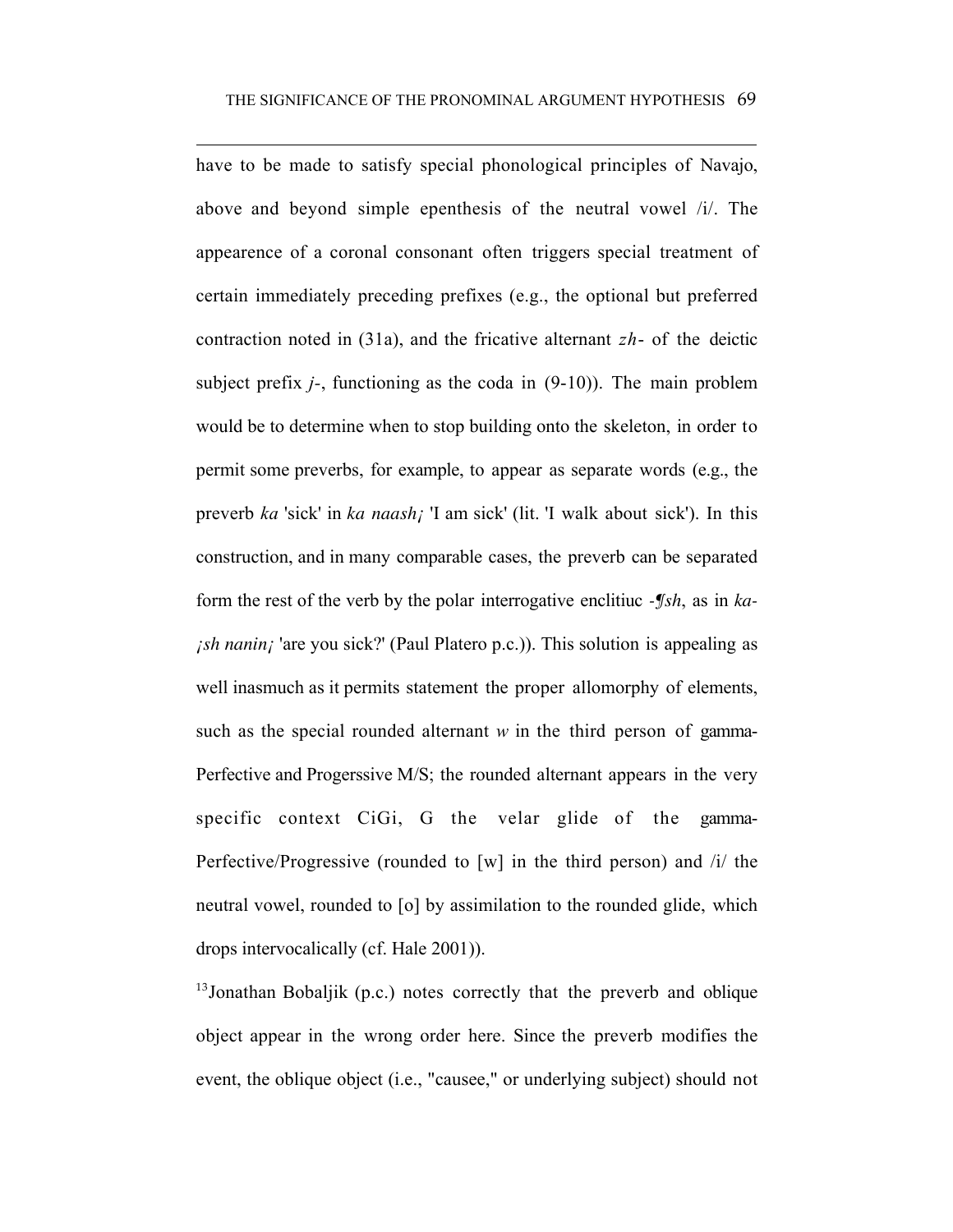be in its scope. This is correct. However, according to Young and Morgan (1987:187), the surface order observed in this form, and others like it, is secondary. Ordinarily, an oblique object appears in the leftmost preverb position (their Position Ia), *except* when a preverb of the class to which *ha*-, *na*-, etc. belong (their Position Ib) also appears, in which case "the environment thus produced causes the pronoun prefix to shift to Position IV" (the standard direct object position). In effect, whenever an oblique object competes for leftmost position with a preverb, it is the preverb that actually appears leftmost. In the absence of competition, the oblique appears in the leftmost (highest) prefixal position — thus preceding the Iterative, for example — as in *bin¡'iishdlªªh* 'I repeatedly feed him liquid, cause him to drink' (Young and Morgan 1987D:215). This principle accounts for the observed surface ordering of the relevant elements in this case, but the principle itself is in need of scrutiny and further research, to say the very least. Bobaljik suggests that the notion "plane" might be exploited here, further subdividing the nonnuclear plane to distinguish adjuncts from arguments. The latter might "spell out" before the former, just as nuclear elements spell out before nonnuclear elements. Heretorfore, however, I have regarded the planes as expositional devices only. If this is correct, then direct appeal to the distinction between nuclear, argumental, and adjunct elements would be the appropriate factor. The fact remains, nonetheless, that oblique objects do indeed assume the highest prefixal

 $\overline{a}$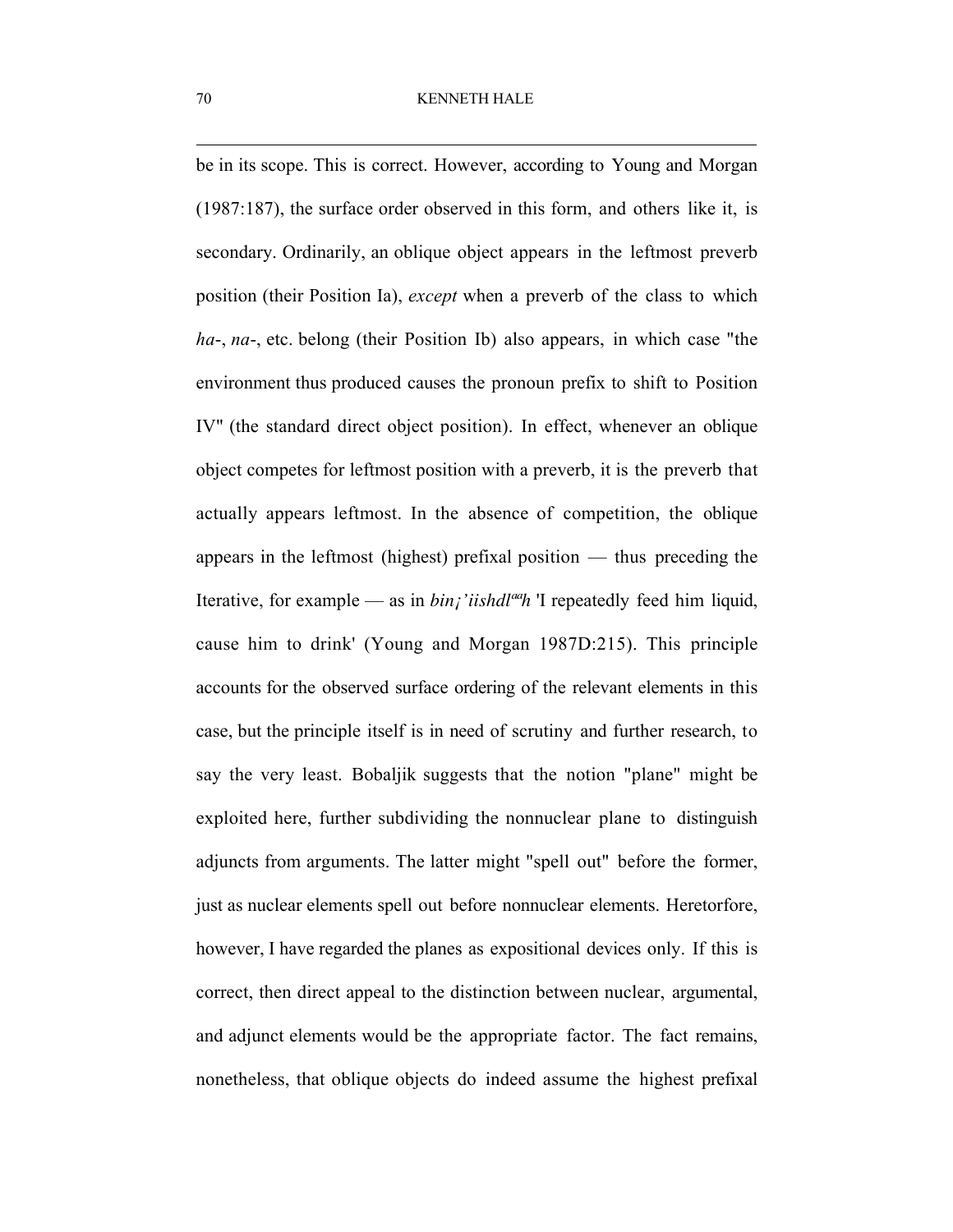position when not in competition with a preverb. This itself is not a matter entirely devoid of mystery, however understandable it might be in this particular case.

 $\overline{a}$ 

<sup>14</sup>It should be pointed out that incorporates can, in some Athabaskan languages, precede or intervene between the quantifier elements (i.e., the adjunct elements iterative, distributive plural), casting some doubt upon the claim that they are in the same position as pronominal objects (see, e.g., Rice 2000:80-81). This requires more study, but it indicates, perhaps, that these particular adjunct elements, as opposed to preverbs (which always precede incorporates), can, in the relevant languages, be adjoined at VP as well as the higher positions (maximal projection of v or Qual) proposed for Navajo. The problem of the predicted strict identity of the position of bare N incorporates and pronominal objects remains, however. But since quantifiers (qua adjuncts attached to VP) and nominal incorporates (qua complements) are not distinctively distant form V (see Hale 2001), it is possible that the two categories might vary in their mutual scopal relations, linearizing accordingly (cf. Rice ibid. et passim). Pronouns, by nature, might not vary in this manner.

 $^{15}$ I cannot leave this topic without one further remark. In earlier work (e.g., Hale 2000a) I suggested that each "phonologically dependent" overt item (prefix or suffix; prepound, postpound) carried with it a phonological skeleton which is "completed" by insertion of the phonological matrix of